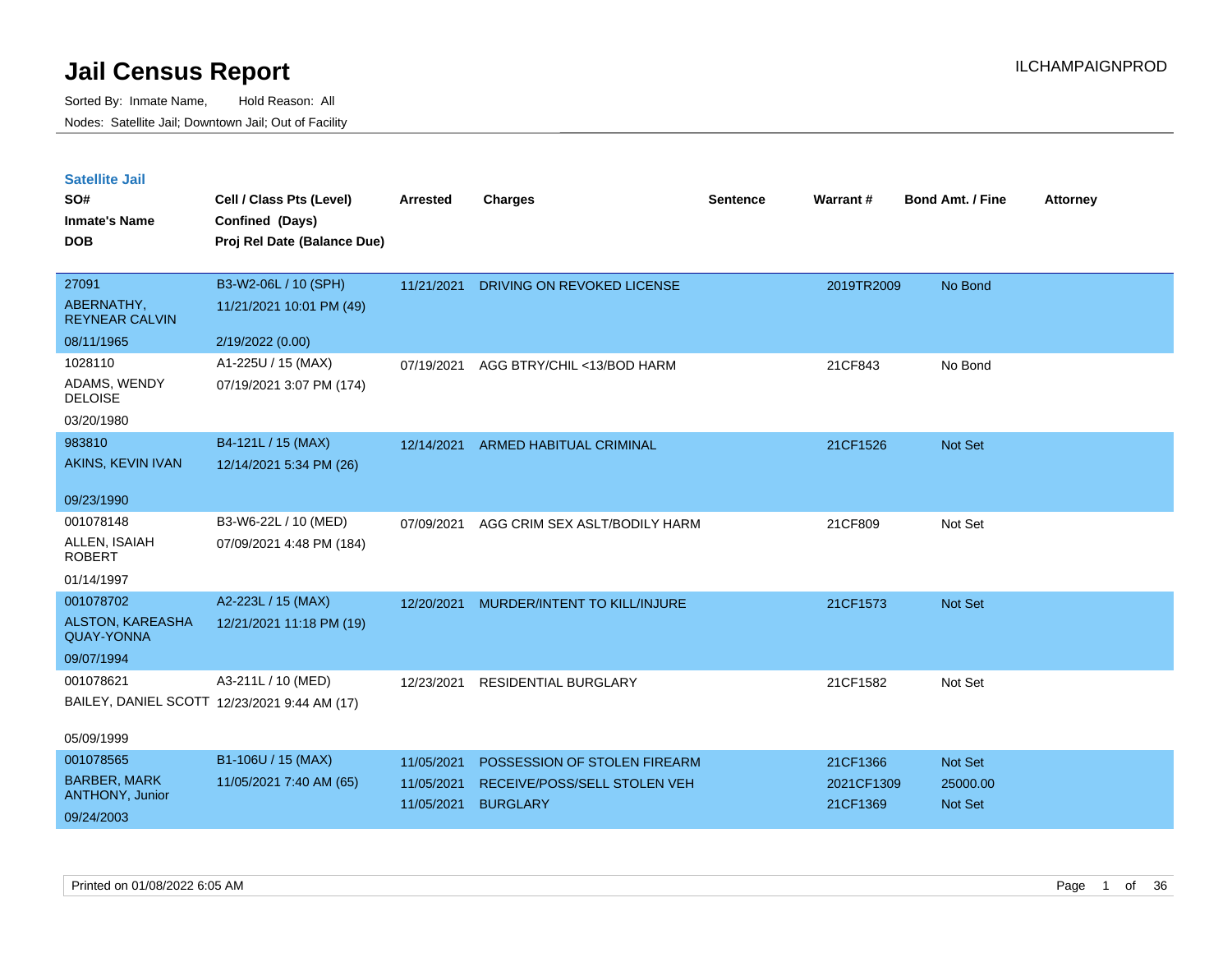Sorted By: Inmate Name, Hold Reason: All Nodes: Satellite Jail; Downtown Jail; Out of Facility

| ivuutos. Saltiilit Jall, Duwilluwii Jall, Oul of Facility |                             |            |                                        |                 |            |                         |                 |
|-----------------------------------------------------------|-----------------------------|------------|----------------------------------------|-----------------|------------|-------------------------|-----------------|
| SO#                                                       | Cell / Class Pts (Level)    | Arrested   | <b>Charges</b>                         | <b>Sentence</b> | Warrant#   | <b>Bond Amt. / Fine</b> | <b>Attorney</b> |
| <b>Inmate's Name</b>                                      | Confined (Days)             |            |                                        |                 |            |                         |                 |
| <b>DOB</b>                                                | Proj Rel Date (Balance Due) |            |                                        |                 |            |                         |                 |
|                                                           |                             |            |                                        |                 |            |                         |                 |
| 1073281                                                   | A2-222L / 5 (ADS)           | 11/15/2021 | DOM BTRY/CONTACT/1-2 PRECONV           |                 | 2021CF206  | 5000.00                 |                 |
| <b>BASLER, MONET</b><br><b>MARISA</b>                     | 11/15/2021 11:08 PM (55)    |            |                                        |                 |            |                         |                 |
| 08/17/1994                                                |                             |            |                                        |                 |            |                         |                 |
| 001078535                                                 | B2-T2-07U / 15 (SPH)        | 10/26/2021 | CRIM SEX ASSAULT/FORCE                 |                 | 21CF1305   | Not Set                 |                 |
| BERRY, DAVID ISAAC                                        | 10/26/2021 10:52 AM (75)    |            |                                        |                 |            |                         |                 |
|                                                           |                             |            |                                        |                 |            |                         |                 |
| 09/23/2000                                                |                             |            |                                        |                 |            |                         |                 |
| 1057334                                                   | B4-221U / 15 (MAX)          | 10/27/2021 | MURDER/INTENT TO KILL/INJURE           |                 |            | No Bond                 |                 |
| BEVERLY, DAVID<br><b>BENJAMIN</b>                         | 10/27/2021 1:42 PM (74)     |            |                                        |                 |            |                         |                 |
| 03/31/1987                                                |                             |            |                                        |                 |            |                         |                 |
| 29626                                                     | B1-105U / 10 (MED)          | 11/09/2021 | MFG/DEL 15<100 GR COCA/ANALOG          |                 | 21CF1387   | Not Set                 |                 |
| <b>BISHOP, DARRELL</b><br>EDWARD                          | 11/09/2021 4:46 PM (61)     |            |                                        |                 |            |                         |                 |
| 07/18/1968                                                |                             |            |                                        |                 |            |                         |                 |
| 1042245                                                   | A2-221L / 5 (ADS)           | 01/05/2022 | DRVG UNDER INFLU OF ALCOHOL            |                 | 17DT479    | 25000.00                |                 |
| <b>BLUE-CARTER,</b><br><b>JAZZLYN KAYONNA</b>             | 01/05/2022 10:05 PM (4)     |            | 01/05/2022 AGG DUI/LIC SUSP OR REVOKED |                 | 22CF19     | <b>Not Set</b>          |                 |
| 07/07/1996                                                |                             |            |                                        |                 |            |                         |                 |
| 963337                                                    | B2-T3-09U / 10 (MED)        | 12/14/2021 | CRIMINAL DAMAGE <\$500/SCHOOL          |                 | 21CF262    | Not Set                 |                 |
| BONE, DALLAS<br><b>LOWELL</b>                             | 12/14/2021 11:37 AM (26)    |            |                                        |                 |            |                         |                 |
| 06/12/1984                                                |                             |            |                                        |                 |            |                         |                 |
| 51247                                                     | B1-202U / 10 (MED)          | 04/15/2021 | FELON POSS/USE WEAPON/FIREARM          |                 | 21CF411    | Not Set                 |                 |
| <b>BROWN, DANTE</b><br><b>MAURICE</b>                     | 04/15/2021 6:24 PM (269)    |            |                                        |                 |            |                         |                 |
| 04/19/1979                                                |                             |            |                                        |                 |            |                         |                 |
| 29957                                                     | B4-222L / 15 (MAX)          | 11/13/2021 | FELON POSS/USE WEAPON/FIREARM          |                 | 21CF1390   | Not Set                 |                 |
| BROWN, RODNEY<br><b>LOUIS</b>                             | 11/13/2021 8:57 PM (57)     | 11/13/2021 | AGG CRIM SX AB/>5 YR OLDER VIC         |                 | 2019CF0718 | 250000.00               |                 |
| 01/07/1968                                                |                             |            |                                        |                 |            |                         |                 |

Printed on 01/08/2022 6:05 AM Page 2 of 36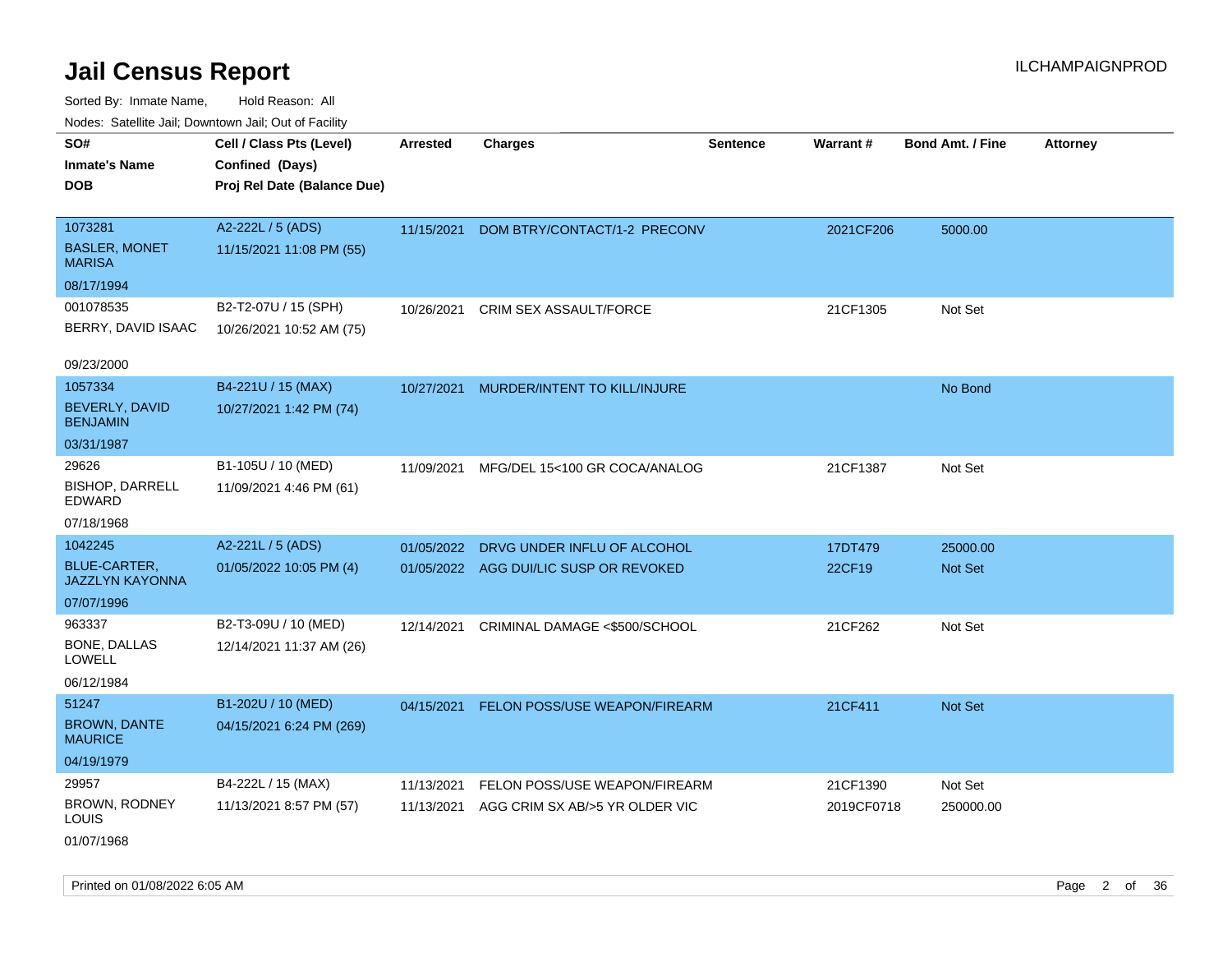| SO#                                         | Cell / Class Pts (Level)                    | <b>Arrested</b> | <b>Charges</b>                           | <b>Sentence</b> | Warrant#  | <b>Bond Amt. / Fine</b> | <b>Attorney</b> |
|---------------------------------------------|---------------------------------------------|-----------------|------------------------------------------|-----------------|-----------|-------------------------|-----------------|
| <b>Inmate's Name</b>                        | Confined (Days)                             |                 |                                          |                 |           |                         |                 |
| DOB                                         | Proj Rel Date (Balance Due)                 |                 |                                          |                 |           |                         |                 |
|                                             |                                             |                 |                                          |                 |           |                         |                 |
| 001077945                                   | A1-124U / 10 (MED)                          | 11/13/2021      | AGG ASLT PEACE OFF/FIRE/ER WRK           |                 | 2021CF637 | 1000.00                 |                 |
| <b>BROWN, SIDREA</b>                        | 11/13/2021 10:49 AM (57)                    | 11/13/2021      | <b>BURGLARY</b>                          |                 | 2021CF543 | 50000.00                |                 |
| <b>RENEIA</b>                               |                                             | 11/17/2021      | <b>BURGLARY</b>                          |                 | 21CF1264  | 1000.00                 |                 |
| 07/23/1992                                  |                                             |                 |                                          |                 |           |                         |                 |
| 001078739                                   | BOOKF-2 / 5 (ADS)                           |                 | 01/05/2022 CRIMINAL TRESPASS BUILDING    |                 | 2020CM392 | 1000.00                 |                 |
| BRYANT, JUDITH ANN                          | 01/05/2022 6:36 PM (4)                      |                 |                                          |                 |           |                         |                 |
|                                             |                                             |                 |                                          |                 |           |                         |                 |
| 10/22/1957                                  |                                             |                 |                                          |                 |           |                         |                 |
| 995894                                      | A4-106L / 10 (ADS)                          | 12/28/2021      | FELON POSSESS WEAPON/2ND+                | 5y (DOC)        | 2020CF709 | No Bond                 |                 |
|                                             | BUTLER, JAMES LYNN 12/28/2021 11:05 AM (12) |                 |                                          |                 |           |                         |                 |
|                                             |                                             |                 |                                          |                 |           |                         |                 |
| 12/04/1991                                  |                                             |                 |                                          |                 |           |                         |                 |
| 56936                                       | B2-T1-01U / 15 (SPH)                        | 11/01/2021      | PUBLIC INDECENCY/EXPOSURE/3+             | 3y/0m/0d (DO    |           | Not Set                 |                 |
| CALDWELL, STEVEN<br>ANDRE                   | 11/01/2021 1:09 PM (69)                     |                 |                                          |                 |           |                         |                 |
|                                             |                                             |                 |                                          |                 |           |                         |                 |
| 04/19/1982                                  |                                             |                 |                                          |                 |           |                         |                 |
| 001077954                                   | B3-W1-02L / 10 (MED)                        | 12/21/2021      | <b>RESIDENTIAL BURGLARY</b>              |                 | 21CF1570  | <b>Not Set</b>          |                 |
| CALKINS, STEVEN RAY 12/21/2021 6:35 AM (19) |                                             |                 |                                          |                 |           |                         |                 |
| 01/01/1992                                  |                                             |                 |                                          |                 |           |                         |                 |
| 39474                                       |                                             |                 |                                          |                 |           |                         |                 |
|                                             | B1-101U / 10 (ADS)                          | 07/06/2021      | MFG/DEL 15<100 GR HEROIN/ANLG            |                 | 21CF792   | Not Set                 |                 |
| CAMPBELL, AARON<br><b>JACOB</b>             | 07/06/2021 11:56 PM (187)                   |                 |                                          |                 |           |                         |                 |
| 07/18/1974                                  |                                             |                 |                                          |                 |           |                         |                 |
| 1060436                                     | BOOKF-3                                     | 01/06/2022      | AGGRAVATED UNLAWFUL RESTRAINT            |                 | 22CF29    | Not Set                 |                 |
| <b>CARTER, DERESHEO</b>                     | 01/06/2022 8:43 PM (3)                      |                 |                                          |                 |           |                         |                 |
| <b>DEWAYNE</b>                              |                                             |                 | 01/06/2022 FLEEING/ATTEMPT ELUDE OFFICER |                 | 22MT18    | <b>Not Set</b>          |                 |
| 09/10/1991                                  |                                             |                 | 01/06/2022 FELON ESCAPE/PEACE OFFICER    |                 | 22MT18    | Not Set                 |                 |
| 001078729                                   | A4-105L / 15 (ADS)                          |                 | 01/02/2022 MURDER/INTENT TO KILL/INJURE  |                 | 20CF396   | 1000000.00              |                 |
| CARTER, TROY                                | 01/02/2022 10:29 AM (7)                     |                 |                                          |                 |           |                         |                 |
| <b>DEMON</b>                                |                                             |                 |                                          |                 |           |                         |                 |
| 01/02/2004                                  |                                             |                 |                                          |                 |           |                         |                 |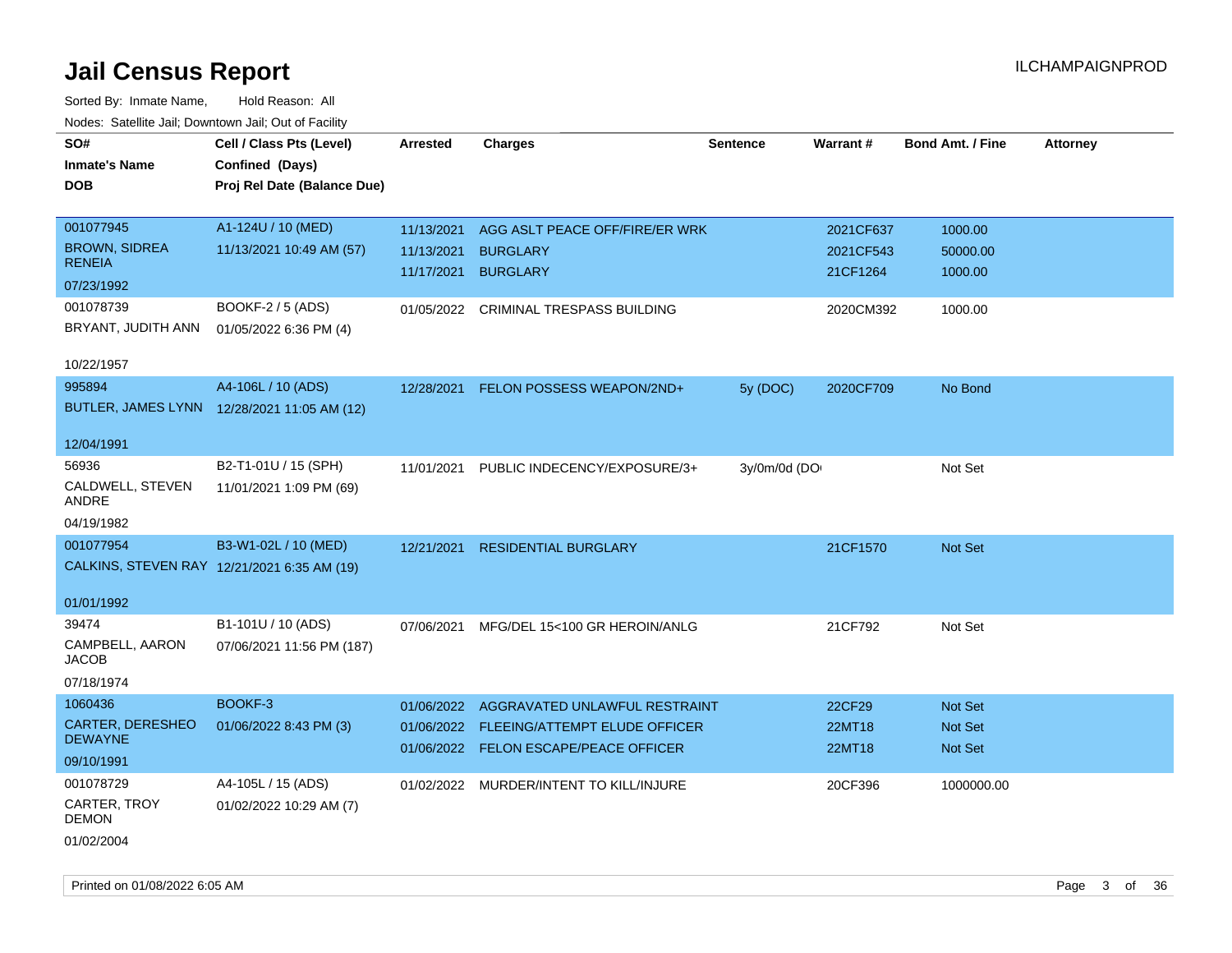| rougs. Calcing Jan, Downtown Jan, Out of Facility |                                              |                   |                                          |                 |            |                         |                 |
|---------------------------------------------------|----------------------------------------------|-------------------|------------------------------------------|-----------------|------------|-------------------------|-----------------|
| SO#<br><b>Inmate's Name</b>                       | Cell / Class Pts (Level)<br>Confined (Days)  | <b>Arrested</b>   | <b>Charges</b>                           | <b>Sentence</b> | Warrant#   | <b>Bond Amt. / Fine</b> | <b>Attorney</b> |
| <b>DOB</b>                                        | Proj Rel Date (Balance Due)                  |                   |                                          |                 |            |                         |                 |
|                                                   |                                              |                   |                                          |                 |            |                         |                 |
| 1029088                                           | B1-104L / 10 (MED)                           | 12/21/2021        | <b>FELON POSS/USE FIREARM PRIOR</b>      |                 | 21CF1338   | 250000.00               |                 |
| <b>CHAPPLE, MALIK</b><br><b>BIANCO</b>            | 12/22/2021 10:02 AM (18)                     |                   |                                          |                 |            |                         |                 |
| 10/25/1994                                        |                                              |                   |                                          |                 |            |                         |                 |
| 001078092                                         | A4-102L / 10 (ADS)                           | 12/27/2021        | AGG BATTERY/PUBLIC PLACE                 |                 | 2021CF1042 | 5000.00                 |                 |
| <b>WILLIAM</b>                                    | CHOUNARD, STANLEY 12/27/2021 10:47 PM (13)   |                   |                                          |                 |            |                         |                 |
| 06/25/1986                                        |                                              |                   |                                          |                 |            |                         |                 |
| 960551                                            | BOOKH-8                                      |                   | 01/07/2022 DOMESTIC BATTERY/HARM/VIO O/P |                 | 21CF1035   | 100000.00               |                 |
| <b>COFFIN, KYLE LAIR</b>                          | 01/07/2022 10:56 AM (2)                      |                   |                                          |                 |            |                         |                 |
| 09/21/1988                                        |                                              |                   |                                          |                 |            |                         |                 |
| 001077485                                         | A1-226L / 15 (MAX)                           | 12/21/2021        | MURDER/INTENT TO KILL/INJURE             |                 | 2021CF1282 | 1000000.00              |                 |
| COLBERT, ARIEANA<br><b>FELICIA</b>                | 12/21/2021 2:08 PM (19)                      |                   |                                          |                 |            |                         |                 |
| 12/13/2000                                        |                                              |                   |                                          |                 |            |                         |                 |
| 1048488                                           | A4-105U / 10 (ADS)                           | 12/30/2021        | ARMED VIOLENCE/CATEGORY I                |                 | 2022CF4    | <b>Not Set</b>          |                 |
| <b>COLSON, WAYNE</b><br><b>ARTHUR, Third</b>      | 12/30/2021 8:27 AM (10)                      |                   |                                          |                 |            |                         |                 |
| 10/14/1995                                        |                                              |                   |                                          |                 |            |                         |                 |
| 34805                                             | B4-223U / 15 (MAX)                           | 10/01/2021        | <b>DOMESTIC BATTERY</b>                  |                 | 21CF1183   | Not Set                 |                 |
|                                                   | CONERLY, KIN JOSEPH 10/01/2021 1:53 AM (100) | 10/01/2021        | ARMED HABITUAL CRIMINAL                  |                 | 21CF1184   | Not Set                 |                 |
| 11/16/1971                                        |                                              | 10/06/2021        | POSS STOLEN VEHICLE > \$25,000           |                 | 19CF1786   | Not Set                 |                 |
| 1074319                                           | B2-T1-04L / 15 (SPH)                         | 10/12/2021        | AGGRAVATED CRUELTY TO ANIMALS            |                 | 21CF1238   | <b>Not Set</b>          |                 |
| <b>CRAIG, DAVUCCI</b><br><b>DAVION</b>            | 10/12/2021 11:36 AM (89)                     | 10/14/2021 MURDER |                                          |                 | 21CF1239   | <b>Not Set</b>          |                 |
| 08/02/2001                                        |                                              |                   |                                          |                 |            |                         |                 |
| 001077549                                         | B2-T3-10L / 10 (SPH)                         | 12/22/2020        | PRED CRIM SEX ASLT/VICTIM <13            |                 | 2020CF1469 | Not Set                 |                 |
| CRISTOBAL-MATEO,<br><b>CRISTOBAL</b>              | 12/22/2020 1:17 PM (383)                     |                   |                                          |                 |            |                         |                 |
| 12/02/1988                                        |                                              |                   |                                          |                 |            |                         |                 |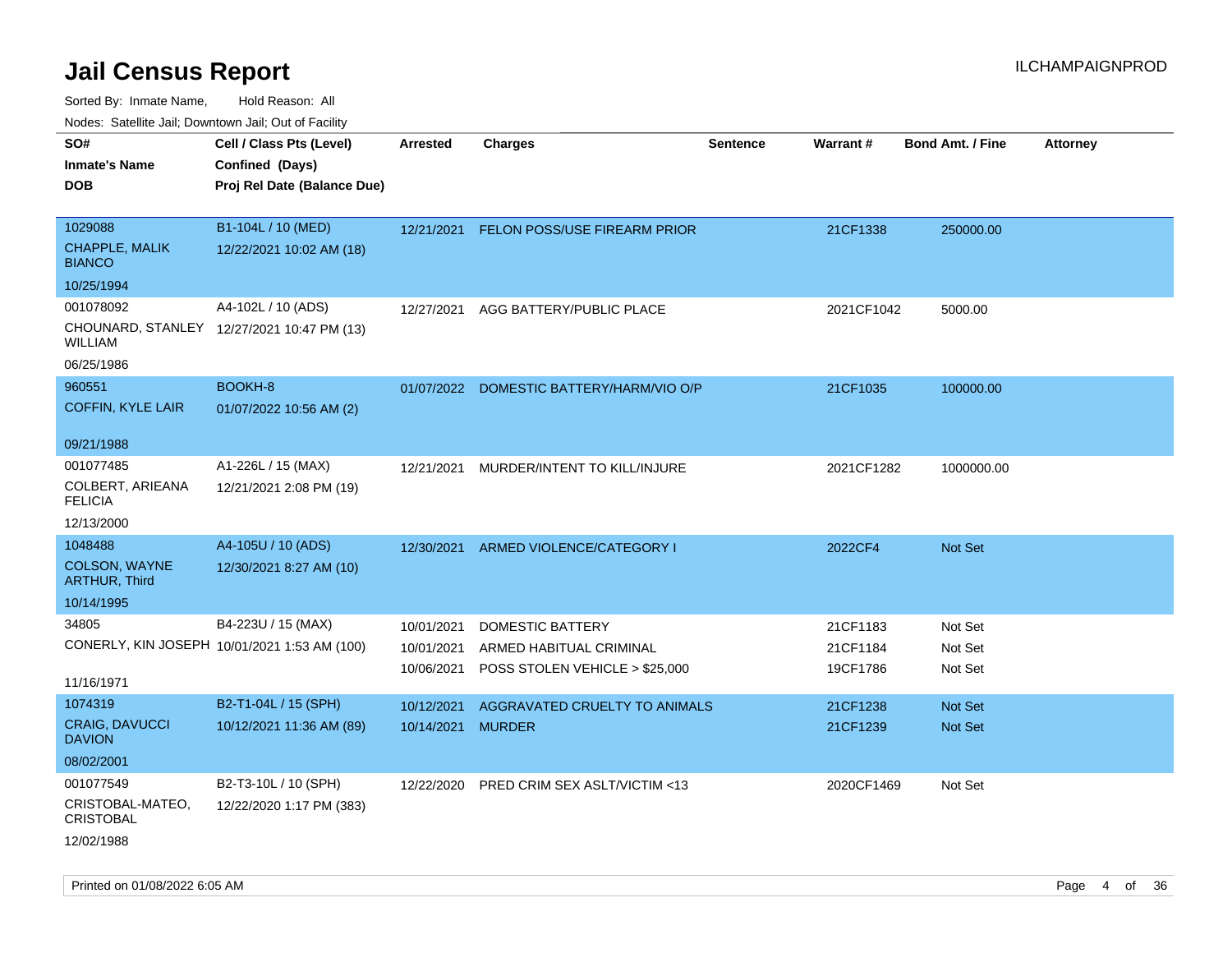Sorted By: Inmate Name, Hold Reason: All Nodes: Satellite Jail; Downtown Jail; Out of Facility

| SO#<br><b>Inmate's Name</b><br><b>DOB</b>       | Cell / Class Pts (Level)<br>Confined (Days)<br>Proj Rel Date (Balance Due) | <b>Arrested</b> | <b>Charges</b>                           | <b>Sentence</b> | Warrant#   | <b>Bond Amt. / Fine</b> | <b>Attorney</b> |
|-------------------------------------------------|----------------------------------------------------------------------------|-----------------|------------------------------------------|-----------------|------------|-------------------------|-----------------|
| 988538<br>DAVIDSON, HARLEY<br><b>KYLE SCOTT</b> | B1-201L / 10 (MED)<br>12/21/2021 5:45 AM (19)                              | 12/21/2021      | AGGRAVATED DOMESTIC BATTERY              |                 | 21CF1564   | Not Set                 |                 |
| 08/05/1990                                      |                                                                            |                 |                                          |                 |            |                         |                 |
| 1023587                                         | B1-203U / 15 (MAX)                                                         | 09/24/2021      | ARMED HABITUAL CRIMINAL                  |                 | 2021-CF681 | 500000.00               |                 |
| DAVIS, MARTIN<br><b>DENNIS</b>                  | 09/24/2021 9:38 PM (107)                                                   | 09/24/2021      | MFG/DEL CANNABIS/2.5-10 GRAMS            |                 | 21CF1155   | Not Set                 |                 |
| 12/02/1994                                      |                                                                            |                 |                                          |                 |            |                         |                 |
| 001078538                                       | B1-205L / 10 (MED)                                                         | 10/26/2021      | <b>CRIM SEX ASSAULT/FORCE</b>            |                 | 21CF1301   | Not Set                 |                 |
| DAWKINS, LEN                                    | 10/26/2021 8:18 PM (75)                                                    |                 |                                          |                 |            |                         |                 |
| 03/23/1987                                      |                                                                            |                 |                                          |                 |            |                         |                 |
| 56972                                           | A3-117L / 10 (MED)                                                         | 08/30/2021      | POSS STOLEN VEHICLE > \$25,000           |                 | 21CF1044   | Not Set                 |                 |
| DAY, DANIEL JOSEPH                              | 08/30/2021 3:07 PM (132)                                                   | 09/04/2021      | <b>BURGLARY</b>                          |                 | 21CF1054   | Not Set                 |                 |
| 10/16/1982                                      |                                                                            |                 |                                          |                 |            |                         |                 |
| 49972                                           | A4-104U / 10 (ADS)                                                         |                 | 01/03/2022 FELON POSS/USE WEAPON/FIREARM | 2y (DOC)        | 20CF1476   | No Bond                 |                 |
| DICKERSON,<br><b>RAYMOND COLLIER</b>            | 01/03/2022 11:10 AM (6)                                                    |                 |                                          |                 |            |                         |                 |
| 08/16/1978                                      |                                                                            |                 |                                          |                 |            |                         |                 |
| 25659                                           | B4-125L / 15 (MAX)                                                         | 06/15/2021      | <b>RESIDENTIAL BURGLARY</b>              |                 | 2020CF1218 | 50000.00                |                 |
| DORRIS, LORENZO                                 | 06/15/2021 6:17 AM (208)                                                   | 06/15/2021      | <b>BURGLARY</b>                          |                 | 21CF689    | Not Set                 |                 |
| 07/19/1966                                      |                                                                            |                 |                                          |                 |            |                         |                 |
| 1024895                                         | B3-W5-20L / 10 (MED)                                                       | 12/15/2021      | MFG/DEL 100<400 GR COCA/ANLG             |                 | 21CF1535   | Not Set                 |                 |
| EDWARDS, GEORGE<br><b>CORTEZ</b>                | 12/15/2021 12:26 PM (25)                                                   | 12/15/2021      | <b>AGGRAVATED BATTERY</b>                |                 | 21CF1536   | <b>Not Set</b>          |                 |
| 06/19/1994                                      |                                                                            |                 |                                          |                 |            |                         |                 |
| 987328                                          | A2-122L / 10 (MED)                                                         | 12/11/2021      | AGG ASLT PEACE OFF/FIRE/ER WRK           |                 | 21CF1515   | Not Set                 |                 |
| ERVIN, DEIDRA ANN<br>RUTH                       | 12/11/2021 8:48 PM (29)                                                    |                 |                                          |                 |            |                         |                 |

04/15/1991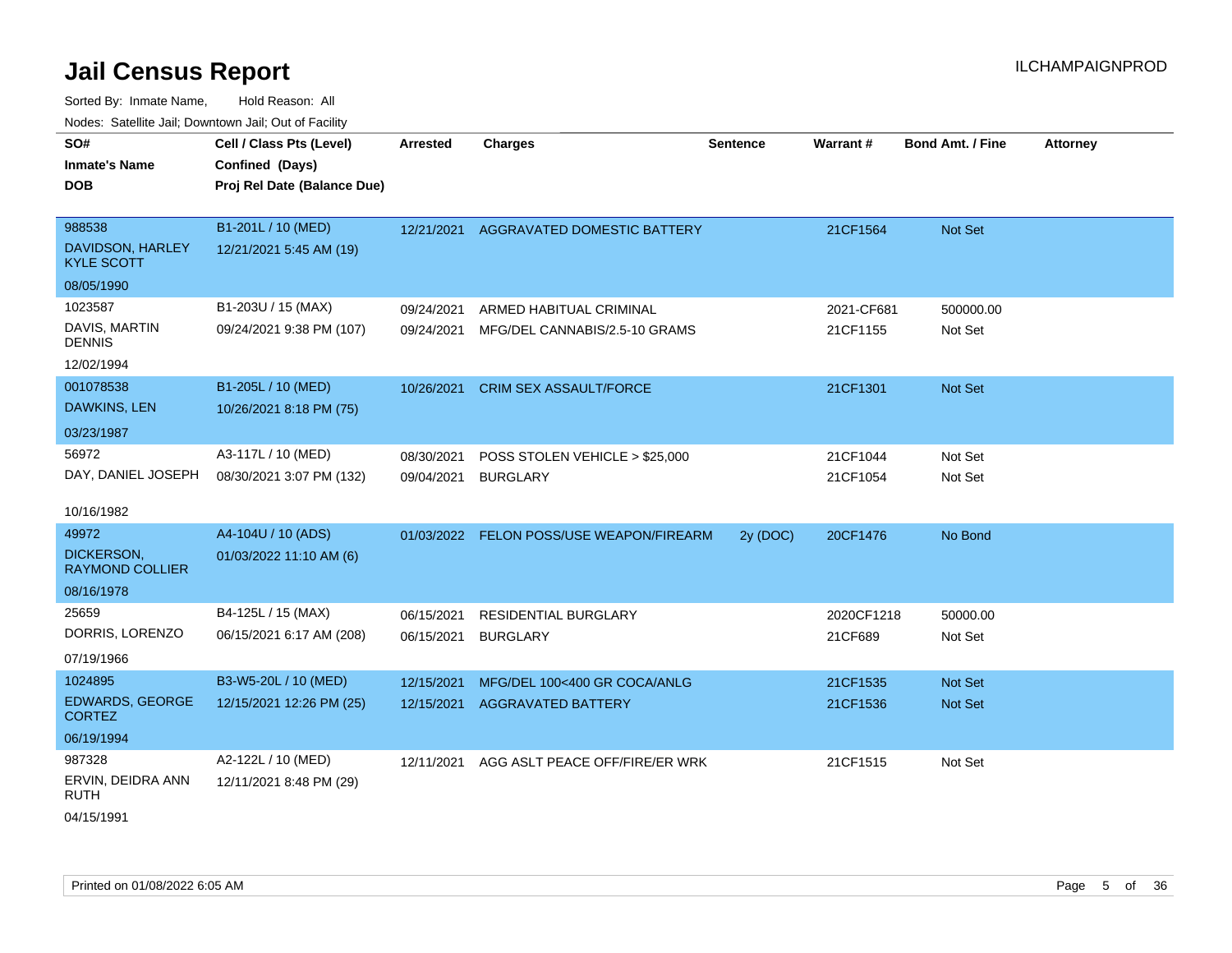| Todoo. Catolino can, Bottittottii can, Odt on Taoliit,<br>SO#<br><b>Inmate's Name</b><br><b>DOB</b> | Cell / Class Pts (Level)<br>Confined (Days)<br>Proj Rel Date (Balance Due) | <b>Arrested</b>          | <b>Charges</b>                                                                             | <b>Sentence</b> | <b>Warrant#</b>                  | <b>Bond Amt. / Fine</b>                     | <b>Attorney</b> |
|-----------------------------------------------------------------------------------------------------|----------------------------------------------------------------------------|--------------------------|--------------------------------------------------------------------------------------------|-----------------|----------------------------------|---------------------------------------------|-----------------|
| 45194<br><b>FALLS, ANDREW</b><br>08/15/1976                                                         | B3-W7-28L / 10 (MED)<br>10/20/2021 12:59 AM (81)                           | 10/20/2021               | DOMESTIC BATTERY/OTHER PRIOR                                                               |                 | 21CF1265                         | Not Set                                     |                 |
| 527081<br>FERGUSON,<br><b>CHRISTOPHER</b><br>12/21/1981                                             | B3-W6-24L / 10 (MED)<br>09/06/2021 1:18 PM (125)                           | 09/06/2021               | ARSON/REAL/PERSONAL PROP>\$150                                                             |                 | 2021 CF 797                      | 25000.00                                    |                 |
| 1039744<br><b>FONVILLE, TREVOY</b><br><b>JERMAINE</b><br>01/13/1996                                 | B4-224U / 15 (MAX)<br>12/06/2021 10:52 AM (34)                             | 12/06/2021 MURDER        |                                                                                            |                 | 20CF959                          | 1000000.00                                  |                 |
| 518395<br>09/10/1985                                                                                | A3-217L / 15 (SPH)<br>FRANDLE, MARK RYAN 07/07/2020 3:42 PM (551)          | 07/07/2020               | CRIMINAL SEXUAL ASSAULT                                                                    |                 | 2020-CF735                       | 250000.00                                   |                 |
| 001077934<br><b>FREED, LOGAN</b><br><b>SUZANNE</b><br>08/18/1996                                    | A1-224L / 10 (MED)<br>08/22/2021 11:45 PM (140)                            | 08/22/2021<br>08/22/2021 | AGG DUI/ACCIDENT/DEATH<br><b>DOMESTIC BATTERY</b>                                          |                 | 21CF1024<br>21 CM 172            | Not Set<br>10000.00                         |                 |
| 001078290<br>FREEMAN, ANGEL<br><b>JANILA KAY</b><br>12/25/1995                                      | A1-125U / 10 (ADS)<br>08/19/2021 1:26 AM (143)                             | 08/19/2021               | MACHINE GUN/AUTO WEAPON/VEH                                                                |                 | 21CF1012                         | Not Set                                     |                 |
| 1058098<br>GHENT, CURTIS DAVID 01/08/2022 4:50 AM (1)<br>11/15/1995                                 | BOOKH-3                                                                    | 01/08/2022<br>01/08/2022 | AGGRAVATED DOMESTIC BATTERY<br>DOMESTIC BATTERY<br>01/08/2022 CAUSE CHILD TO BE ENDANGERED |                 | 22CFAWOW<br>22CFAWOW<br>22CFAWOW | <b>Not Set</b><br>Not Set<br><b>Not Set</b> |                 |
| 001078633<br>GONZALEZ-GUILLEN,<br><b>EDWARD</b><br>08/25/2002                                       | B2-T4-13U / 15 (MAX)<br>12/01/2021 12:08 PM (39)                           | 12/01/2021               | PRED CRIM SEX ASLT/VICTIM <13                                                              |                 | 21CF1416                         | 250000.00                                   |                 |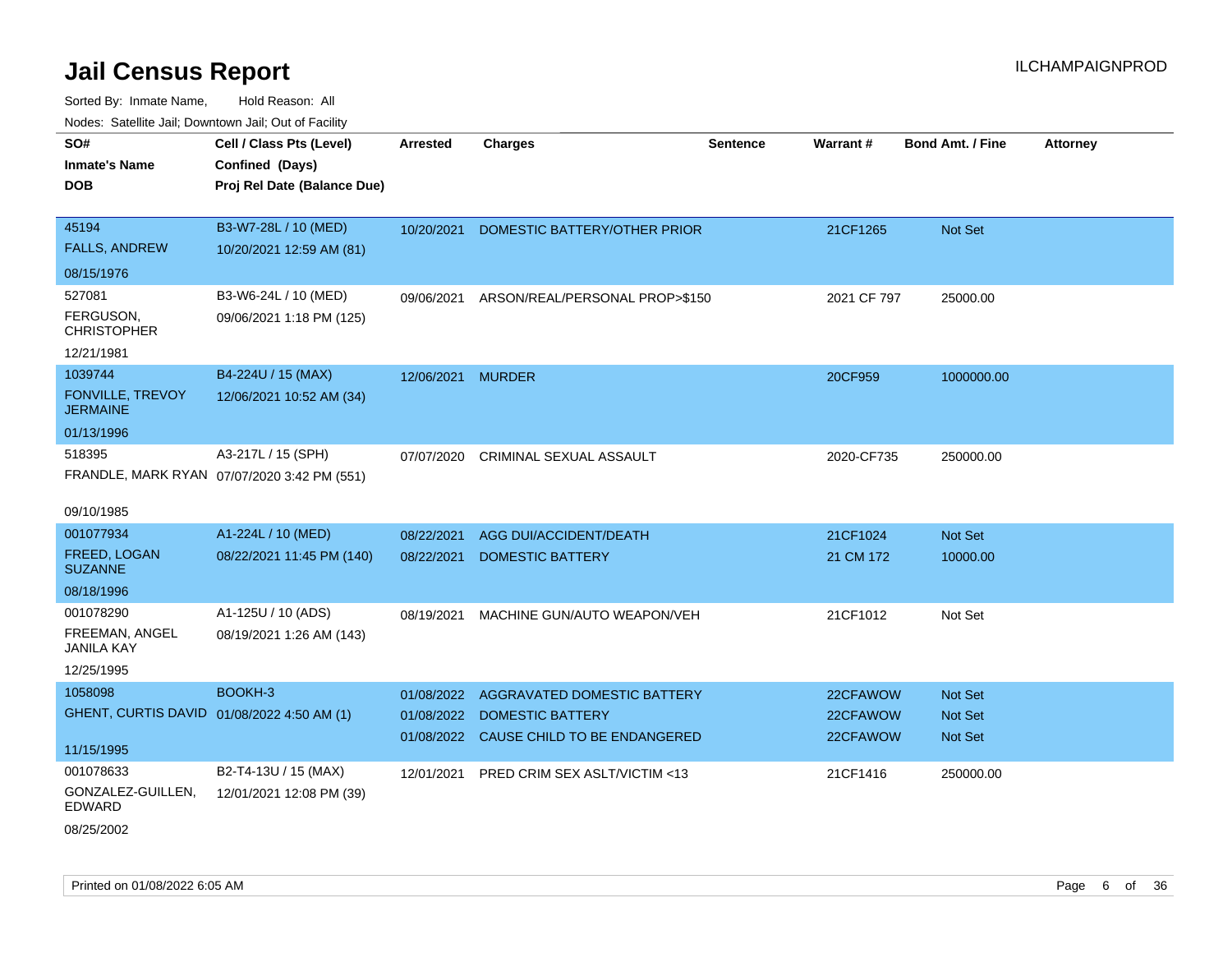| SO#                                    | Cell / Class Pts (Level)    | <b>Arrested</b> | <b>Charges</b>                           | <b>Sentence</b> | Warrant#   | <b>Bond Amt. / Fine</b> | <b>Attorney</b> |
|----------------------------------------|-----------------------------|-----------------|------------------------------------------|-----------------|------------|-------------------------|-----------------|
| <b>Inmate's Name</b>                   | Confined (Days)             |                 |                                          |                 |            |                         |                 |
| <b>DOB</b>                             | Proj Rel Date (Balance Due) |                 |                                          |                 |            |                         |                 |
|                                        |                             |                 |                                          |                 |            |                         |                 |
| 001078607                              | B4-221L / 15 (MAX)          | 11/22/2021      | FELON POSS/USE FIREARM/PAROLE            |                 | 21CF1437   | Not Set                 |                 |
| <b>GRAY, WILLIAM</b><br><b>DA'VON</b>  | 11/22/2021 2:57 PM (48)     |                 | 11/22/2021 ATTEMPT (FIRST DEGREE MURDER) |                 | 21CF1435   | Not Set                 |                 |
| 04/18/1984                             |                             |                 |                                          |                 |            |                         |                 |
| 56342                                  | B1-206L / 10 (MED)          | 10/21/2021      | THEFT CONTROL INTENT <\$500              |                 | 17CF1451   | 10000.00                |                 |
| <b>GRIFFIN, NATHAN</b>                 | 10/21/2021 4:20 PM (80)     | 10/21/2021      | DRIVING ON REVOKED LICENSE               |                 | 20TR1979   | 3000.00                 |                 |
| <b>EUGENE</b>                          |                             | 10/21/2021      | ARMED HABITUAL CRIMINAL                  |                 | 21CF1279   | Not Set                 |                 |
| 02/24/1969                             |                             |                 |                                          |                 |            |                         |                 |
| 1049103                                | A4-203L / 5 (ADS)           | 12/27/2021      | <b>DOMESTIC BATTERY</b>                  |                 | 2021CM595  | Not Set                 |                 |
| HAGGARD, RYAN<br><b>PHILIP</b>         | 12/27/2021 9:15 PM (13)     |                 |                                          |                 |            |                         |                 |
| 06/01/1983                             |                             |                 |                                          |                 |            |                         |                 |
| 1076466                                | A3-216L / 10 (ADS)          |                 | 01/04/2022 DOMESTIC BATTERY              |                 | 2021CF1438 | 50000.00                |                 |
| HARRIS, MAURICE<br><b>ANTHONY</b>      | 01/04/2022 10:16 AM (5)     |                 |                                          |                 |            |                         |                 |
| 03/09/1971                             |                             |                 |                                          |                 |            |                         |                 |
| 001078488                              | B2-T3-11U / 15 (SPH)        | 10/14/2021      | <b>PRED CRIM SEX ASLT/VICTIM &lt;13</b>  |                 | 21CF1232   | 500000.00               |                 |
| HERNANDEZ-LOPEZ,<br><b>ERNESTO</b>     | 10/14/2021 3:15 PM (87)     | 10/14/2021      | <b>FUGITIVE FROM JUSTICE</b>             |                 | 21CF1246   | <b>Not Set</b>          |                 |
| 11/28/1975                             |                             |                 |                                          |                 |            |                         |                 |
| 975293                                 | BOOKH-4 / 10 (SPH)          | 07/21/2021      | <b>STALKING</b>                          |                 | 2021CF863  | Not Set                 |                 |
| HILL, JACOB MILES                      | 07/21/2021 8:43 PM (172)    | 07/21/2021      | VIO ORDER/PRIOR VIO OF ORDER             |                 | 21CF914    | No Bond                 |                 |
|                                        |                             | 07/25/2021      | PAROLE REVOCATION                        |                 | CH2104646  | Not Set                 |                 |
| 02/06/1988                             |                             | 08/18/2021      | HARASS WITNESS/FAMILY MBR/REP            |                 | 21CF992    | Not Set                 |                 |
|                                        |                             | 09/09/2021      | AGG STALKING/BODILY HARM                 |                 | 21CF1073   | Not Set                 |                 |
| 48471                                  | B1-207L / 15 (MAX)          | 08/08/2021      | AGG BATTERY/DISCHARGE FIREARM            |                 | 21CF946    | Not Set                 |                 |
| <b>HILL, RAMESH</b><br><b>JERMAINE</b> | 08/08/2021 4:45 AM (154)    |                 |                                          |                 |            |                         |                 |
| 12/11/1978                             |                             |                 |                                          |                 |            |                         |                 |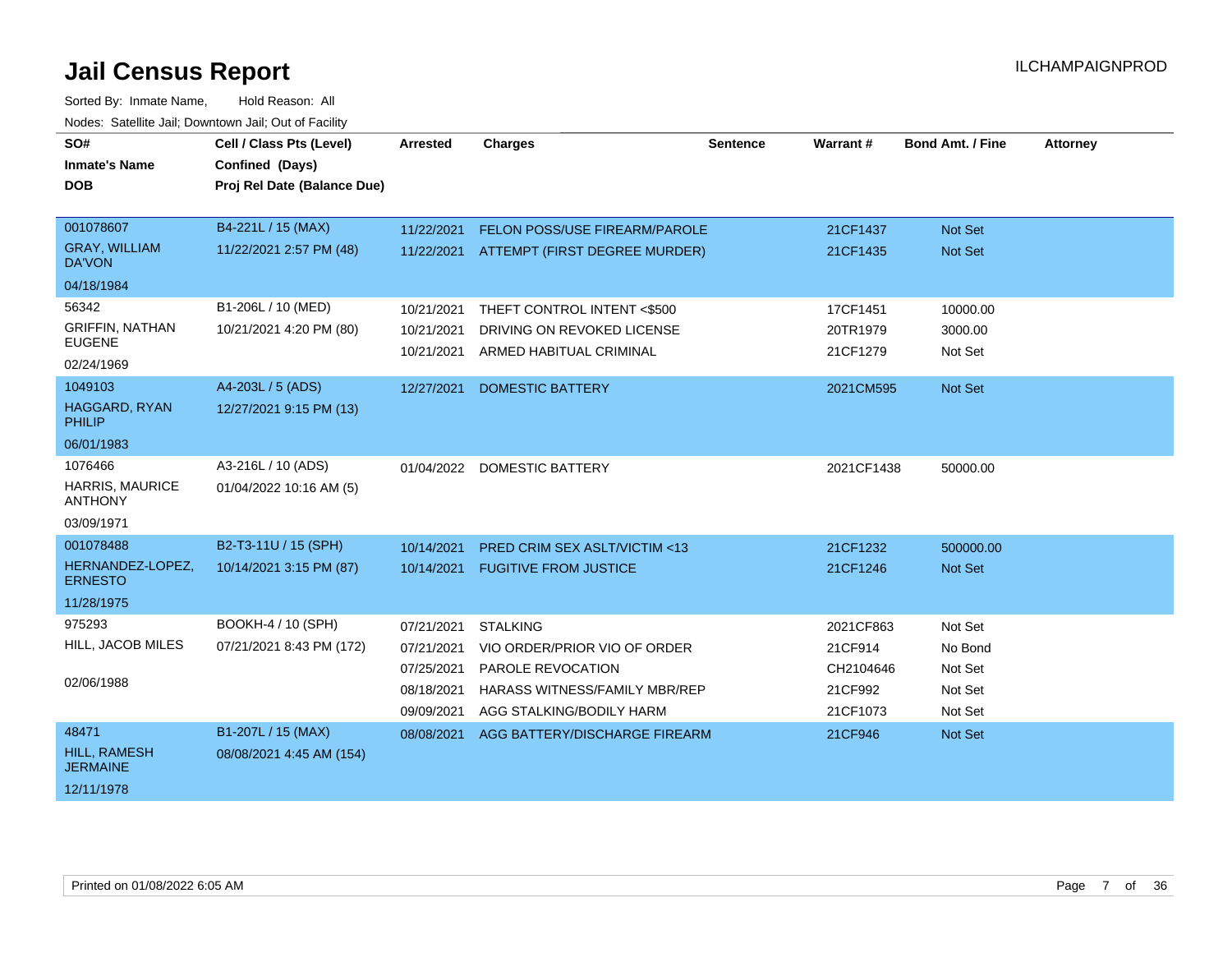Sorted By: Inmate Name, Hold Reason: All Nodes: Satellite Jail; Downtown Jail; Out of Facility

| Noues. Salenne Jan, Downlown Jan, Out or Facility  |                             |                 |                                   |           |                 |                         |                 |
|----------------------------------------------------|-----------------------------|-----------------|-----------------------------------|-----------|-----------------|-------------------------|-----------------|
| SO#                                                | Cell / Class Pts (Level)    | <b>Arrested</b> | <b>Charges</b>                    | Sentence  | <b>Warrant#</b> | <b>Bond Amt. / Fine</b> | <b>Attorney</b> |
| <b>Inmate's Name</b>                               | Confined (Days)             |                 |                                   |           |                 |                         |                 |
| <b>DOB</b>                                         | Proj Rel Date (Balance Due) |                 |                                   |           |                 |                         |                 |
|                                                    |                             |                 |                                   |           |                 |                         |                 |
| 1043704                                            | B4-223L / 15 (MAX)          | 07/13/2021      | ARMED ROBBERY/ARMED W/FIREARM     | 12y (DOC) | 21CF815         | <b>Not Set</b>          |                 |
| HOUSTON, STEVEN<br><b>CORDELL</b>                  | 07/13/2021 5:56 AM (180)    |                 |                                   |           |                 |                         |                 |
| 01/24/1989                                         |                             |                 |                                   |           |                 |                         |                 |
| 999198                                             | B4-226L / 15 (MAX)          | 11/30/2021      | FELON POSS/USE FIREARM PRIOR      |           | 21CF1377        | 500000.00               |                 |
| HOWARD, BRION LIN                                  | 11/30/2021 10:41 AM (40)    |                 |                                   |           |                 |                         |                 |
|                                                    |                             |                 |                                   |           |                 |                         |                 |
| 06/10/1992                                         |                             |                 |                                   |           |                 |                         |                 |
| 1061996                                            | A1-124L / 5 (MIN)           | 10/30/2021      | DRVG UNDER INFLUENCE OF DRUG      | 180d (CJ) |                 | No Bond                 |                 |
| HUBBARD, REBEKIAH<br><b>DIONA</b>                  | 10/30/2021 1:37 PM (71)     | 10/30/2021      | RETAIL THEFT/DISP MERCH/<\$300    |           | 2018CF1302      | 20000.00                |                 |
| 04/08/1998                                         |                             | 10/31/2021      | USE FORGED CR/DEBIT CARD/<\$300   | 2y (DOC)  |                 | No Bond                 |                 |
|                                                    |                             |                 |                                   |           |                 |                         |                 |
| 953555                                             | B4-122L / 15 (MAX)          | 03/10/2021      | <b>CRIM TRESPASS TO RESIDENCE</b> |           | 21CF272         | Not Set                 |                 |
| HUNT, TAVARIS EARL                                 | 03/10/2021 4:58 AM (305)    | 04/14/2021      | AGG FLEEING POLICE/21 MPH OVER    | 3y(DOC)   | 2020CF94        | 10000.00                |                 |
| 12/29/1987                                         |                             |                 |                                   |           |                 |                         |                 |
| 001078639                                          | B1-107L / 10 (MED)          | 12/02/2021      | <b>FUGITIVE FROM JUSTICE</b>      |           | 21CF1465        | Not Set                 |                 |
| <b>JACKSON, GREGORY</b><br>LYNN                    | 12/02/2021 3:43 AM (38)     |                 |                                   |           |                 |                         |                 |
| 11/22/1994                                         |                             |                 |                                   |           |                 |                         |                 |
| 38993                                              | B4-126L / 15 (MAX)          | 02/13/2021      | ATTEMPT (FIRST DEGREE MURDER)     |           | 21CF181         | Not Set                 |                 |
| JACKSON, LAMONT<br><b>JEREMIE</b>                  | 02/13/2021 7:45 AM (330)    |                 |                                   |           |                 |                         |                 |
| 07/31/1973                                         |                             |                 |                                   |           |                 |                         |                 |
| 001078689                                          | B1-104U / 15 (MAX)          | 12/17/2021      | FIREARM/FOID INVALID/NOT ELIG     |           | 21CF1551        | No Bond                 |                 |
| <b>JACKSON, PRENTISS</b><br><b>MANSION DEWAYNE</b> | 12/18/2021 12:39 AM (22)    | 12/17/2021      | POSS STOLEN VEHICLE > \$25,000    |           | 21JD37          | <b>Not Set</b>          |                 |
| 09/02/2003                                         | 1/30/2022 (0.00)            |                 |                                   |           |                 |                         |                 |
| 001077487                                          | B3-W8-30L / 10 (MED)        | 12/03/2020      | FELON POSS/USE WEAPON/FIREARM     |           | 20CF1377        | Not Set                 |                 |
| JACKSON, TERRELL<br><b>DANDRE</b>                  | 12/03/2020 10:18 AM (402)   | 11/09/2021      | AGG DISCHARGE FIREARM/OCC VEH     |           | 21CR0331401     | No Bond                 |                 |
|                                                    |                             |                 |                                   |           |                 |                         |                 |

08/11/1990

Printed on 01/08/2022 6:05 AM **Page 8 of 36**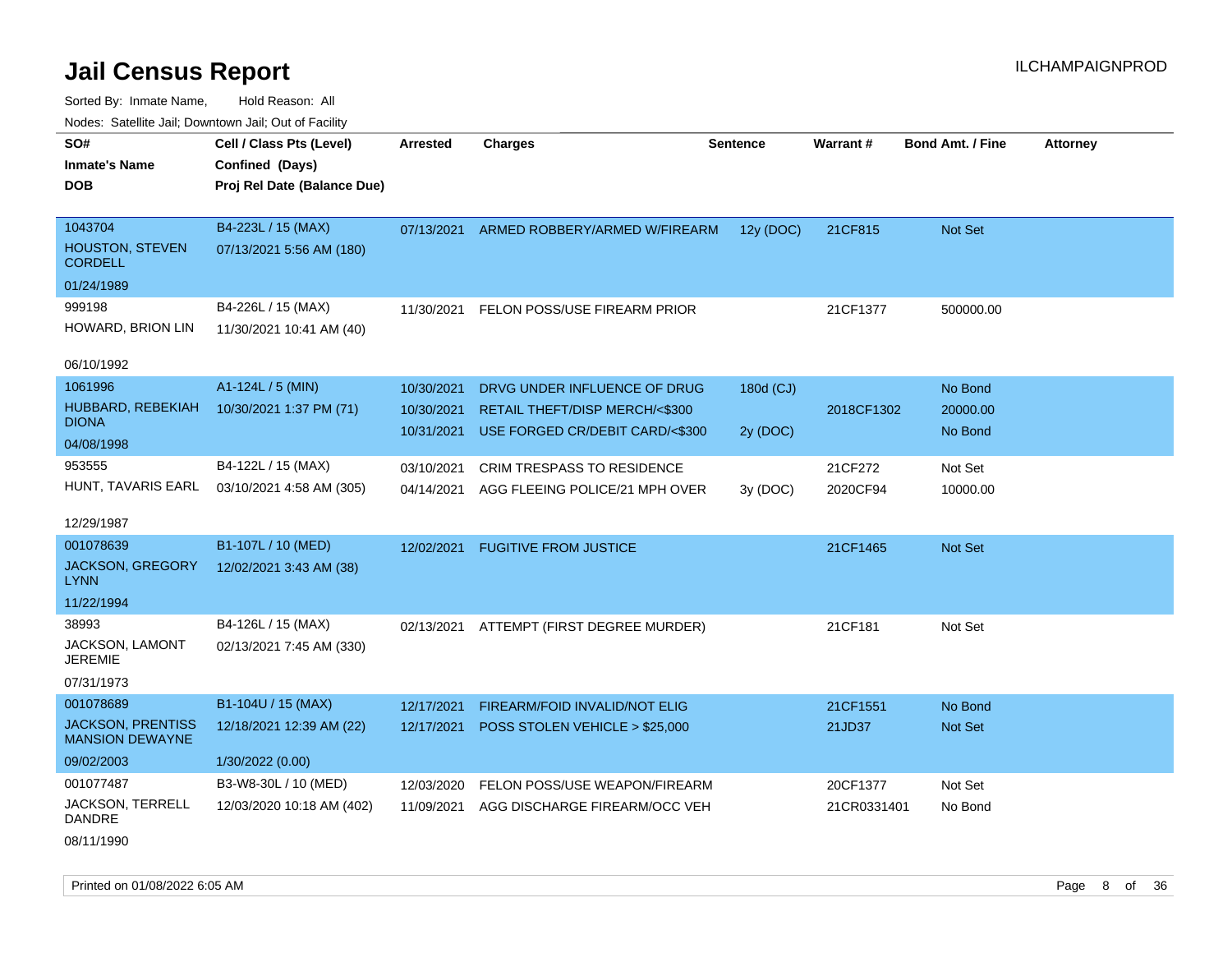Sorted By: Inmate Name, Hold Reason: All

Nodes: Satellite Jail; Downtown Jail; Out of Facility

| SO#                                      | Cell / Class Pts (Level)                   | <b>Arrested</b> | <b>Charges</b>                           | <b>Sentence</b> | Warrant#     | <b>Bond Amt. / Fine</b> | <b>Attorney</b> |
|------------------------------------------|--------------------------------------------|-----------------|------------------------------------------|-----------------|--------------|-------------------------|-----------------|
| <b>Inmate's Name</b>                     | Confined (Days)                            |                 |                                          |                 |              |                         |                 |
| <b>DOB</b>                               | Proj Rel Date (Balance Due)                |                 |                                          |                 |              |                         |                 |
|                                          |                                            |                 |                                          |                 |              |                         |                 |
| 001077864                                | B1-103L / 15 (MAX)                         |                 | 04/18/2021 FELON POSS/USE WEAPON/FIREARM |                 | 21CF428      | Not Set                 |                 |
| D                                        | JAMERSON, ANTHONY 04/18/2021 7:21 PM (266) |                 |                                          |                 |              |                         |                 |
| 01/26/1990                               |                                            |                 |                                          |                 |              |                         |                 |
| 001078703                                | A2-121L / 15 (MAX)                         |                 | 12/20/2021 MURDER/INTENT TO KILL/INJURE  |                 | 21CF1574     | Not Set                 |                 |
| JOHNS, SHAMIQUH<br><b>THERESA</b>        | 12/22/2021 6:41 AM (18)                    |                 |                                          |                 |              |                         |                 |
| 04/03/1992                               |                                            |                 |                                          |                 |              |                         |                 |
| 1071536                                  | B4-127L / 15 (MED)                         | 06/17/2021      | <b>UNLAWFUL RESTRAINT</b>                | 2y (DOC)        | 21CF702      | <b>Not Set</b>          |                 |
| <b>JOHNSON, ZACHERY</b><br><b>EDWARD</b> | 06/17/2021 2:00 AM (206)                   |                 |                                          |                 |              |                         |                 |
| 10/30/1987                               |                                            |                 |                                          |                 |              |                         |                 |
| 1017120                                  | B3-W4-14L / 5 (MIN)                        | 10/29/2021      | AGG ASLT/USE DDLY WEAPON                 |                 |              | No Bond                 |                 |
|                                          | JONES, JOSHUA LYNN 10/29/2021 3:15 AM (72) |                 |                                          |                 |              |                         |                 |
|                                          |                                            |                 |                                          |                 |              |                         |                 |
| 05/16/1993                               | 1/25/2022 (0.00)                           |                 |                                          |                 |              |                         |                 |
| 001078645                                | B4-222U / 10 (MED)                         |                 | 12/02/2021 AGG DISCHARGE FIREARM         |                 | 21CF1478     | No Bond                 |                 |
| JONES, KELVIN<br><b>KHYRIC</b>           | 12/02/2021 6:56 PM (38)                    |                 |                                          |                 |              |                         |                 |
| 02/27/2001                               |                                            |                 |                                          |                 |              |                         |                 |
| 956822                                   | B1-205U / 15 (MAX)                         | 11/25/2021      | AGGRAVATED DOMESTIC BATTERY              |                 | 21CF1442     | Not Set                 |                 |
| JONES, MARIO                             | 11/25/2021 10:37 AM (45)                   | 11/25/2021      | PAROLE REVOCATION                        |                 | CH2106361    | No Bond                 |                 |
| <b>NATHANIEL</b>                         |                                            | 11/25/2021      | UNLAWFUL RESTRAINT                       |                 | 21CF1443     | Not Set                 |                 |
| 10/27/1987                               |                                            |                 |                                          |                 |              |                         |                 |
| 1008468                                  | B4-226U / 10 (MED)                         | 12/01/2021      | VIO BAIL BOND/FAMILY MEMBER              |                 | <b>22CM9</b> | <b>Not Set</b>          |                 |
| <b>JONES, MARTEZ</b><br><b>LAMONTE</b>   | 12/01/2021 1:28 PM (39)                    | 12/01/2021      | <b>FELON POSS/USE WEAPON/FIREARM</b>     |                 | 21CF1472     | <b>Not Set</b>          |                 |
|                                          |                                            | 12/02/2021      | PROBATION VIOLATION                      |                 | 20CF1151     | Not Set                 |                 |
| 06/22/1993                               |                                            |                 |                                          |                 |              |                         |                 |
| 506244                                   | B1-204L / 15 (MAX)                         | 07/15/2021      | ARMED ROBBERY/ARMED W/FIREARM            |                 | 2021CF791    | 250000.00               |                 |
| <b>JOSLIN, JASON LEE</b>                 | 07/15/2021 4:38 AM (178)                   |                 |                                          |                 |              |                         |                 |

12/22/1985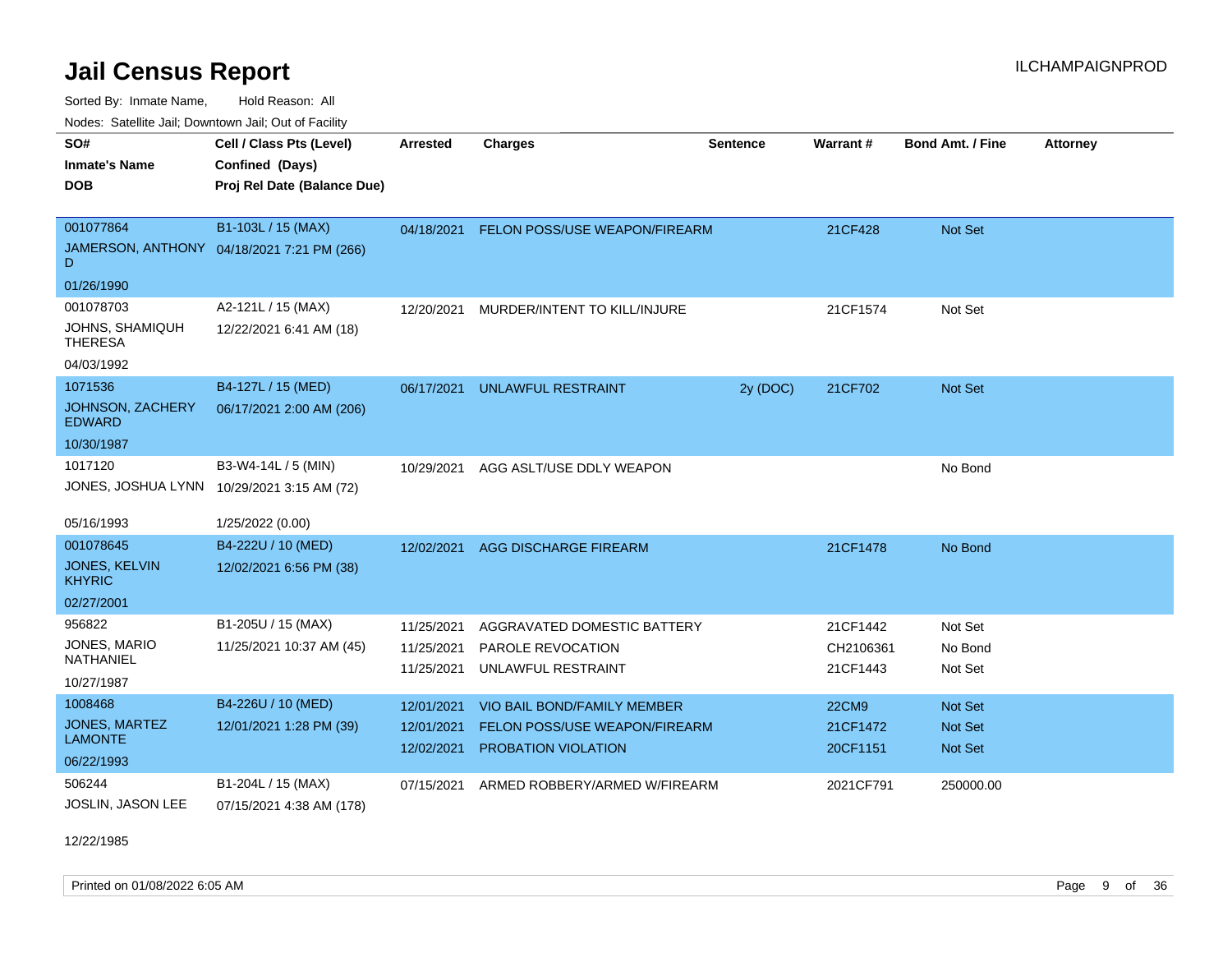| rougs. Calcing Jan, Downtown Jan, Out of Facility               |                                                                            |                                                      |                                                                                                            |                 |                                                              |                                               |                 |
|-----------------------------------------------------------------|----------------------------------------------------------------------------|------------------------------------------------------|------------------------------------------------------------------------------------------------------------|-----------------|--------------------------------------------------------------|-----------------------------------------------|-----------------|
| SO#<br><b>Inmate's Name</b><br><b>DOB</b>                       | Cell / Class Pts (Level)<br>Confined (Days)<br>Proj Rel Date (Balance Due) | <b>Arrested</b>                                      | <b>Charges</b>                                                                                             | <b>Sentence</b> | <b>Warrant#</b>                                              | <b>Bond Amt. / Fine</b>                       | <b>Attorney</b> |
| 66662<br>KINTNER, WESLEY J<br>04/15/1986                        | B3-W1-04L / 10 (MED)<br>12/05/2021 1:57 PM (35)                            | 12/05/2021                                           | POSS AMT CON SUB EXCEPT(A)/(D)                                                                             | 2y (DOC)        | 18CF597                                                      | 200000.00                                     |                 |
| 1070011<br>LAWS, WILLIAM<br>ZARAK, Third<br>07/06/1999          | B4-124U / 15 (MAX)<br>08/03/2021 3:53 PM (159)                             | 08/03/2021                                           | AGG DISCH FIREARM/1ST AID PERS                                                                             |                 | 21CF929                                                      | Not Set                                       |                 |
| 548089<br>LEWIS, LAWRENCE<br>PAUL, Third<br>02/08/1993          | B1-204U / 15 (MAX)<br>12/04/2020 4:42 AM (401)                             | 12/04/2020<br>12/04/2020<br>12/04/2020               | ATTEMPT (FIRST DEGREE MURDER)<br>METH DELIVERY/100<400 GRAMS<br>AGG DOMESTIC BATTERY/STRANGLE              |                 | 20CF1378<br>20CF1481<br>18CF1507                             | Not Set<br>Not Set<br>10000.00                |                 |
| 001077524<br>LEWIS, TREVOR<br>DANIEL<br>06/03/2002              | B2-T4-15U / 10 (SPH)<br>12/14/2020 5:16 PM (391)                           | 12/14/2020<br>12/14/2020<br>12/14/2020<br>12/14/2020 | AGG BATTERY/JUDGE/EMT<br><b>RESIDENTIAL ARSON</b><br>AGG BATTERY/PUBLIC PLACE<br>AGG BATTERY/PEACE OFFICER |                 | 2020-CF-1212<br>2020-CF-1388<br>2020-CF-1231<br>2020-CF-1211 | 10000.00<br>150000.00<br>50000.00<br>10000.00 |                 |
| 1065002<br>LOVELESS, DUSTIN<br>DEE.<br>06/17/1982               | B3-W7-26L / 10 (MED)<br>11/16/2021 11:41 AM (54)                           | 11/16/2021                                           | DOMESTIC BTRY/CONTACT/VIO O/P                                                                              |                 | 2019CF001781                                                 | 25000.00                                      |                 |
| 1000869<br><b>MARTIN, MANNIX</b><br>TILMOND<br>07/19/1991       | A3-114L / 15 (MAX)<br>09/12/2021 12:40 AM (119)                            | 09/11/2021                                           | FELON POSS/USE WEAPON/FIREARM                                                                              |                 | 21CF1102                                                     | Not Set                                       |                 |
| 48792<br><b>MCCLAIN, HURCHEL</b><br><b>JOSEPH</b><br>05/01/1979 | B4-225U / 10 (MED)<br>11/20/2021 4:11 AM (50)                              | 11/19/2021                                           | AGG BATTERY/DISCHARGE FIREARM                                                                              |                 | 21CF1425                                                     | Not Set                                       |                 |
| 001077938<br>MCGAHA,<br>CHRISTOPHER D<br>07/27/1991             | BOOKH-2 / 15 (ADS)<br>05/10/2021 7:02 PM (244)                             | 05/10/2021<br>05/11/2021<br>05/27/2021               | AGG KIDNAPING DISCH FIR/HARM<br><b>MURDER</b><br>ESCAPE FROM DEPT OF CORRECTION                            |                 | 21CF532<br>2021-CF-215<br>21CF600                            | Not Set<br>No Bond<br>Not Set                 |                 |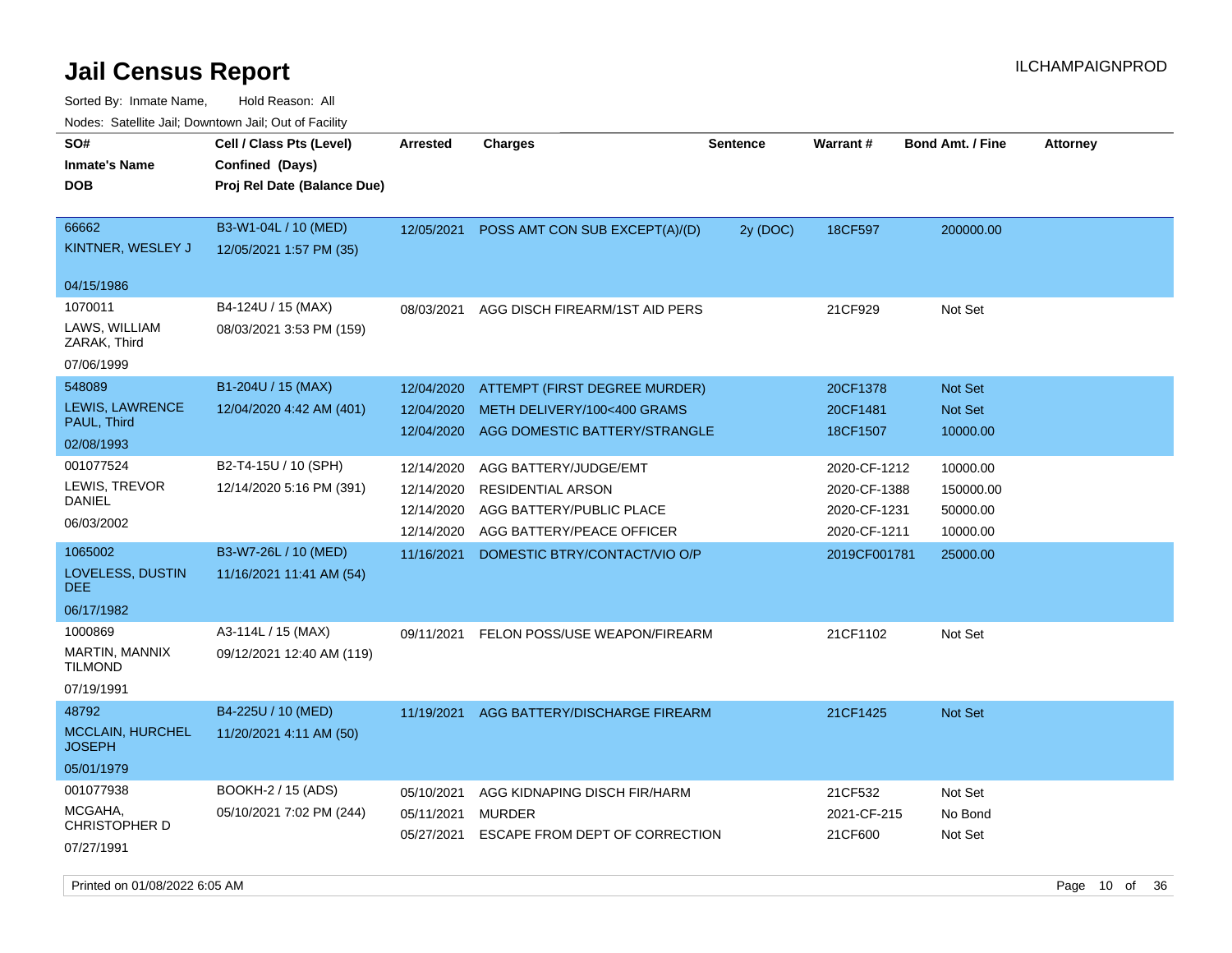| ivuutos. Saltiilit Jall, Duwilluwii Jall, Oul of Facility |                             |            |                                          |                 |          |                         |                 |
|-----------------------------------------------------------|-----------------------------|------------|------------------------------------------|-----------------|----------|-------------------------|-----------------|
| SO#                                                       | Cell / Class Pts (Level)    | Arrested   | <b>Charges</b>                           | <b>Sentence</b> | Warrant# | <b>Bond Amt. / Fine</b> | <b>Attorney</b> |
| <b>Inmate's Name</b>                                      | Confined (Days)             |            |                                          |                 |          |                         |                 |
| <b>DOB</b>                                                | Proj Rel Date (Balance Due) |            |                                          |                 |          |                         |                 |
|                                                           |                             |            |                                          |                 |          |                         |                 |
| 1043071                                                   | A2-120L / 10 (MED)          | 11/08/2021 | CRIM DMG/GOVT PROP/<\$500                |                 | 21CF1378 | Not Set                 |                 |
| <b>MERRELL-</b><br>SUTHERLAND, ALICIA                     | 11/08/2021 2:22 AM (62)     |            |                                          |                 |          |                         |                 |
| 11/26/1972                                                |                             |            |                                          |                 |          |                         |                 |
| 41584                                                     | B4-227U / 15 (MAX)          | 12/01/2021 | ARMED HABITUAL CRIMINAL                  |                 | 21CF1467 | Not Set                 |                 |
| MILLER, JOSE LOVELL 12/02/2021 1:04 AM (38)               |                             |            |                                          |                 |          |                         |                 |
| 10/07/1975                                                |                             |            |                                          |                 |          |                         |                 |
| 001078721                                                 | A4-202L / 5 (ADS)           | 12/29/2021 | <b>VIOLATE ORDER PROTECTION</b>          |                 | 21CF1600 | Not Set                 |                 |
| <b>MIRAMONTES, RAUL</b>                                   | 12/29/2021 4:02 AM (11)     |            |                                          |                 |          |                         |                 |
| 05/11/1989                                                |                             |            |                                          |                 |          |                         |                 |
| 001077902                                                 | A2-123L / 5 (ADS)           | 11/23/2021 | BATTERY/CAUSE BODILY HARM                |                 | 21CM187  | Not Set                 |                 |
| MOFFETT, CAROLYN<br>REENE                                 | 11/21/2021 10:31 AM (49)    |            |                                          |                 |          |                         |                 |
| 10/23/1988                                                |                             |            |                                          |                 |          |                         |                 |
| 001078712                                                 | A4-107L / 10 (MED)          | 12/23/2021 | AGG DISCH FIREARM/1ST AID PERS           |                 | 21CF1581 | Not Set                 |                 |
| MONTGOMERY,<br>RASHARD MYKI                               | 12/23/2021 4:27 PM (17)     |            |                                          |                 |          |                         |                 |
| 11/05/2001                                                |                             |            |                                          |                 |          |                         |                 |
| 39106                                                     | B3-W4-13U / 10 (MED)        | 10/12/2021 | DOMESTIC BATTERY/OTHER PRIOR             |                 | 21CF1217 | Not Set                 |                 |
| MOORE, ANDREW LEE, 10/12/2021 1:02 AM (89)<br>Junior      |                             |            |                                          |                 |          |                         |                 |
| 04/12/1973                                                | 4/10/2022 (0.00)            |            |                                          |                 |          |                         |                 |
| 1007239                                                   | A3-111L / 10 (ADS)          | 12/29/2021 | <b>DOMESTIC BATTERY</b>                  |                 | 21CF1607 | <b>Not Set</b>          |                 |
| MOORE, ANDREW<br><b>VIRGIL</b>                            | 12/29/2021 8:40 PM (11)     |            |                                          |                 |          |                         |                 |
| 08/20/1972                                                |                             |            |                                          |                 |          |                         |                 |
| 001078517                                                 | B1-102L / 15 (MAX)          |            | 10/19/2021 ATTEMPT (FIRST DEGREE MURDER) |                 | 21CF1267 | Not Set                 |                 |
| NELSON, RORY<br><b>DEMOND</b>                             | 10/19/2021 3:55 AM (82)     |            |                                          |                 |          |                         |                 |
| 08/14/1984                                                |                             |            |                                          |                 |          |                         |                 |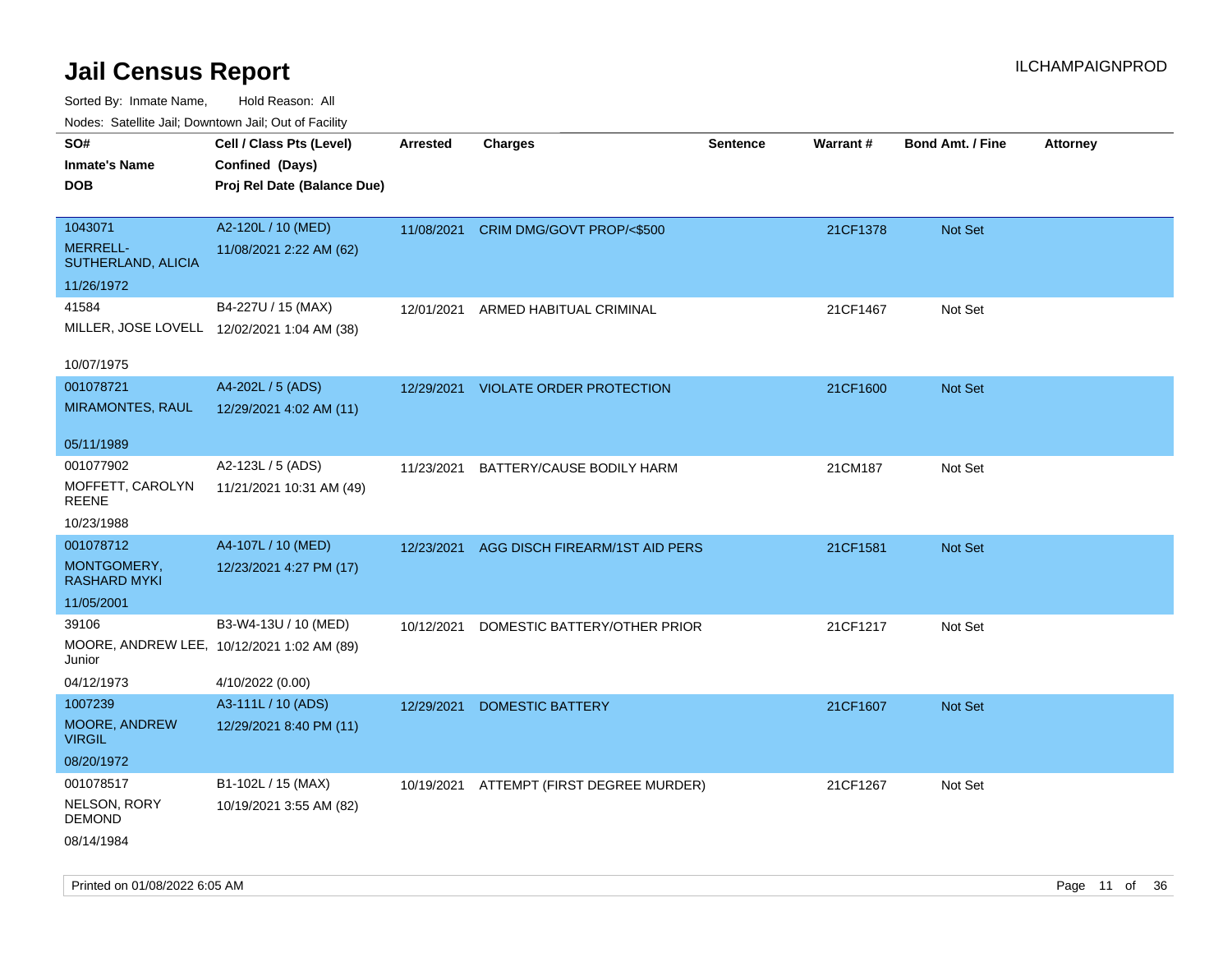| rougs. Calcinic Jan, Downtown Jan, Out of Facility |                             |                 |                                          |                 |                 |                         |                 |
|----------------------------------------------------|-----------------------------|-----------------|------------------------------------------|-----------------|-----------------|-------------------------|-----------------|
| SO#                                                | Cell / Class Pts (Level)    | <b>Arrested</b> | <b>Charges</b>                           | <b>Sentence</b> | <b>Warrant#</b> | <b>Bond Amt. / Fine</b> | <b>Attorney</b> |
| <b>Inmate's Name</b>                               | Confined (Days)             |                 |                                          |                 |                 |                         |                 |
| <b>DOB</b>                                         | Proj Rel Date (Balance Due) |                 |                                          |                 |                 |                         |                 |
|                                                    |                             |                 |                                          |                 |                 |                         |                 |
| 55308                                              | <b>BOOKH-6 / 15 (ADS)</b>   |                 | 01/02/2022 RECEIVE/POSS/SELL STOLEN VEH  |                 | 2022CF7         | Not Set                 |                 |
| NIBBE, RYAN ARRON                                  | 01/03/2022 11:43 PM (6)     |                 |                                          |                 |                 |                         |                 |
| 07/13/1979                                         |                             |                 |                                          |                 |                 |                         |                 |
| 1073913                                            | A1-226U / 5 (MIN)           | 12/16/2021      | <b>RESIDENTIAL BURGLARY</b>              |                 | 21CF1537        | 100.00                  |                 |
| OSBORNE, NICHOLE                                   | 12/16/2021 4:17 AM (24)     | 12/16/2021      | CRIMINAL TRESPASS TO VEHICLES            |                 | 2021CM423       | 1500.00                 |                 |
| <b>MARIE</b>                                       |                             |                 |                                          |                 |                 |                         |                 |
| 06/22/1979                                         |                             |                 |                                          |                 |                 |                         |                 |
| 1013906                                            | BOOKF-2                     | 01/07/2022      | AGG ASLT/OP MOTOR VEH/STRUCK             |                 | 21CF1263        | 2500.00                 |                 |
| PARKER, QUDAYJAH                                   | 01/07/2022 1:55 PM (2)      | 01/07/2022      | LEAVING THE SCENE INVOLV VEHICLE         |                 | 21TR8526        | 5000.00                 |                 |
| LASHA                                              |                             | 01/07/2022      | <b>RECKLESS DRIVING</b>                  |                 | 21TR8525        | 5000.00                 |                 |
| 11/14/1993                                         |                             | 01/07/2022      | LEAVING THE SCENE INVOLV VEHICLE         |                 | 20TR4026        | 2500.00                 |                 |
| 61251                                              | A4-103L / 15 (ADS)          | 12/27/2021      | PRED CRIM SEX ASLT/VICTIM <13            |                 | 21CF651         | No Bond                 |                 |
| PETMECKY, JOHN<br><b>ROBERT</b>                    | 12/27/2021 1:52 PM (13)     |                 |                                          |                 |                 |                         |                 |
| 03/09/1983                                         |                             |                 |                                          |                 |                 |                         |                 |
| 001078357                                          | B2-T1-02L / 15 (MAX)        | 09/17/2021      | ARMED ROBBERY/ARMED W/FIREARM            |                 | 21CF1230        | <b>Not Set</b>          |                 |
| PETTIGREW, CAREY<br><b>CORNITRIAS DEOBLO</b>       | 09/17/2021 9:56 AM (114)    | 09/17/2021      | ARMED ROBBERY/ARMED W/FIREARM            |                 | 21CF1128        | <b>Not Set</b>          |                 |
| 08/31/1986                                         |                             | 09/17/2021      | ARMED ROBBERY/ARMED W/FIREARM            |                 | 21CF1129        | <b>Not Set</b>          |                 |
| 999352                                             | B4-225L / 10 (MED)          | 09/09/2021      | VIOLATE OP/OTHER PRIOR                   | 2y (DOC)        |                 | Not Set                 |                 |
| PIRLOT, JUSTIN LEE                                 | 09/09/2021 11:28 AM (122)   | 10/23/2021      | <b>FALSE REPORT OF OFFENSE</b>           |                 | 2019CF836       | 5000.00                 |                 |
|                                                    |                             |                 |                                          |                 |                 |                         |                 |
| 11/08/1982                                         |                             |                 |                                          |                 |                 |                         |                 |
| 001077591                                          | A3-112L / 5 (ADS)           |                 | 01/06/2022 FIREARM/FOID INVALID/NOT ELIG | 42m (DOC)       | 2021CF782       | No Bond                 |                 |
| PYE, TRESHAUN<br><b>CORTEZ</b>                     |                             |                 |                                          |                 |                 |                         |                 |
| 05/01/2001                                         |                             |                 |                                          |                 |                 |                         |                 |
| 001078669                                          | B1-206U / 10 (MED)          | 12/10/2021      | AGG DISCHARGE FIREARM/BLDG/SCH           |                 | 21CF1507        | Not Set                 |                 |
| RANGEL, ADRIAN                                     | 12/10/2021 12:53 AM (30)    |                 |                                          |                 |                 |                         |                 |
| 11/25/2000                                         |                             |                 |                                          |                 |                 |                         |                 |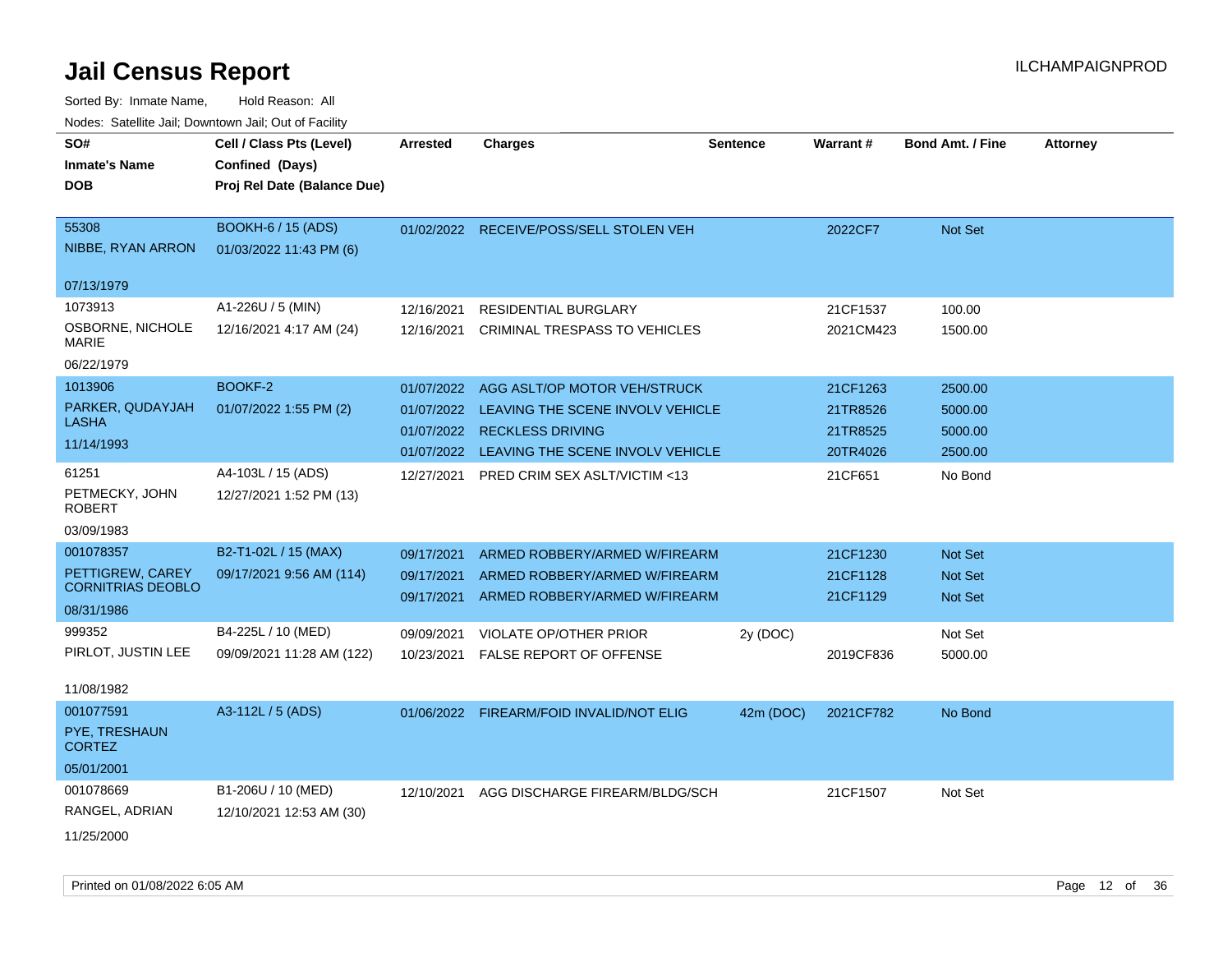| rouco. Calcinic Jan, Downtown Jan, Out of Facility |                                                                            |                          |                                                                     |                 |                       |                           |                 |
|----------------------------------------------------|----------------------------------------------------------------------------|--------------------------|---------------------------------------------------------------------|-----------------|-----------------------|---------------------------|-----------------|
| SO#<br>Inmate's Name<br><b>DOB</b>                 | Cell / Class Pts (Level)<br>Confined (Days)<br>Proj Rel Date (Balance Due) | <b>Arrested</b>          | <b>Charges</b>                                                      | <b>Sentence</b> | <b>Warrant#</b>       | <b>Bond Amt. / Fine</b>   | <b>Attorney</b> |
|                                                    |                                                                            |                          |                                                                     |                 |                       |                           |                 |
| 1069524<br>RAY-DAVIS, KAMARI<br><b>DAYVON</b>      | B4-224L / 15 (MAX)<br>08/09/2021 2:44 AM (153)                             |                          | 08/08/2021 MFG/DEL CANNABIS/30-500 GRAMS                            |                 | 21CF953               | <b>Not Set</b>            |                 |
| 03/30/2000                                         |                                                                            |                          |                                                                     |                 |                       |                           |                 |
| 1054023<br>REESE, LEA<br><b>DANNETTE</b>           | A2-220L / 5 (ADS)<br>01/06/2022 1:39 AM (3)                                | 01/05/2022               | MFG/DEL CANNABIS/500<2000 GR                                        |                 | 2014CF1569            | 10000.00                  |                 |
| 09/17/1982                                         |                                                                            |                          |                                                                     |                 |                       |                           |                 |
| 45473<br>REXROAD, CALVIN<br>ALLEN                  | B1-202L / 15 (MAX)<br>11/23/2021 6:27 PM (47)                              | 11/23/2021<br>11/23/2021 | CHIL SEX OFFEN/RESIDE DAY CARE<br><b>VIOLATE SEX OFFENDER REGIS</b> |                 | 21CF1275<br>21CF546   | 10000.00<br>50000.00      |                 |
| 10/04/1970                                         |                                                                            |                          |                                                                     |                 |                       |                           |                 |
| 001078602<br>RICHARDSON,<br>JOHNNY LINDAL          | B1-201U / 10 (MED)<br>11/21/2021 10:00 AM (49)                             | 11/21/2021               | AGGRAVATED DOMESTIC BATTERY                                         |                 | 21CF1428              | Not Set                   |                 |
| 06/27/2000                                         |                                                                            |                          |                                                                     |                 |                       |                           |                 |
| 001077783                                          | A3-113L / 10 (ADS)                                                         |                          | 01/05/2022 AGGRAVATED BATTERY                                       |                 | 21CF325               | Not Set                   |                 |
| RIVERA, DARYL<br><b>ANTONIO</b>                    | 01/05/2022 4:20 PM (4)                                                     |                          |                                                                     |                 |                       |                           |                 |
| 11/14/1981                                         |                                                                            |                          |                                                                     |                 |                       |                           |                 |
| 979485                                             | B2-T4-16L / 15 (ADS)                                                       | 03/12/2021               | PRED CRIM SEX ASLT/VICTIM <13                                       |                 | 21CF282               | Not Set                   |                 |
| ANTHONY                                            | RODRIGUEZ, JOSHUA 03/12/2021 1:57 PM (303)                                 |                          |                                                                     |                 |                       |                           |                 |
| 04/06/1990                                         |                                                                            |                          |                                                                     |                 |                       |                           |                 |
| 61330<br><b>RUFFIN, JONATHON</b><br>CECIL          | B4-123L / 15 (MAX)<br>12/01/2021 5:34 AM (39)                              | 12/01/2021<br>12/01/2021 | ARMED HABITUAL CRIMINAL<br><b>PAROLE REVOCATION</b>                 |                 | 21CF1473<br>CH2107545 | <b>Not Set</b><br>No Bond |                 |
| 05/10/1984                                         |                                                                            |                          |                                                                     |                 |                       |                           |                 |
| 1071161                                            | B4-124L / 15 (MAX)                                                         | 08/18/2021               | DELIVERY OF OR POSSESSION OF W/INT                                  |                 | 21CF1008              | No Bond                   |                 |
| SANDERS, MARKELL<br>LAMAR                          | 08/18/2021 6:18 PM (144)                                                   |                          |                                                                     |                 |                       |                           |                 |
| 02/02/2000                                         |                                                                            |                          |                                                                     |                 |                       |                           |                 |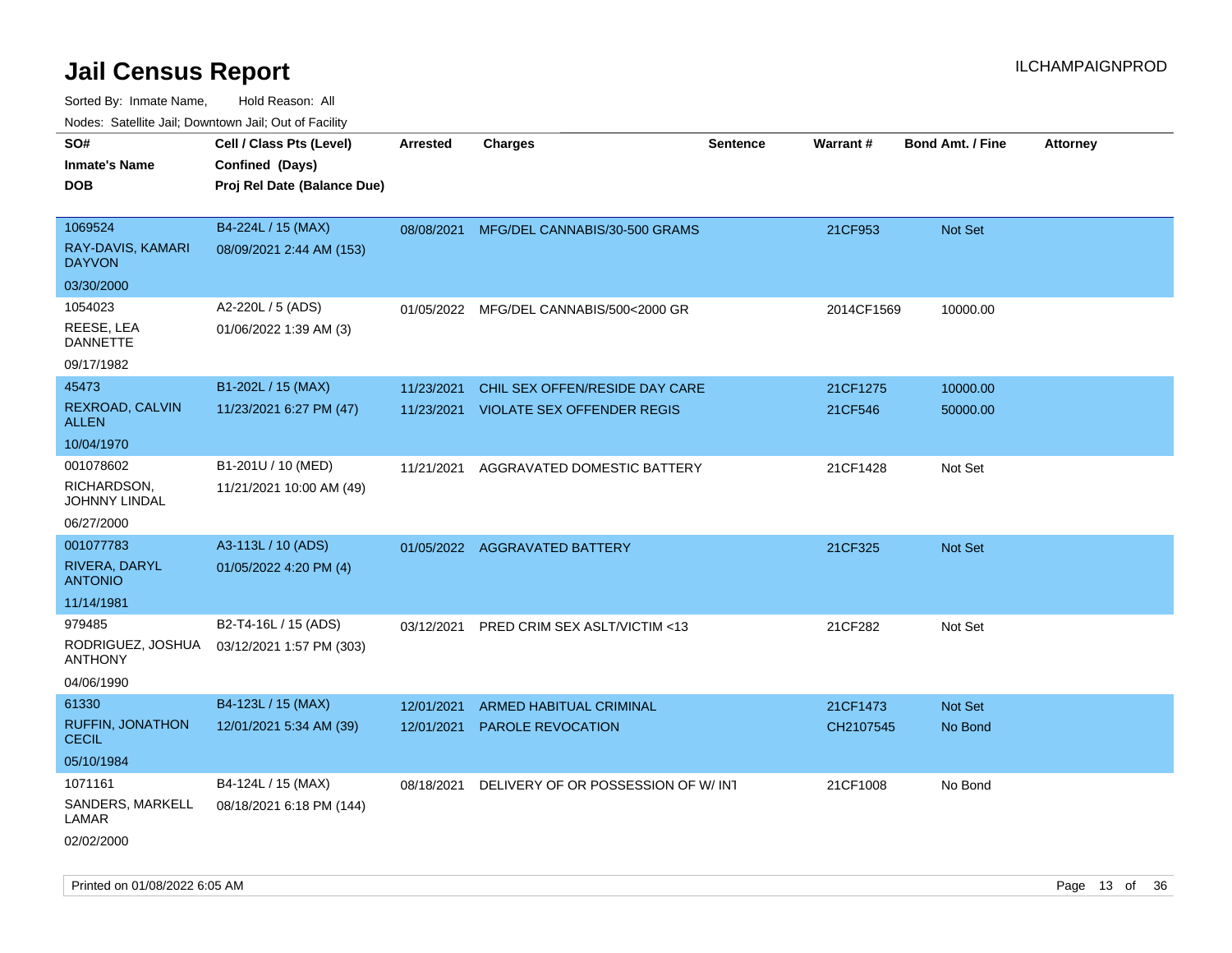Sorted By: Inmate Name, Hold Reason: All Nodes: Satellite Jail; Downtown Jail; Out of Facility

| SO#                                        | Cell / Class Pts (Level)                     | <b>Arrested</b> | <b>Charges</b>                            | <b>Sentence</b>     | Warrant#    | <b>Bond Amt. / Fine</b> | <b>Attorney</b> |
|--------------------------------------------|----------------------------------------------|-----------------|-------------------------------------------|---------------------|-------------|-------------------------|-----------------|
| <b>Inmate's Name</b>                       | Confined (Days)                              |                 |                                           |                     |             |                         |                 |
| <b>DOB</b>                                 | Proj Rel Date (Balance Due)                  |                 |                                           |                     |             |                         |                 |
|                                            |                                              |                 |                                           |                     |             |                         |                 |
| 1047469                                    | B3-W5-18L / 10 (MED)                         | 07/03/2021      | <b>CRIMINAL SEX ASSAULT/CONSENT</b>       | 2y/6m (DOC) 21CF773 |             | Not Set                 |                 |
| <b>ALLEN</b>                               | SCHINDLER, RICHARD 07/03/2021 10:25 PM (190) |                 |                                           |                     |             |                         |                 |
| 10/16/1979                                 |                                              |                 |                                           |                     |             |                         |                 |
| 001078698                                  | B3-W3-10L / 5 (MIN)                          | 12/20/2021      | DIRECT CRIMINAL CONTEMPT                  |                     | 2019F44     | No Bond                 |                 |
| SIDES, BRIAN KEITH                         | 12/20/2021 4:23 PM (20)                      |                 |                                           |                     |             |                         |                 |
|                                            |                                              |                 |                                           |                     |             |                         |                 |
| 12/08/1969                                 |                                              |                 |                                           |                     |             |                         |                 |
| 47195                                      | A3-215U / 5 (ADS)                            | 12/27/2021      | <b>RESIDENTIAL BURGLARY</b>               |                     | 2020CF1222  | 10000.00                |                 |
| SIMMONS, JAMES                             | 12/27/2021 8:42 AM (13)                      | 12/28/2021      | FORGERY/ISSUE DOCUMENT/1 UPC              |                     | 2021CF1595  | Not Set                 |                 |
| <b>ROBERT</b>                              |                                              | 12/28/2021      | <b>RESIDENTIAL BURGLARY</b>               |                     | 2021CF1596  | Not Set                 |                 |
| 03/13/1975                                 |                                              |                 |                                           |                     |             |                         |                 |
| 001078441                                  | BOOKF-1 / 15 (ADS)                           | 10/01/2021      | ARMED HABITUAL CRIMINAL                   |                     | 21CF1182    | Not Set                 |                 |
| SINGLETON, CORRIE<br><b>DERRELL</b>        | 10/01/2021 12:36 PM (100)                    | 12/20/2021      | SPEEDING 26-34 MPH OVER LIMIT             |                     | 2021TR2701  | 1000.00                 |                 |
| 05/07/1983                                 |                                              |                 |                                           |                     |             |                         |                 |
| 707102                                     | A4-205L / 5 (ADS)                            | 01/06/2022      | <b>RESIST/OBSTRUCTING A PEACE OFFICEF</b> |                     | 2019-CM-164 | No Bond                 |                 |
| SKILLINGS, DANIEL<br>LEE.                  | 01/06/2022 4:36 PM (3)                       |                 |                                           |                     |             |                         |                 |
| 04/24/1979                                 | 1/20/2022 (0.00)                             |                 |                                           |                     |             |                         |                 |
| 001078732                                  | A4-104L / 5 (ADS)                            | 01/03/2022      | DRIVING ON REVOKED LICENSE                |                     | 2021TR6406  | No Bond                 |                 |
| SPANGLO, ANGELO<br><b>JOSEPH</b>           | 01/03/2022 11:09 AM (6)                      |                 |                                           |                     |             |                         |                 |
| 06/26/1965                                 | 1/12/2022 (0.00)                             |                 |                                           |                     |             |                         |                 |
| 001078605                                  | BOOKH-3                                      | 01/08/2022      | DOMESTIC BATTERY                          |                     |             | 1500.00                 |                 |
| <b>ST CLAIR, PATRICK</b><br><b>JAMES</b>   | 01/08/2022 5:10 AM (1)                       |                 |                                           |                     |             |                         |                 |
| 08/08/1976                                 |                                              |                 |                                           |                     |             |                         |                 |
| 001077770                                  | BOOKF-2                                      |                 | 01/06/2022 RESIDENTIAL BURGLARY           |                     | 21CF319     | Not Set                 |                 |
| STOFFLE, KELLY ANNE 01/06/2022 3:14 PM (3) |                                              |                 |                                           |                     |             |                         |                 |
|                                            |                                              |                 |                                           |                     |             |                         |                 |

04/12/1989

Printed on 01/08/2022 6:05 AM **Page 14** of 36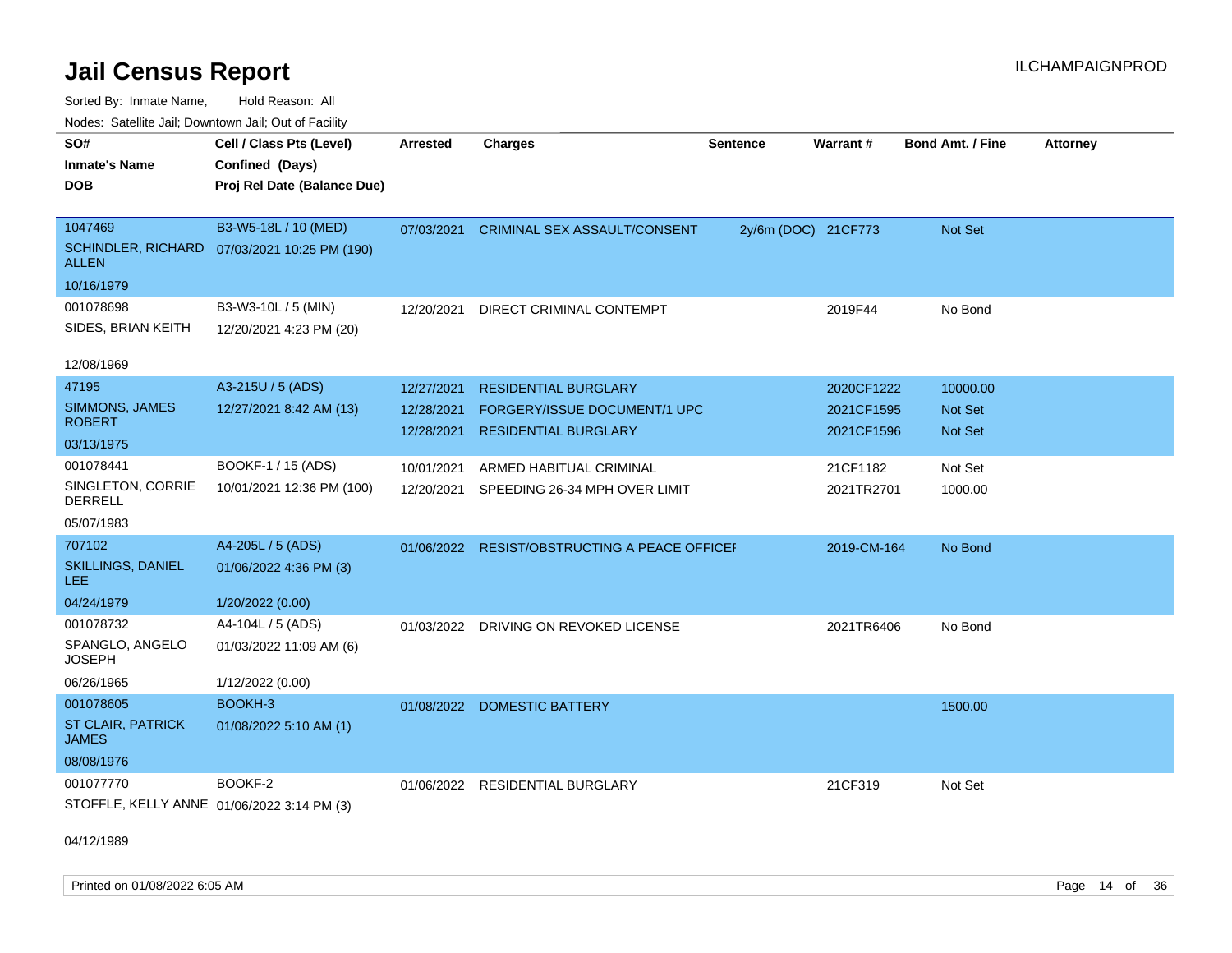| SO#<br><b>Inmate's Name</b>               | Cell / Class Pts (Level)<br>Confined (Days) | Arrested   | <b>Charges</b>                         | <b>Sentence</b> | Warrant#  | Bond Amt. / Fine | <b>Attorney</b> |
|-------------------------------------------|---------------------------------------------|------------|----------------------------------------|-----------------|-----------|------------------|-----------------|
| <b>DOB</b>                                | Proj Rel Date (Balance Due)                 |            |                                        |                 |           |                  |                 |
| 38305                                     | B2-T2-06L / 10 (SPH)                        |            | 03/18/2020 CRIMINAL SEXUAL ABUSE       |                 | 20CF-343  | 500000.00        |                 |
| STOVER, JOSH<br><b>ANDREW</b>             | 03/18/2020 10:24 AM (662)                   |            |                                        |                 |           |                  |                 |
| 08/18/1973                                |                                             |            |                                        |                 |           |                  |                 |
| 962484                                    | A3-115L / 10 (ADS)                          | 12/29/2021 | AGGRAVATED DOMESTIC BATTERY            |                 | 21CF1608  | Not Set          |                 |
| TAYLOR, VINCENT<br><b>REGINALD</b>        | 12/29/2021 7:23 AM (11)                     |            |                                        |                 |           |                  |                 |
| 11/03/1988                                |                                             |            |                                        |                 |           |                  |                 |
| 001078471                                 | B4-127U / 10 (MED)                          |            | 10/11/2021 AGG UUW/VEHICLE/<21         |                 | 21CF1210  | 100.00           |                 |
| <b>THATCH, OMARION</b><br><b>DIAMONTE</b> | 10/11/2021 1:26 AM (90)                     |            |                                        |                 |           |                  |                 |
| 09/05/2003                                |                                             |            |                                        |                 |           |                  |                 |
| 21252                                     | B3-W3-12L / 10 (MED)                        | 10/18/2021 | MFG/DEL 1<15 GR COCAINE/ANLG           |                 | 2021CF172 | 25000.00         |                 |
| THOMAS, ELIJAH                            | 10/18/2021 12:35 AM (83)                    |            |                                        |                 |           |                  |                 |
| 07/31/1962                                |                                             |            |                                        |                 |           |                  |                 |
| 32058                                     | B4-123U / 15 (MAX)                          |            | 06/14/2021 AGG DISCH FIREARM           |                 | 21CF690   | Not Set          |                 |
| THOMPSON, STEVEN<br><b>ONEAL</b>          | 06/14/2021 6:44 AM (209)                    |            |                                        |                 |           |                  |                 |
| 03/14/1969                                |                                             |            |                                        |                 |           |                  |                 |
| 32910                                     | B3-W2-08L / 10 (MED)                        | 10/04/2021 | DOM BTRY/HARM/1-2 PRECONV              |                 | 21CF1189  | Not Set          |                 |
| TULL, CHRISTOPHER<br><b>MICHAEL</b>       | 10/04/2021 10:53 PM (97)                    |            |                                        |                 |           |                  |                 |
| 04/02/1971                                |                                             |            |                                        |                 |           |                  |                 |
| 1052810                                   | A4-101L / 10 (ADS)                          |            | 01/01/2022 AGGRAVATED DOMESTIC BATTERY |                 | 2022CF2   | No Bond          |                 |
| <b>WALKER, DESMOND</b><br><b>JEROME</b>   | 01/01/2022 2:16 AM (8)                      |            |                                        |                 |           |                  |                 |
| 08/05/1987                                |                                             |            |                                        |                 |           |                  |                 |
| 001077813                                 | BOOKH-3                                     |            | 01/07/2022 DOMESTIC BATTERY            |                 | 21CFAWOW  | Not Set          |                 |
| WARE, ANTHONY T                           | 01/07/2022 7:38 PM (2)                      |            |                                        |                 |           |                  |                 |
| 09/08/1990                                |                                             |            |                                        |                 |           |                  |                 |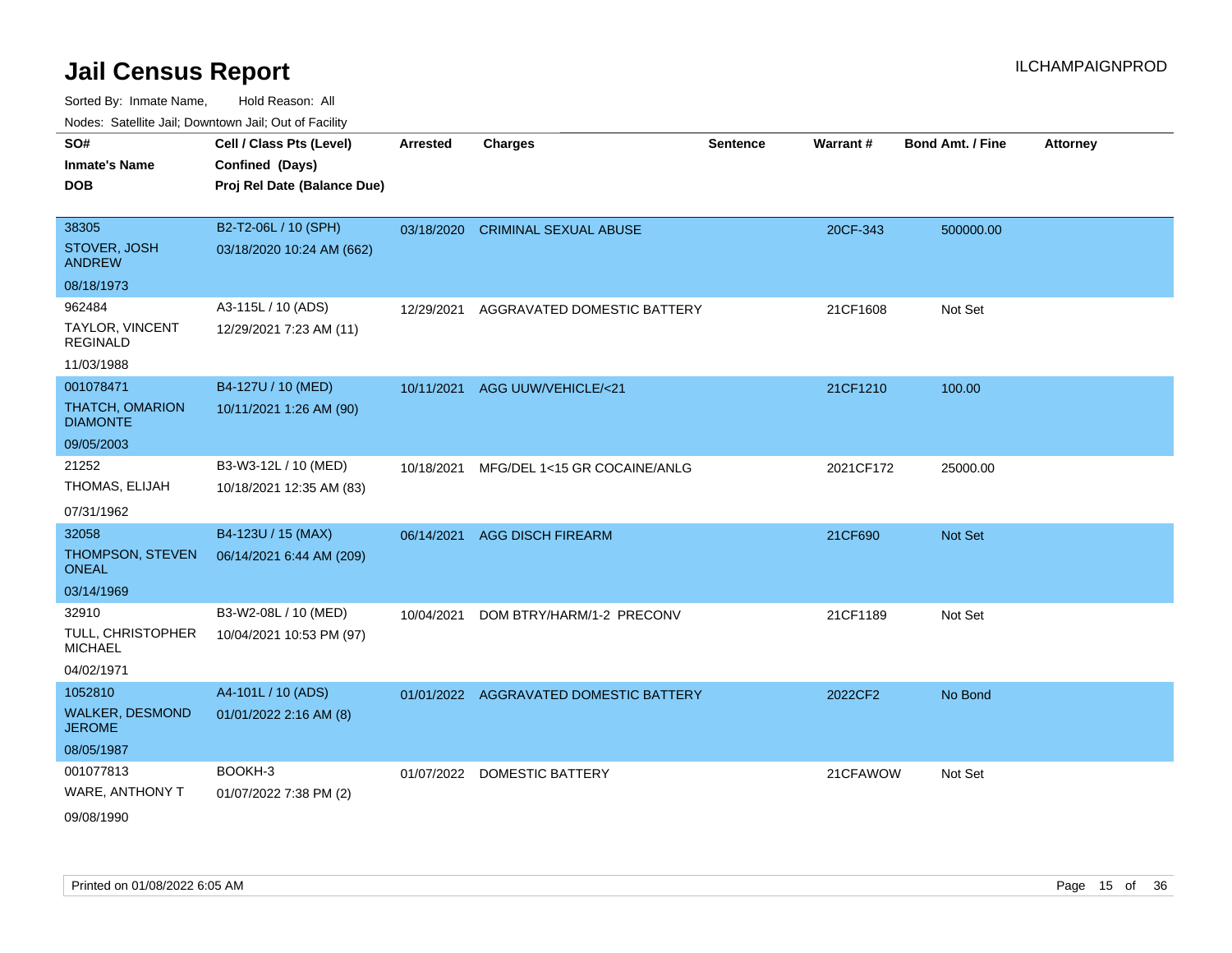Sorted By: Inmate Name, Hold Reason: All Nodes: Satellite Jail; Downtown Jail; Out of Facility

| SO#<br><b>Inmate's Name</b><br><b>DOB</b>                         | Cell / Class Pts (Level)<br>Confined (Days)<br>Proj Rel Date (Balance Due) | <b>Arrested</b>      | <b>Charges</b>                          | <b>Sentence</b> | <b>Warrant#</b> | <b>Bond Amt. / Fine</b> | <b>Attorney</b> |
|-------------------------------------------------------------------|----------------------------------------------------------------------------|----------------------|-----------------------------------------|-----------------|-----------------|-------------------------|-----------------|
| 1070737<br><b>WASHINGTON.</b><br><b>JASTINA VIRGINIA</b>          | A1-126L / 15 (MAX)<br>10/14/2021 12:02 PM (87)                             |                      | 10/14/2021 AGG KIDNAPG/<13/INTEL DISABL |                 | 2020CF418       | 250000.00               |                 |
| 04/11/2000                                                        |                                                                            |                      |                                         |                 |                 |                         |                 |
| 001077889<br>WASHINGTON,<br>MALCOLM LEGEIE                        | A4-201L / 10 (ADS)<br>01/03/2022 8:24 PM (6)                               |                      | 01/03/2022 DOMESTIC BATTERY             |                 | 2022CF14        | No Bond                 |                 |
| 08/17/1995                                                        |                                                                            |                      |                                         |                 |                 |                         |                 |
| 977140<br><b>WEBSTER, DERRIAL</b><br><b>DEVON</b>                 | B1-203L / 10 (MED)<br>10/24/2021 2:46 AM (77)                              | 10/24/2021           | <b>ARMED HABITUAL CRIMINAL</b>          |                 | 21CF1289        | <b>Not Set</b>          |                 |
| 01/14/1990                                                        |                                                                            |                      |                                         |                 |                 |                         |                 |
| 59778<br><b>WERNIGK, TIMOTHY</b><br><b>REINHART</b><br>09/05/1980 | BOOKH-3<br>01/07/2022 2:45 PM (2)                                          | 01/07/2022 AGG DUI/3 |                                         |                 | 20CF1101        | 10000.00                |                 |
| 001078328                                                         | B1-207U / 15 (MAX)                                                         | 08/30/2021           | FELON POSS/USE WEAPON/FIREARM           |                 | 21CF1045        | <b>Not Set</b>          |                 |
| <b>WHITE, JUSTIN</b><br><b>STEVEN</b>                             | 08/30/2021 10:48 AM (132)                                                  |                      |                                         |                 |                 |                         |                 |
| 10/25/1995                                                        |                                                                            |                      |                                         |                 |                 |                         |                 |
| 54212                                                             | A3-214L / 10 (MED)                                                         | 12/21/2021           | ARMED VIOLENCE/CATEGORY I               |                 | 21CF1576        | Not Set                 |                 |
| <b>WHITLOCK, GEORGE</b><br>ABRAM                                  | 12/21/2021 1:20 PM (19)                                                    | 12/21/2021           | RECEIVE/POSS/SELL STOLEN VEH            |                 | 2021CF669       | 10000.00                |                 |
| 11/10/1978                                                        |                                                                            | 12/21/2021           | <b>VIOLATE ORDER PROTECTION</b>         |                 | 2021CM391       | 1000.00                 |                 |
|                                                                   |                                                                            | 12/21/2021           | OBSTRUCT JUST/DESTROY EVIDENCE          |                 | 2021CF1223      | 700.00                  |                 |
| 001078740<br><b>WHITMORE, GARY</b>                                | BOOKH-8<br>01/06/2022 10:36 AM (3)                                         | 01/06/2022           | PAROLE REVOCATION                       |                 | CH2200093       | No Bond                 |                 |
| 12/30/1969                                                        |                                                                            |                      |                                         |                 |                 |                         |                 |
| 001078709<br>WILLIAMS, DAVID LEE                                  | A3-212L / 15 (MAX)<br>12/22/2021 11:00 AM (18)                             | 12/22/2021           | ARMED VIOLENCE/CATEGORY I               |                 | 21CF1586        | Not Set                 |                 |

12/18/1989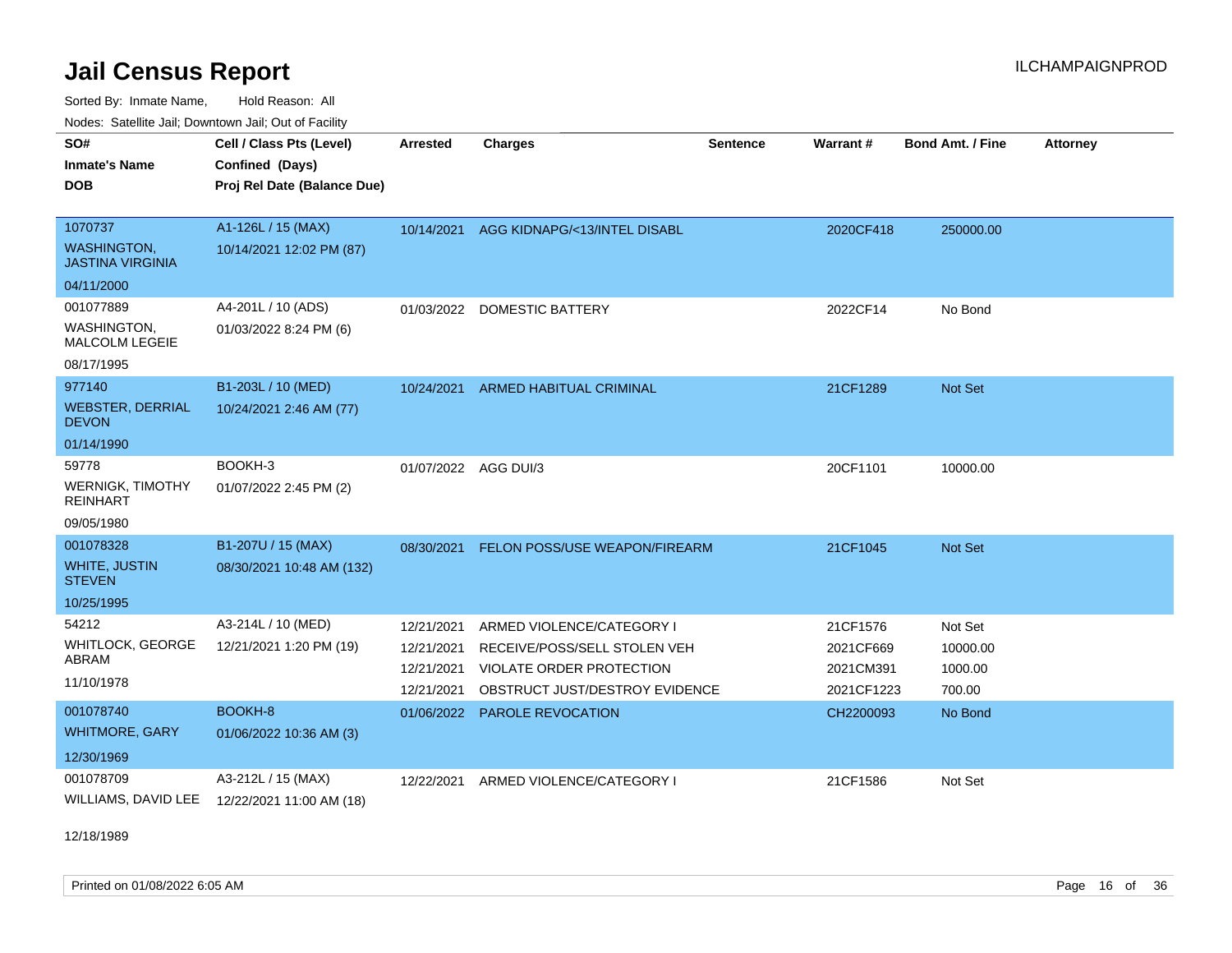Sorted By: Inmate Name, Hold Reason: All

Nodes: Satellite Jail; Downtown Jail; Out of Facility

| SO#                                         | Cell / Class Pts (Level)    | <b>Arrested</b>   | <b>Charges</b>                 | <b>Sentence</b> | Warrant#    | <b>Bond Amt. / Fine</b> | <b>Attorney</b> |
|---------------------------------------------|-----------------------------|-------------------|--------------------------------|-----------------|-------------|-------------------------|-----------------|
| <b>Inmate's Name</b>                        | Confined (Days)             |                   |                                |                 |             |                         |                 |
| <b>DOB</b>                                  | Proj Rel Date (Balance Due) |                   |                                |                 |             |                         |                 |
|                                             |                             |                   |                                |                 |             |                         |                 |
| 1019420                                     | B1-105L / 10 (MED)          | 12/14/2021        | METH MANUFACTURING/15<100 GR   | 8y (DOC)        | 21CF205     | No Bond                 |                 |
| <b>WILLIAMS,</b><br><b>MARSHAWN ANTONIO</b> | 12/14/2021 1:56 PM (26)     |                   |                                |                 |             |                         |                 |
| 06/02/1994                                  |                             |                   |                                |                 |             |                         |                 |
| 638552                                      | B2-DR / 5 (SPH)             | 10/07/2021        | CHILD PORNOGRAPHY/PHOTOGRAPH   |                 | 2021CF1207  | No Bond                 |                 |
| <b>WILLIAMS, MICHAEL</b><br>JAMES           | 10/07/2021 12:20 PM (94)    |                   |                                |                 |             |                         |                 |
| 03/29/1964                                  |                             |                   |                                |                 |             |                         |                 |
| 1066370                                     | B1-101L / 15 (MAX)          | 07/28/2021        | ARMED VIOLENCE/CATEGORY III    |                 | 2021 CF 882 | Not Set                 |                 |
| <b>WILLIAMS, REONTE</b><br><b>REMIR</b>     | 07/28/2021 5:40 AM (165)    |                   |                                |                 |             |                         |                 |
| 05/14/1999                                  |                             |                   |                                |                 |             |                         |                 |
| 001078711                                   | A3-116L / 10 (MED)          | 12/22/2021        | AGG DISCHARGE FIREARM/OCC BLDG |                 | 21CF1585    | Not Set                 |                 |
| WILLIS, RANDY<br>RAMEEL                     | 12/22/2021 4:15 PM (18)     |                   |                                |                 |             |                         |                 |
| 09/10/2003                                  |                             |                   |                                |                 |             |                         |                 |
| <b>Total Satellite Jail: 130</b>            |                             | <b>Males: 111</b> | Females: 19<br>Unknown: 0      |                 |             |                         |                 |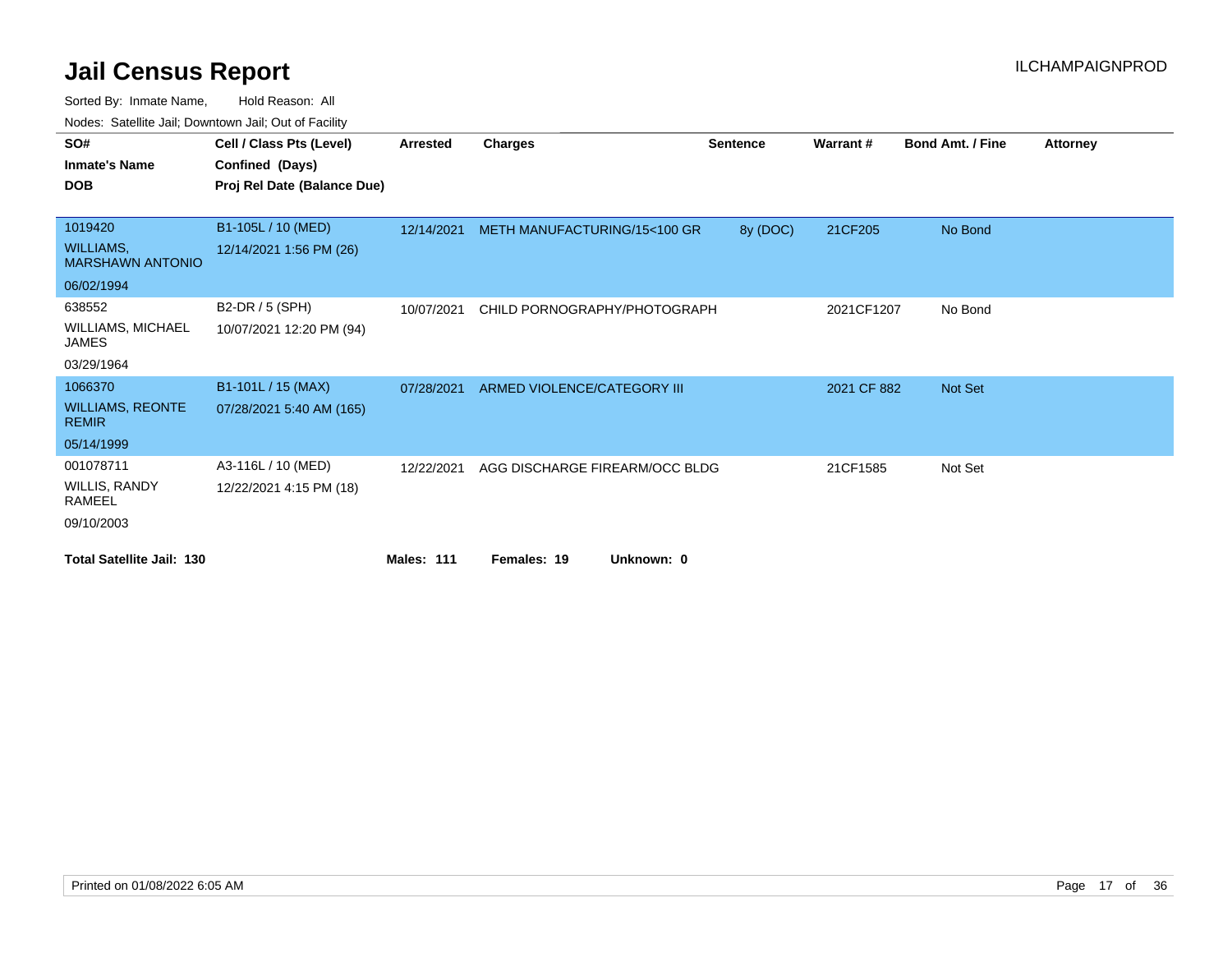| <b>Downtown Jail</b> |  |  |
|----------------------|--|--|
|                      |  |  |

| SO#<br><b>Inmate's Name</b><br><b>DOB</b>                                                                                           | Cell / Class Pts (Level)<br>Confined (Days)<br>Proj Rel Date (Balance Due)             | Arrested                                             | <b>Charges</b>                                                                                                           | <b>Sentence</b> | Warrant#                                    | Bond Amt. / Fine                                  | Attorney |
|-------------------------------------------------------------------------------------------------------------------------------------|----------------------------------------------------------------------------------------|------------------------------------------------------|--------------------------------------------------------------------------------------------------------------------------|-----------------|---------------------------------------------|---------------------------------------------------|----------|
| 1073165<br><b>ACKERMAN, CODY</b><br><b>JAMES</b><br>02/01/1989<br>969121<br>BECKLEY, ANTHONY<br><b>PATRICK</b><br>06/30/1989        | G4L / 5 (MIN)<br>04/30/2021 4:48 PM (254)<br>B1 / 15 (SPH)<br>11/25/2021 7:16 PM (45)  | 04/30/2021<br>04/30/2021<br>05/03/2021<br>11/25/2021 | FORGERY/ISSUE/DELIVER DOCUMENT<br><b>BURGLARY</b><br>FORGERY/ISSUE/DELIVER DOCUMENT<br><b>CRIM TRESPASS TO RESIDENCE</b> |                 | 19CF143<br>21CF516<br>2018CF689<br>21CF1444 | 75000.00<br>Not Set<br>2500.00 / 75.00<br>Not Set |          |
| 517915<br><b>BOXLEY, CHARLES</b><br><b>OMAR</b><br>01/10/1985<br>1027929<br><b>BROUGHTON, MARK</b><br>ANTHONY, Junior<br>02/15/1990 | G5U / 5 (MIN)<br>08/03/2021 2:18 PM (159)<br>F6L / 15 (MAX)<br>12/18/2021 2:55 AM (22) | 08/03/2021<br>08/03/2021<br>08/03/2021<br>12/18/2021 | <b>BURGLARY</b><br><b>BURGLARY</b><br>FORGERY/ISSUE/DELIVER DOCUMENT<br>HOME INVASION/CAUSE INJURY                       |                 | 21CF289<br>21CF679<br>21CF1560              | 20000.00<br>20000.00<br>No Bond<br>No Bond        |          |
| 1067476<br><b>BROWN, JAMES</b><br><b>BRONELL</b><br>01/08/1996<br>995432<br><b>BROWN, JAVON</b><br><b>SHANTEZ</b><br>10/14/1991     | F5L / 10 (MED)<br>11/13/2021 2:35 AM (57)<br>H5L / 10 (ADS)<br>12/20/2021 2:06 AM (20) | 11/13/2021<br>11/13/2021<br>12/20/2021               | AGG DOMESTIC BATTERY/STRANGLE<br><b>RESIDENTIAL BURGLARY</b><br>FAIL TO RPT WKLY/NO FIXED ADDR                           |                 | 20CF575<br>21CF385<br>21CF1559              | 5000.00<br>25000.00<br>Not Set                    |          |
| 1075941<br><b>BROWN, LIONEL</b><br><b>TERRELL</b><br>10/19/1981                                                                     | G2L / 5 (MIN)<br>10/08/2021 5:16 PM (93)                                               | 10/08/2021                                           | <b>HARASS WITNESS/FAMILY MBR/REP</b>                                                                                     |                 | 2021CF1188                                  | 500000.00                                         |          |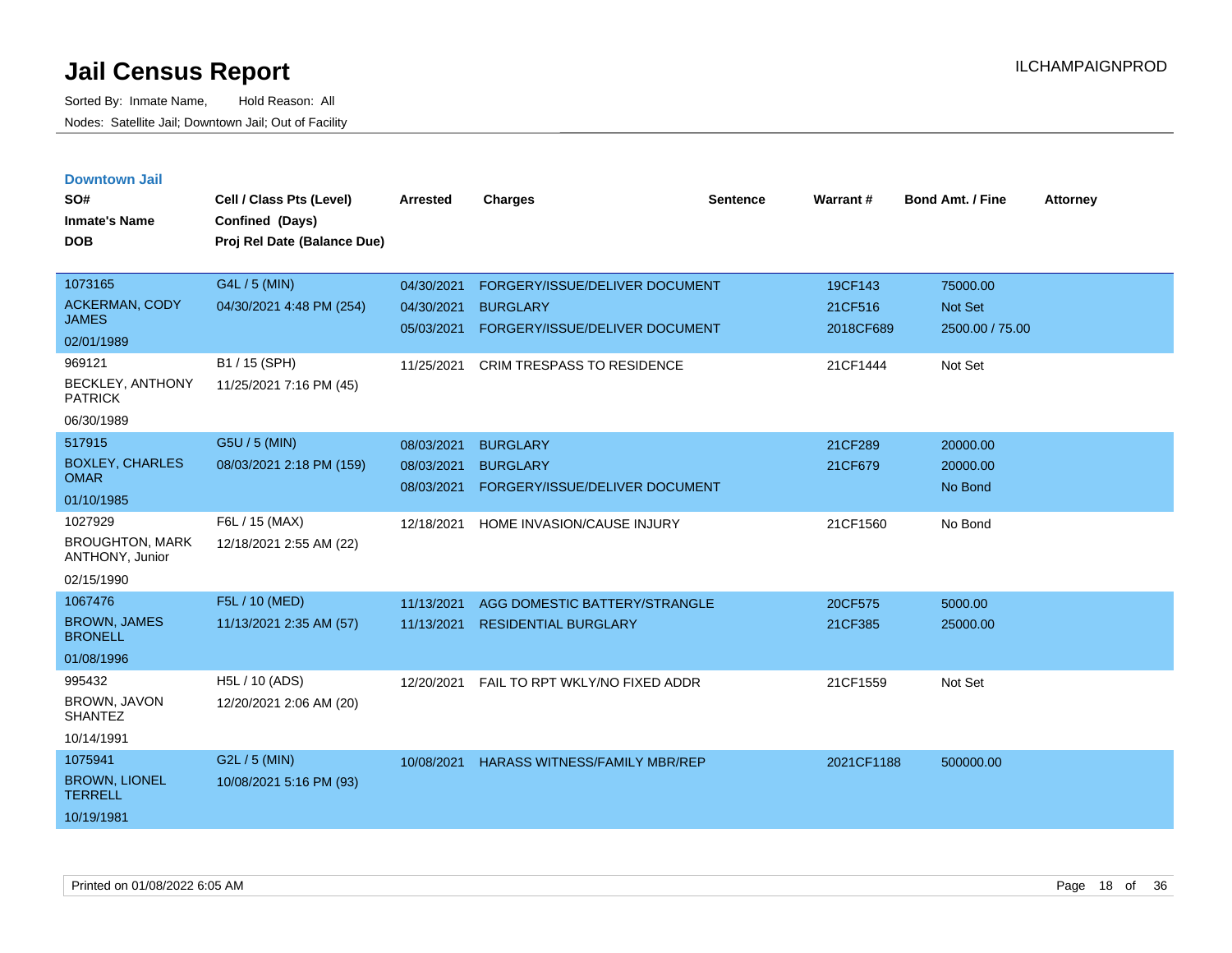Sorted By: Inmate Name, Hold Reason: All Nodes: Satellite Jail; Downtown Jail; Out of Facility

| SO#                                              | Cell / Class Pts (Level)    | <b>Arrested</b> | <b>Charges</b>                      | <b>Sentence</b> | Warrant#  | <b>Bond Amt. / Fine</b> | <b>Attorney</b> |
|--------------------------------------------------|-----------------------------|-----------------|-------------------------------------|-----------------|-----------|-------------------------|-----------------|
| <b>Inmate's Name</b>                             | Confined (Days)             |                 |                                     |                 |           |                         |                 |
| <b>DOB</b>                                       | Proj Rel Date (Balance Due) |                 |                                     |                 |           |                         |                 |
|                                                  |                             |                 |                                     |                 |           |                         |                 |
| 1068812                                          | F1L / 15 (MAX)              | 12/21/2021      | AGG DISCHARGE FIREARM/OCC VEH       |                 | 21CF741   | Not Set                 |                 |
| <b>BRYANT, DANNY</b><br><b>EUGENE</b>            | 12/21/2021 1:50 PM (19)     | 12/21/2021      | <b>FELON POSS/USE FIREARM PRIOR</b> |                 | 21CF1568  | Not Set                 |                 |
| 11/22/1989                                       |                             |                 |                                     |                 |           |                         |                 |
| 61904                                            | D4 / 15 (ADS)               | 10/23/2021      | <b>ROBBERY</b>                      |                 | 21CF1287  | Not Set                 |                 |
| <b>BURNETT, TIMOTHY</b><br><b>LYNN</b>           | 10/23/2021 5:43 PM (78)     |                 |                                     |                 |           |                         |                 |
| 09/09/1983                                       |                             |                 |                                     |                 |           |                         |                 |
| 1075361                                          | <b>J6L / 5 (ADS)</b>        | 04/16/2021      | <b>BURGLARY</b>                     |                 | 21CF414   | Not Set                 |                 |
| <b>COWART, TORREY</b><br><b>BENJAMEN, Junior</b> | 04/16/2021 9:17 PM (268)    |                 |                                     |                 |           |                         |                 |
| 11/22/1987                                       |                             |                 |                                     |                 |           |                         |                 |
| 1076276                                          | $G1L / 5$ (MIN)             | 12/20/2021      | THEFT/CONTROL <\$500/PRIOR          | 2y/6m (DOC)     |           | Not Set                 |                 |
| COX, SEAN MICHAEL                                | 12/20/2021 12:45 PM (20)    | 12/20/2021      | WARRANT OUT OF COUNTY               |                 | 21CM99    | 3000.00                 |                 |
|                                                  |                             |                 |                                     |                 |           |                         |                 |
| 02/06/1985                                       |                             |                 |                                     |                 |           |                         |                 |
| 1067370                                          | E3L / 15 (MAX)              | 11/05/2021      | FIREARM/FOID INVALID/NOT ELIG       |                 | 21CF1370  | <b>Not Set</b>          |                 |
| <b>DAVIS, AUSTIN</b><br><b>CHRISTOPHER</b>       | 11/06/2021 12:23 AM (64)    |                 |                                     |                 |           |                         |                 |
| 08/11/1997                                       |                             |                 |                                     |                 |           |                         |                 |
| 1066719                                          | E4L / 10 (MED)              | 06/09/2021      | AGG DOMESTIC BATTERY/STRANGLE       |                 | 21CF310   | 100000.00               |                 |
| DAVIS, TAVEON                                    | 06/09/2021 10:50 PM (214)   | 06/09/2021      | RET THEFT/DISP MERCH/>\$300         |                 | 19CF959   | 5000.00                 |                 |
| <b>CORNELIUS</b>                                 |                             | 06/09/2021      | RETAIL THEFT/DISP MERCH/<\$300      |                 | 19CM897   | 3000.00                 |                 |
| 12/21/1997                                       |                             |                 |                                     |                 |           |                         |                 |
| 001077214                                        | F9U / 15 (MAX)              | 12/20/2021      | <b>MURDER</b>                       |                 | 21CF1572  | Not Set                 |                 |
| DAVIS-MURDOCK,<br><b>ERION VASSHAD</b>           | 12/21/2021 10:13 AM (19)    | 12/22/2021      | PAROLE REVOCATION                   |                 | CH2107977 | Not Set                 |                 |
| 06/22/1998                                       |                             |                 |                                     |                 |           |                         |                 |
| 001078223                                        | G6L / 5 (MIN)               | 11/09/2021      | AGG DUI/NO VALID DL                 |                 | 21CF1382  | Not Set                 |                 |
| DIEGO-MATEO,<br><b>JOAQUIN</b>                   | 11/09/2021 10:52 PM (61)    |                 |                                     |                 |           |                         |                 |
| 01/23/2002                                       |                             |                 |                                     |                 |           |                         |                 |

Printed on 01/08/2022 6:05 AM **Page 19 of 36**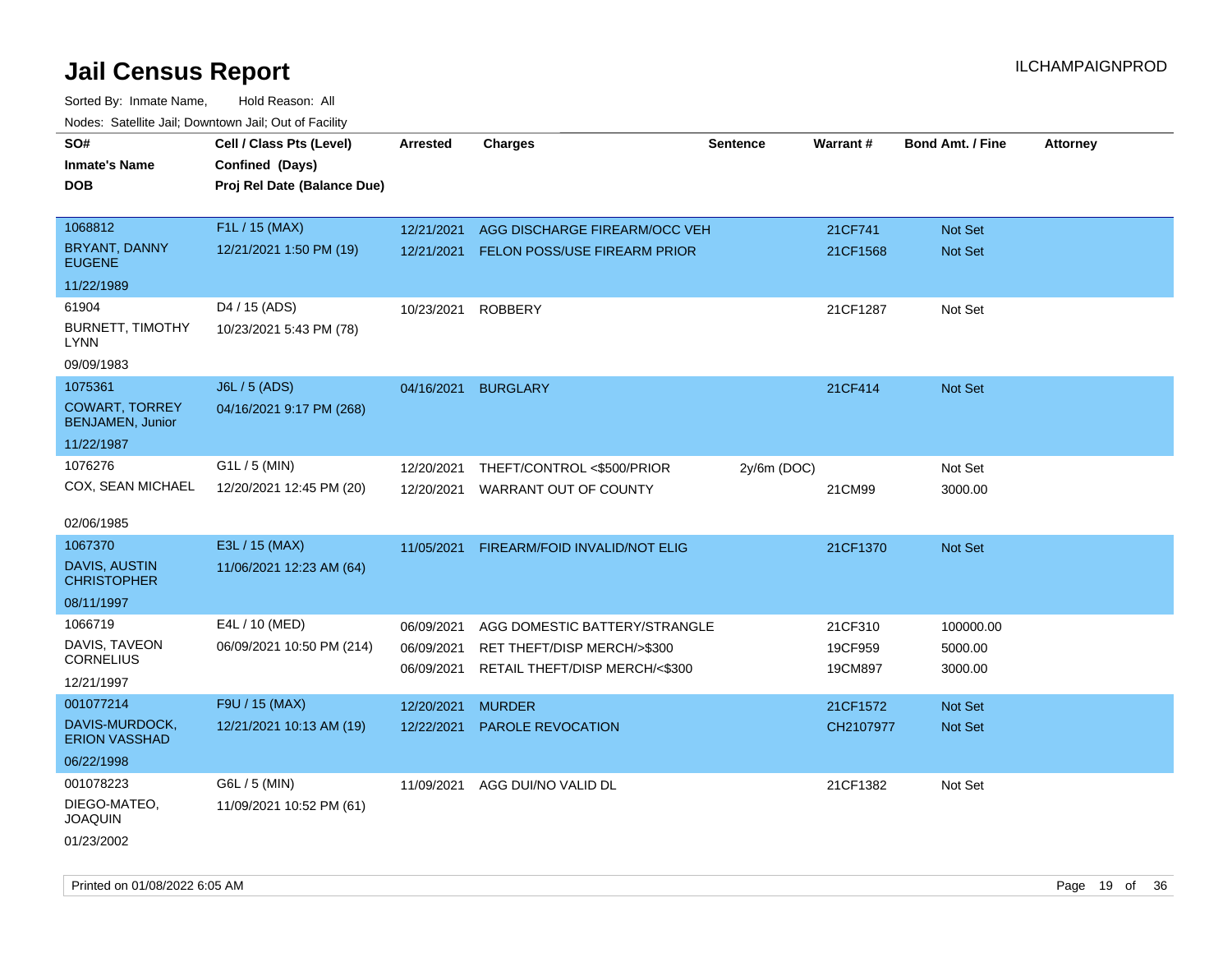| roaco. Oatomto dan, Downtown dan, Oat or Fability |                                              |                 |                                         |                 |            |                         |                 |
|---------------------------------------------------|----------------------------------------------|-----------------|-----------------------------------------|-----------------|------------|-------------------------|-----------------|
| SO#                                               | Cell / Class Pts (Level)                     | <b>Arrested</b> | <b>Charges</b>                          | <b>Sentence</b> | Warrant#   | <b>Bond Amt. / Fine</b> | <b>Attorney</b> |
| <b>Inmate's Name</b>                              | Confined (Days)                              |                 |                                         |                 |            |                         |                 |
| <b>DOB</b>                                        | Proj Rel Date (Balance Due)                  |                 |                                         |                 |            |                         |                 |
|                                                   |                                              |                 |                                         |                 |            |                         |                 |
| 571307                                            | J3L / 15 (ADS)                               | 09/14/2020      | <b>CRIM SEXUAL ABUSE/CONSENT</b>        |                 | 2020CF1026 | Not Set                 |                 |
| <b>DOMINGO-</b><br>CASTANEDA,                     | 09/14/2020 11:19 PM (482)                    | 09/14/2020      | <b>PRED CRIM SEX ASLT/VICTIM &lt;13</b> |                 | 2020CF1025 | <b>Not Set</b>          |                 |
| 09/29/1989                                        |                                              |                 |                                         |                 |            |                         |                 |
| 527379                                            | D6 / 15 (ADS)                                | 10/25/2021      | ARMED HABITUAL CRIMINAL                 |                 | 21CF1297   | Not Set                 |                 |
| DRAKE, MARCELL<br><b>DEON</b>                     | 10/25/2021 5:05 PM (76)                      | 10/27/2021      | AGG DOMESTIC BATTERY/STRANGLE           |                 | 21CF1245   | Not Set                 |                 |
| 04/20/1987                                        |                                              |                 |                                         |                 |            |                         |                 |
| 959292                                            | K1 / 15 (ADS)                                | 04/01/2021      | ATTEMPT (FIRST DEGREE MURDER)           |                 | 2020CF565  | 2000000.00              |                 |
| <b>DUNCAN, COREYON</b><br><b>ANTHONY</b>          | 04/01/2021 8:46 PM (283)                     | 12/17/2021      | <b>MURDER</b>                           |                 | 21CF1542   | <b>Not Set</b>          |                 |
| 01/17/1989                                        |                                              |                 |                                         |                 |            |                         |                 |
| 43977                                             | $15/5$ (MIN)                                 | 12/20/2021      | AGG FLEEING POLICE/21 MPH OVER          |                 | 21CF1566   | Not Set                 |                 |
| <b>EMKES, DOUGLAS</b><br>ALAN                     | 12/20/2021 9:59 AM (20)                      | 12/20/2021      | PAROLE REVOCATION                       |                 |            | No Bond                 |                 |
| 06/08/1959                                        |                                              |                 |                                         |                 |            |                         |                 |
| 1053207                                           | K <sub>2</sub> / 15 (SPH)                    | 06/06/2019      | MURDER/INTENT TO KILL/INJURE            |                 | 2019-CF849 | 2000000.00              |                 |
| FAUST, JAQUAVEON<br><b>LAVELL</b>                 | 06/06/2019 2:24 PM (948)                     |                 |                                         |                 |            |                         |                 |
| 07/25/1996                                        |                                              |                 |                                         |                 |            |                         |                 |
| 962759                                            | E6L / 5 (ADS)                                | 07/16/2021      | <b>METH DELIVERY&lt;5 GRAMS</b>         |                 | 21CF833    | Not Set                 |                 |
|                                                   | FINLEY, KEVIN DANTE 07/16/2021 9:44 PM (177) | 07/29/2021      | AGG CRIM SEX ASSAULT/FELONY             |                 | 21CF891    | No Bond                 |                 |
| 12/28/1988                                        |                                              |                 |                                         |                 |            |                         |                 |
| 524764                                            | G3L / 5 (MIN)                                | 09/18/2021      | METH DELIVERY/15<100 GRAMS              |                 | 21CF627    | 50000.00                |                 |
| <b>FISCUS, ROBERT</b><br><b>LOWELL</b>            | 09/18/2021 10:50 AM (113)                    |                 |                                         |                 |            |                         |                 |
| 02/17/1986                                        |                                              |                 |                                         |                 |            |                         |                 |
| 1068518                                           | G8U / 5 (MIN)                                | 12/16/2021      | <b>BURGLARY</b>                         |                 | 21CF54     | 10000.00                |                 |
| FULFORD, WILLIE                                   | 12/15/2021 11:16 PM (25)                     | 12/16/2021      | <b>BURGLARY</b>                         |                 | 21CF416    | 10000.00                |                 |
| Junior                                            |                                              | 12/16/2021      | <b>RESIST/OBSTRUCT WITH INJURY</b>      |                 | 21C370     | 5000.00                 |                 |
| 12/12/1963                                        |                                              |                 |                                         |                 |            |                         |                 |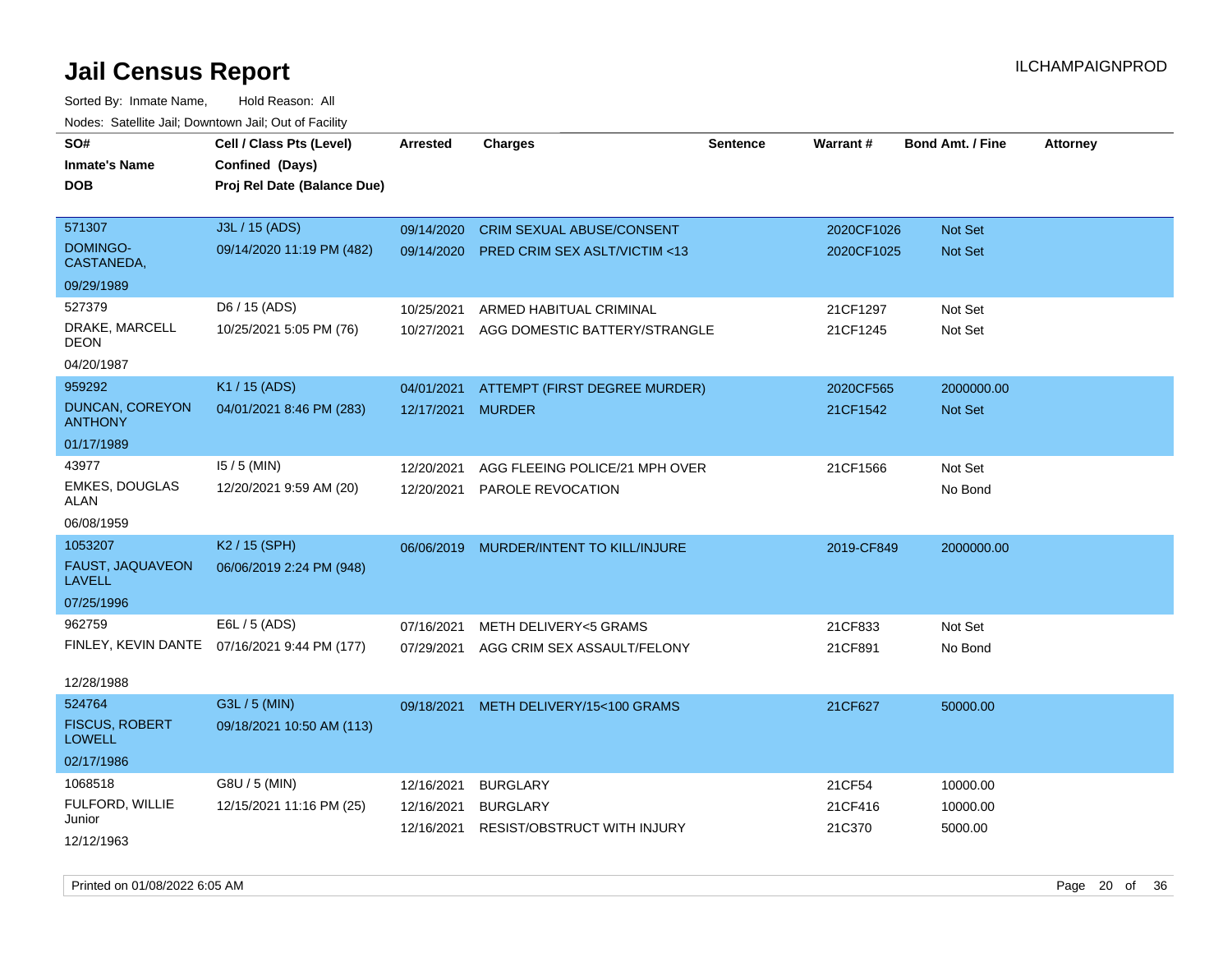Sorted By: Inmate Name, Hold Reason: All Nodes: Satellite Jail; Downtown Jail; Out of Facility

| Noucs. Calcinic Jail, Downtown Jail, Out of Facility |                                             |                 |                                         |                 |           |                         |                 |
|------------------------------------------------------|---------------------------------------------|-----------------|-----------------------------------------|-----------------|-----------|-------------------------|-----------------|
| SO#<br><b>Inmate's Name</b>                          | Cell / Class Pts (Level)<br>Confined (Days) | <b>Arrested</b> | <b>Charges</b>                          | <b>Sentence</b> | Warrant#  | <b>Bond Amt. / Fine</b> | <b>Attorney</b> |
| <b>DOB</b>                                           | Proj Rel Date (Balance Due)                 |                 |                                         |                 |           |                         |                 |
| 1068917                                              | H1L / 5 (MIN)                               |                 | 08/11/2021 VIO ORDER/PRIOR VIO OF ORDER |                 | 21CF965   | Not Set                 |                 |
| <b>GARCIA, JUAN</b><br>CARLOS                        | 08/11/2021 9:24 PM (151)                    |                 |                                         |                 |           |                         |                 |
| 10/21/1997                                           |                                             |                 |                                         |                 |           |                         |                 |
| 32913                                                | 11 / 15 (ADS)                               | 12/03/2021      | PRED CRIM SEX ASLT/VICTIM <13           |                 | 21CF1481  | Not Set                 |                 |
| GROB, WARREN A,<br>Junior                            | 12/03/2021 4:24 PM (37)                     |                 |                                         |                 |           |                         |                 |
| 12/07/1950                                           |                                             |                 |                                         |                 |           |                         |                 |
| 1073611                                              | G3U / 5 (MIN)                               | 02/09/2021      | DELIVERY OF OR POSSESSION OF W/INT      |                 | 21CF160   | Not Set                 |                 |
| HAYES, CAMERON<br>TAYLOR MALEEK                      | 02/09/2021 3:10 PM (334)                    | 02/09/2021      | MFG 15>100 GR ECSTASY/ANALOG            |                 | 21CF121   | 500000.00               |                 |
| 08/10/1998                                           |                                             |                 |                                         |                 |           |                         |                 |
| 544770                                               | D3 / 10 (MED)                               | 08/14/2021      | AGG DOMESTIC BATTERY/STRANGLE           |                 | 2021CF514 | 25000.00                |                 |
| HAYES, DEVON<br>JERMAINE                             | 08/14/2021 2:56 AM (148)                    | 08/14/2021      | AGGRAVATED DOMESTIC BATTERY             |                 | 21CF977   | No Bond                 |                 |
| 11/07/1987                                           |                                             |                 |                                         |                 |           |                         |                 |
| 972300                                               | F6U / 10 (MED)                              | 12/22/2021      | <b>RESIDENTIAL BURGLARY</b>             |                 | 18CF1691  | 25000.00                |                 |
| <b>HOLT, MICHAEL</b><br>TERRELL                      | 12/22/2021 8:36 AM (18)                     | 12/22/2021      | AGG CRIM SEX ABUSE/VICTIM <9            |                 | 19CF1277  | 250000.00               |                 |
| 12/25/1989                                           |                                             |                 |                                         |                 |           |                         |                 |
| 1063119                                              | J5L / 10 (MED)                              | 11/05/2021      | <b>BURGLARY</b>                         |                 | 2018CF877 | 10000.00                |                 |
| HUNT, KHALLEEL<br>MALIK                              | 11/05/2021 7:47 AM (65)                     |                 |                                         |                 |           |                         |                 |
| 03/28/1999                                           |                                             |                 |                                         |                 |           |                         |                 |
| 001077437                                            | F1U / 10 (MED)                              | 08/23/2021      | DOM BTRY/CONTACT/1-2 PRECONV            |                 | 21CF1025  | <b>Not Set</b>          |                 |
| JOHNSON, ANTONIO<br>LASHAUN                          | 08/23/2021 7:48 PM (139)                    |                 |                                         |                 |           |                         |                 |
| 01/06/1980                                           |                                             |                 |                                         |                 |           |                         |                 |
| 1073894                                              | E1U / 10 (ADS)                              | 09/09/2021      | VIOLATE SEX OFFENDER REGIS/2+           |                 | 2021CF920 | 10000.00                |                 |
|                                                      | JOKICH, ANTON VEGO 09/09/2021 2:14 PM (122) |                 |                                         |                 |           |                         |                 |

05/30/1969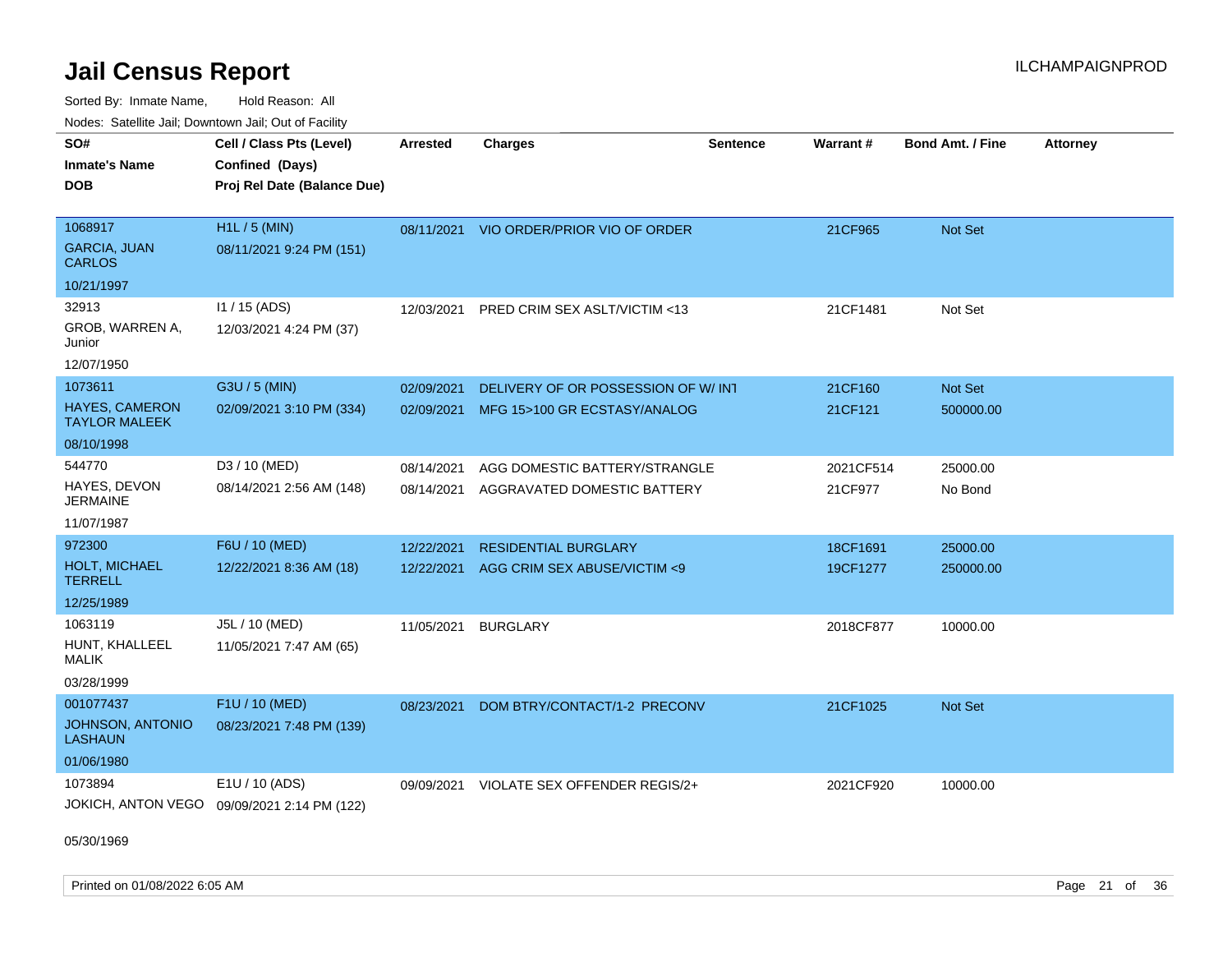| SO#<br><b>Inmate's Name</b><br><b>DOB</b>                             | Cell / Class Pts (Level)<br>Confined (Days)<br>Proj Rel Date (Balance Due) | Arrested                               | <b>Charges</b>                                                             | <b>Sentence</b> | <b>Warrant#</b>                    | <b>Bond Amt. / Fine</b>        | <b>Attorney</b> |
|-----------------------------------------------------------------------|----------------------------------------------------------------------------|----------------------------------------|----------------------------------------------------------------------------|-----------------|------------------------------------|--------------------------------|-----------------|
| 24308<br>KWIATKOWSKI,<br><b>ROBERT JOHN</b><br>08/08/1963             | D <sub>2</sub> / 15 (MAX)<br>06/03/2021 10:40 PM (220)                     | 06/03/2021                             | <b>ROBBERY</b>                                                             |                 | 21CF625                            | No Bond                        |                 |
| 001078693<br>LARGE, JOSHUA DALE 12/19/2021 4:54 AM (21)<br>10/27/1985 | G1U / 5 (MIN)                                                              | 12/19/2021<br>12/19/2021<br>12/19/2021 | <b>RETAIL THEFT</b><br>RECEIVE/POSS/SELL STOLEN VEH<br><b>RETAIL THEFT</b> |                 | 2021CF422<br>21CF1555<br>2021CM216 | 20000.00<br>Not Set<br>5000.00 |                 |
| 26787<br>LAURENT, JOHN<br><b>WAYNE</b><br>02/01/1967                  | F4U / 10 (MED)<br>12/18/2021 9:30 PM (22)                                  | 12/18/2021                             | <b>RESIDENTIAL BURGLARY</b>                                                |                 | 21CF1558                           | Not Set                        |                 |
| 29681<br>LENOIR, JOHN<br><b>CHRISTOPHER</b><br>04/20/1966             | J2L / 15 (ADS)<br>07/14/2020 12:51 PM (544)                                | 07/14/2020                             | PREDATORY CRIMINAL SEX ASSLT/CHILD                                         |                 | 20CF-781                           | 250000.00                      |                 |
| 001078320<br><b>MARSH, PAUL</b><br>OLUFUNMILAYO<br>07/13/1994         | J1L / 10 (SPH)<br>11/23/2021 2:32 PM (47)                                  | 11/23/2021                             | RESIST/OBSTRUCTING A PEACE OFFICEF                                         |                 | 21CM539                            | Not Set                        |                 |
| 45113<br>MARTIN, JEREMIAH<br><b>FRANCIS</b><br>01/18/1977             | E2L / 15 (MAX)<br>11/20/2021 1:18 AM (50)                                  | 11/20/2021                             | ARMED HABITUAL CRIMINAL                                                    |                 | 21CF1424                           | No Bond                        |                 |
| 1063030<br>MASON, RYAN ONEIAL 12/21/2021 9:30 AM (19)<br>02/22/1991   | I3 / 15 (ADS)                                                              | 12/20/2021<br>12/22/2021               | <b>MURDER</b><br>PAROLE REVOCATION                                         |                 | 21CF1571<br>CH2107979              | Not Set<br>Not Set             |                 |
| 1066623<br>MATA-OROZCO,<br><b>OLEGARIO</b><br>03/06/1995              | G6U / 5 (MIN)<br>11/17/2021 5:08 PM (53)                                   | 11/17/2021                             | MFG/DEL 15<100 GR COCA/ANALOG                                              |                 | 17CF1093                           | 75000.00                       |                 |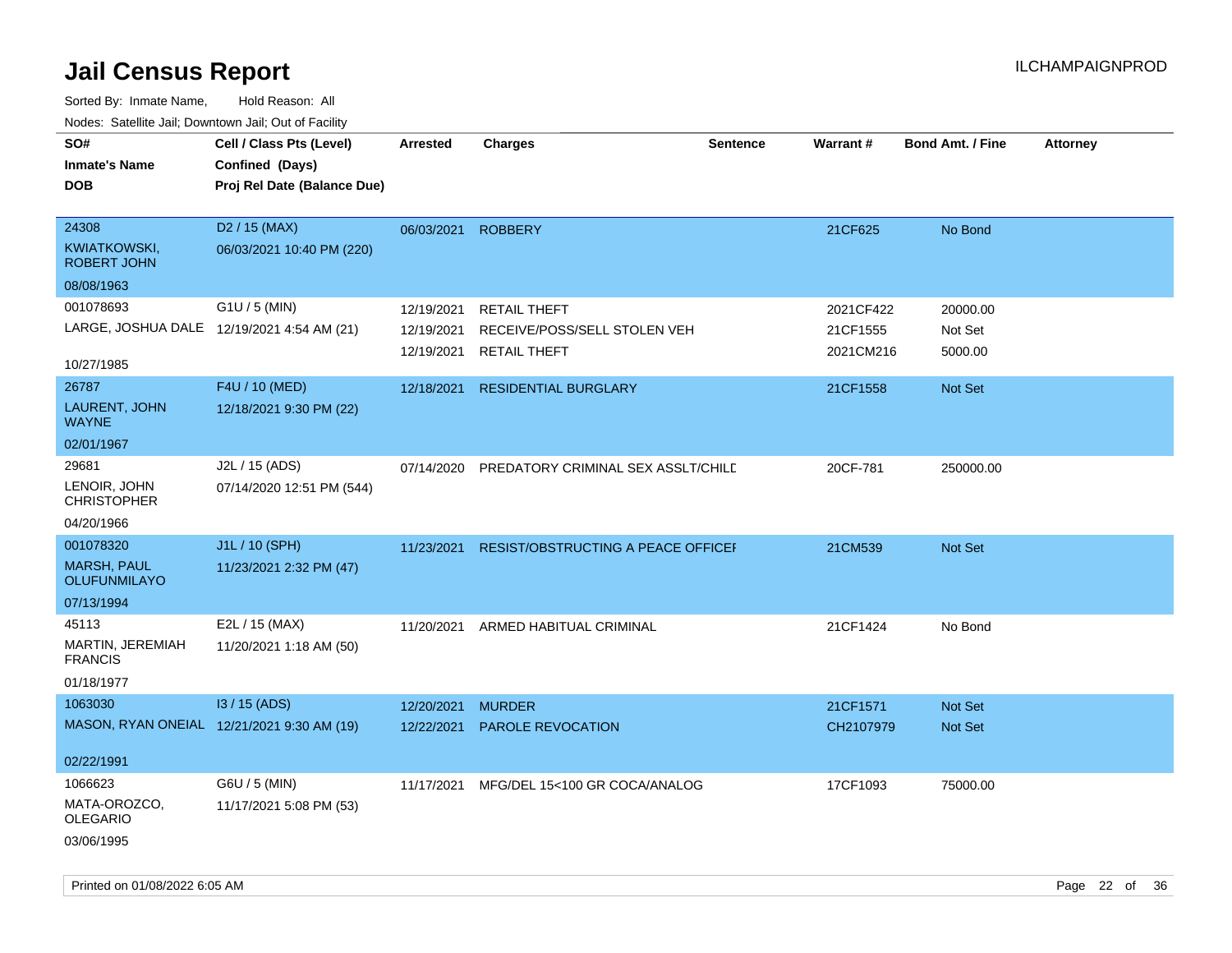Sorted By: Inmate Name, Hold Reason: All

Nodes: Satellite Jail; Downtown Jail; Out of Facility

| SO#<br><b>Inmate's Name</b><br><b>DOB</b>                                | Cell / Class Pts (Level)<br>Confined (Days)<br>Proj Rel Date (Balance Due) | <b>Arrested</b>          | <b>Charges</b>                                                 | <b>Sentence</b> | <b>Warrant#</b>            | <b>Bond Amt. / Fine</b> | <b>Attorney</b> |
|--------------------------------------------------------------------------|----------------------------------------------------------------------------|--------------------------|----------------------------------------------------------------|-----------------|----------------------------|-------------------------|-----------------|
| 001078249<br>MCCLENDON, CALVIN<br>M                                      | B3 / 10 (MED)<br>08/07/2021 8:56 AM (155)                                  | 08/07/2021               | FELON POSS/USE WEAPON/FIREARM                                  |                 | 21CF947                    | Not Set                 |                 |
| 04/29/1990<br>40235<br>MERRIWEATHER,<br><b>MARCUS TODD</b><br>11/28/1967 | G9U / 5 (MIN)<br>10/04/2021 4:41 PM (97)                                   | 10/04/2021               | AGG DUI/4                                                      |                 | 2021CF1145                 | 35000.00                |                 |
| 1040273<br>METCALFE, LANELL<br><b>JARON</b><br>09/22/1988                | E5U / 15 (ADS)<br>09/30/2021 11:32 PM (101)                                | 09/30/2021               | PRED CRIM SEX ASLT/VICTIM <13                                  |                 | 21CF329                    | 500000.00               |                 |
| 1075635<br>MILES, DEVLON VON,<br>Junior<br>11/04/2000                    | B <sub>2</sub> / 10 (ADS)<br>05/11/2021 10:39 PM (243)                     | 05/11/2021<br>05/11/2021 | AGG DISCHARGE FIREARM/OCC VEH<br>MFG/DEL CANNABIS/30-500 GRAMS |                 | 21CF538<br>20CF1402        | Not Set<br>100000.00    |                 |
| 48033<br>MOORE,<br><b>CHRISTOPHER ALLEN</b><br>07/02/1976                | G9L / 5 (ADS)<br>12/04/2021 4:38 PM (36)                                   | 12/04/2021               | DOMESTIC BATTERY/OTHER PRIOR                                   | 4y (DOC)        | 21CF1482                   | Not Set                 |                 |
| 1069209<br>MOORE, DEVONTE<br>JAMAL<br>09/24/1995                         | 14 / 10 (ADS)<br>04/07/2021 6:25 PM (277)                                  | 04/07/2021               | AGG BATTERY/GREAT BODILY HARM                                  |                 | 21CF376                    | Not Set                 |                 |
| 1074169<br>07/04/1988                                                    | F4L / 10 (MED)<br>PANZER, IAN RICHARD 12/21/2021 2:24 PM (19)              | 12/21/2021               | AGGRAVATED DOMESTIC BATTERY                                    |                 | 21CF1567                   | <b>Not Set</b>          |                 |
| 1022441<br>PICKENS, DONTRELL<br><b>DEMAR</b><br>12/10/1993               | H6L / 10 (ADS)<br>10/27/2021 1:39 PM (74)                                  | 10/27/2021<br>10/27/2021 | AGG BATTERY/PEACE OFFICER<br>AGG BATTERY/PEACE OFFICER         |                 | 2021 CF 12<br>2020 CF 1488 | No Bond<br>No Bond      |                 |

Printed on 01/08/2022 6:05 AM Page 23 of 36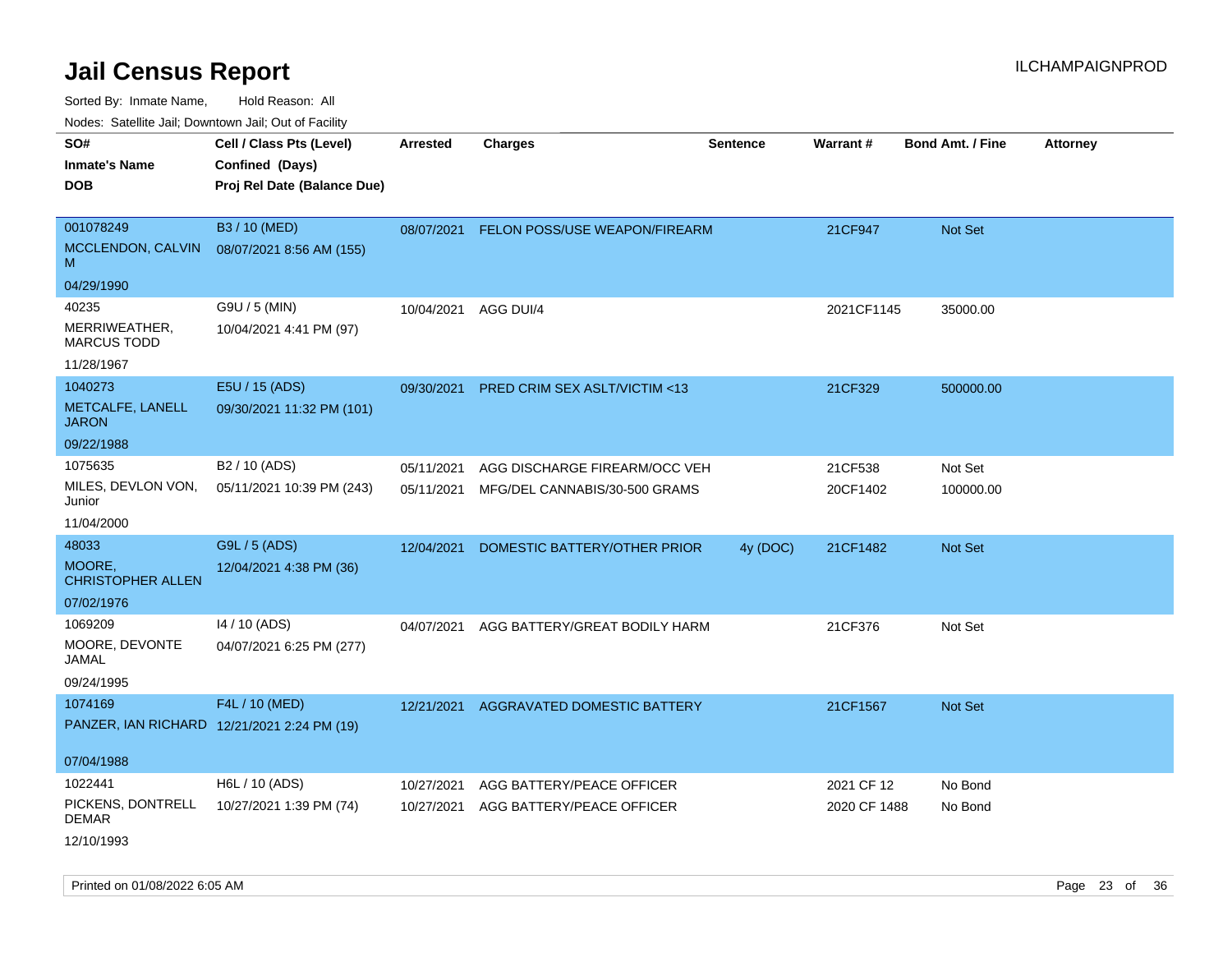| SO#<br><b>Inmate's Name</b>             | Cell / Class Pts (Level)<br>Confined (Days) | <b>Arrested</b> | <b>Charges</b>                | <b>Sentence</b> | Warrant#   | <b>Bond Amt. / Fine</b> | <b>Attorney</b> |
|-----------------------------------------|---------------------------------------------|-----------------|-------------------------------|-----------------|------------|-------------------------|-----------------|
|                                         |                                             |                 |                               |                 |            |                         |                 |
| <b>DOB</b>                              | Proj Rel Date (Balance Due)                 |                 |                               |                 |            |                         |                 |
| 1072114                                 | A1U / 15 (SPH)                              |                 |                               |                 |            |                         |                 |
|                                         |                                             | 01/17/2021      | ATTEMPT (FIRST DEGREE MURDER) |                 | 2021CF65   | Not Set                 |                 |
| ROBINSON, DONNELL<br><b>LEVON</b>       | 01/17/2021 2:40 PM (357)                    | 01/17/2021      | ARMED ROBBERY/NO FIREARM      |                 | 2020CF824  | 75000.00                |                 |
| 10/23/2000                              |                                             | 02/17/2021      | AGGRAVATED BATTERY            | 4y (DOC)        |            | 250000.00               |                 |
| 1068592                                 | J7L / 15 (ADS)                              | 11/12/2021      | <b>BURGLARY</b>               |                 | 21CF1393   | Not Set                 |                 |
| ROSS, TEVONTAE<br><b>TERRANCE</b>       | 11/12/2021 8:41 AM (58)                     |                 |                               |                 |            |                         |                 |
| 12/15/1998                              |                                             |                 |                               |                 |            |                         |                 |
| 59178                                   | F8L / 15 (MAX)                              | 12/13/2021      | AGG DISCHARGE FIREARM/OCC VEH |                 | 21CF1274   | 1500000.00              |                 |
| <b>SANDERS, MICHAEL</b><br><b>JEAN</b>  | 12/13/2021 4:17 PM (27)                     |                 |                               |                 |            |                         |                 |
| 12/22/1967                              |                                             |                 |                               |                 |            |                         |                 |
| 001078704                               | F9L / 15 (MAX)                              | 12/21/2021      | MURDER/INTENT TO KILL/INJURE  |                 | 21CF1575   | Not Set                 |                 |
| SHORTER, JAQUAN<br><b>MAURICE</b>       | 12/23/2021 1:23 AM (17)                     |                 |                               |                 |            |                         |                 |
| 10/08/1998                              |                                             |                 |                               |                 |            |                         |                 |
| 1057312                                 | G2U / 5 (MIN)                               | 11/10/2021      | <b>HOME INVASION/FIREARM</b>  |                 | 21CF1388   | Not Set                 |                 |
| <b>STARKS, RAMEON</b><br><b>TAHZIER</b> | 11/10/2021 9:51 PM (60)                     | 11/30/2021      | THEFT                         |                 | 21CF1194   | 100000.00               |                 |
| 12/18/1996                              |                                             |                 |                               |                 |            |                         |                 |
| 1051104                                 | G4U / 5 (MIN)                               | 05/26/2021      | DRIVING ON REVOKED LICENSE    |                 | 21TR4000   | Not Set                 |                 |
| STOVER, ANDREW                          | 05/27/2021 12:59 AM (227)                   | 05/26/2021      | <b>BURGLARY</b>               |                 | 21CF667    | Not Set                 |                 |
| <b>WADE</b>                             |                                             | 05/26/2021      | METH DELIVERY/5<15 GRAMS      |                 | 21CF598    | Not Set                 |                 |
| 07/20/1994                              |                                             |                 |                               |                 |            |                         |                 |
| 001078182                               | G7L / 5 (MIN)                               | 12/20/2021      | DRIVING ON REVOKED LICENSE    |                 | 2021CF800  | No Bond                 |                 |
| <b>STRONG, KEVIN</b><br><b>GARDNER</b>  | 12/20/2021 4:34 PM (20)                     |                 |                               |                 |            |                         |                 |
| 02/12/1963                              | 3/19/2022 (0.00)                            |                 |                               |                 |            |                         |                 |
| 65920                                   | F3L / 15 (MAX)                              | 12/21/2021      | ARMED ROBBERY/ARMED W/FIREARM |                 | 2021CF1543 | 100000.00               |                 |
| TAPSCOTT,<br><b>CORNELIUS</b>           | 12/21/2021 10:57 PM (19)                    |                 |                               |                 |            |                         |                 |
| 07/14/1985                              |                                             |                 |                               |                 |            |                         |                 |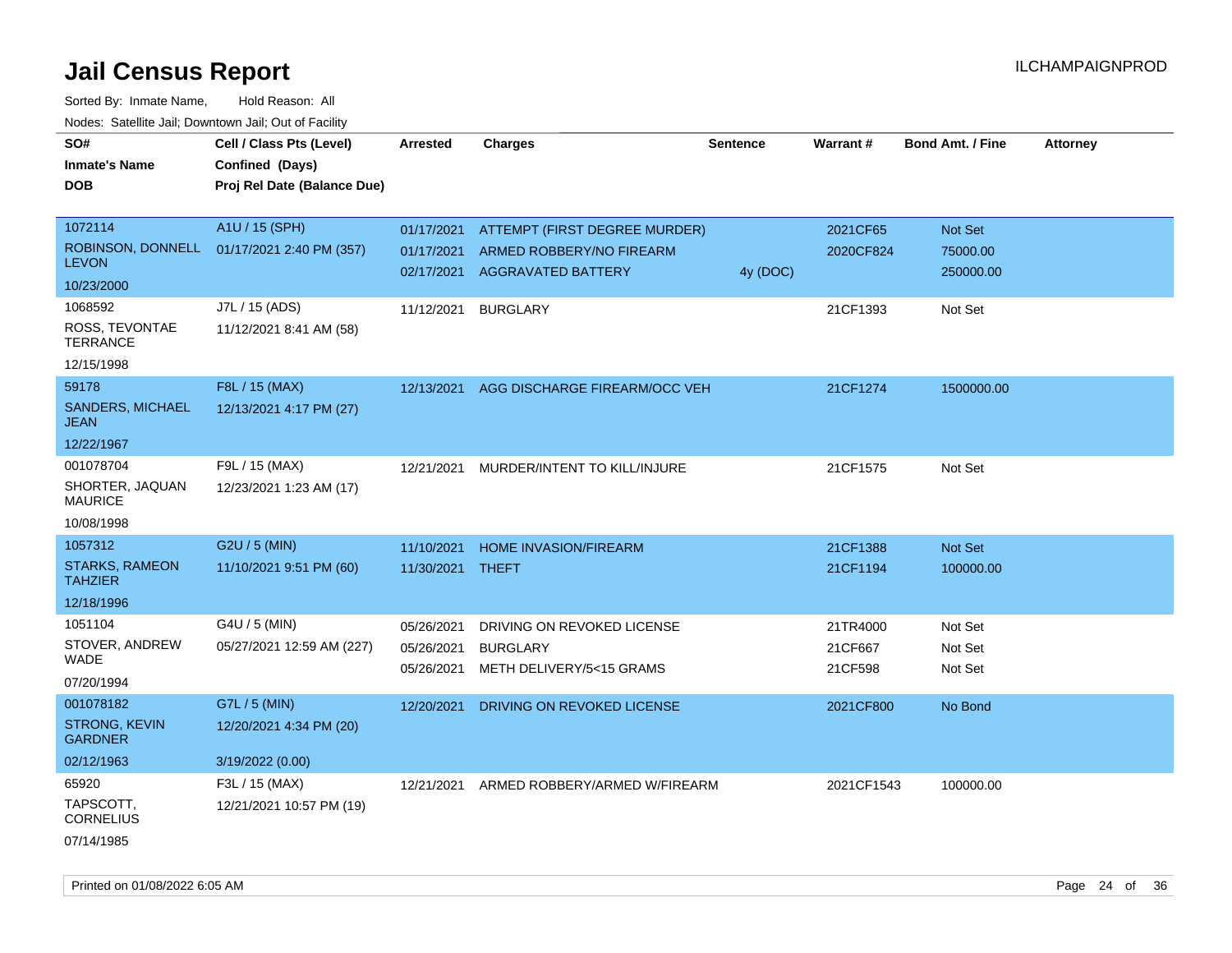| roaco. Oatomto dan, Downtown dan, Oat or Fability |                             |                     |                                         |                 |            |                         |                 |
|---------------------------------------------------|-----------------------------|---------------------|-----------------------------------------|-----------------|------------|-------------------------|-----------------|
| SO#                                               | Cell / Class Pts (Level)    | Arrested            | <b>Charges</b>                          | <b>Sentence</b> | Warrant#   | <b>Bond Amt. / Fine</b> | <b>Attorney</b> |
| <b>Inmate's Name</b>                              | Confined (Days)             |                     |                                         |                 |            |                         |                 |
| <b>DOB</b>                                        | Proj Rel Date (Balance Due) |                     |                                         |                 |            |                         |                 |
| 1068839                                           | F7U / 15 (MAX)              | 08/07/2020 HOMICIDE |                                         |                 | 2020-CF851 | 1000000.00              |                 |
| <b>TAYLOR, LONDON</b><br><b>JAVON</b>             | 08/07/2020 10:30 AM (520)   |                     |                                         |                 |            |                         |                 |
| 08/16/1999                                        |                             |                     |                                         |                 |            |                         |                 |
| 1004142                                           | F7L / 15 (MAX)              | 10/27/2021          | POSSESSION OF METH/15<100GRAMS          |                 | 2021CF1298 | 1500000.00              |                 |
| TOY, KAYON LARENZ                                 | 10/22/2021 1:01 PM (79)     |                     |                                         |                 |            |                         |                 |
| 09/12/1991                                        |                             |                     |                                         |                 |            |                         |                 |
| 1056971                                           | D1 / 10 (ADS)               | 08/07/2021          | FELON POSS/USE WEAPON/FIREARM           |                 | 21CF948    | No Bond                 |                 |
| <b>TRAVIS, DENZEL</b><br><b>DANTRELL</b>          | 08/07/2021 7:36 AM (155)    | 08/08/2021          | AGG BATTERY/PUBLIC PLACE                |                 | 2020CF647  | 25000.00                |                 |
| 03/21/1993                                        |                             |                     |                                         |                 |            |                         |                 |
| 001078250                                         | F2L / 10 (MED)              |                     | 08/07/2021 FELON POSS WEAPON/BODY ARMOR |                 | 21CF950    | Not Set                 |                 |
| TRAVIS, JORDAN<br><b>TESHAUN</b>                  | 08/07/2021 10:27 AM (155)   |                     |                                         |                 |            |                         |                 |
| 03/03/1996                                        |                             |                     |                                         |                 |            |                         |                 |
| 56994                                             | A2L / 15 (SPH)              | 12/09/2021          | STALKING/CAUSE FEAR FOR SAFETY          |                 | 21CF1514   | Not Set                 |                 |
| <b>TURNER, ROBERT</b><br>EARL, Senior             | 12/09/2021 9:23 PM (31)     | 12/13/2021          | PAROLE REVOCATION                       |                 | CH2107735  | Not Set                 |                 |
| 09/07/1982                                        |                             |                     |                                         |                 |            |                         |                 |
| 30108                                             | J4L / 15 (ADS)              | 07/30/2021          | <b>MURDER</b>                           |                 | 21CF902    | 2000000.00              |                 |
| VANDYKE, DARYL<br><b>ANTHONY</b>                  | 07/30/2021 8:29 PM (163)    |                     |                                         |                 |            |                         |                 |
| 10/04/1965                                        |                             |                     |                                         |                 |            |                         |                 |
| 968681                                            | D5 / 15 (ADS)               | 08/27/2021          | <b>INDIRECT CRIMINAL CONTEMPT</b>       | 3y (DOC)        | 2021CC16   | No Bond                 |                 |
| <b>WADE, DEMETRIUS</b><br><b>DARYL</b>            | 08/27/2021 2:25 AM (135)    | 08/27/2021          | AGG CRIM SX AB/VIC 13<18/TRUST          |                 | 2020CF499  | 250000.00               |                 |
| 01/07/1987                                        |                             |                     |                                         |                 |            |                         |                 |
| 1070904                                           | G7U / 5 (MIN)               | 10/28/2021          | <b>BURGLARY</b>                         | 3y (DOC)        | 2021CF321  | 15000.00                |                 |
| WANKEL, JONAH<br>JAMES                            | 10/28/2021 3:42 AM (73)     |                     |                                         |                 |            |                         |                 |
| 12/15/1993                                        |                             |                     |                                         |                 |            |                         |                 |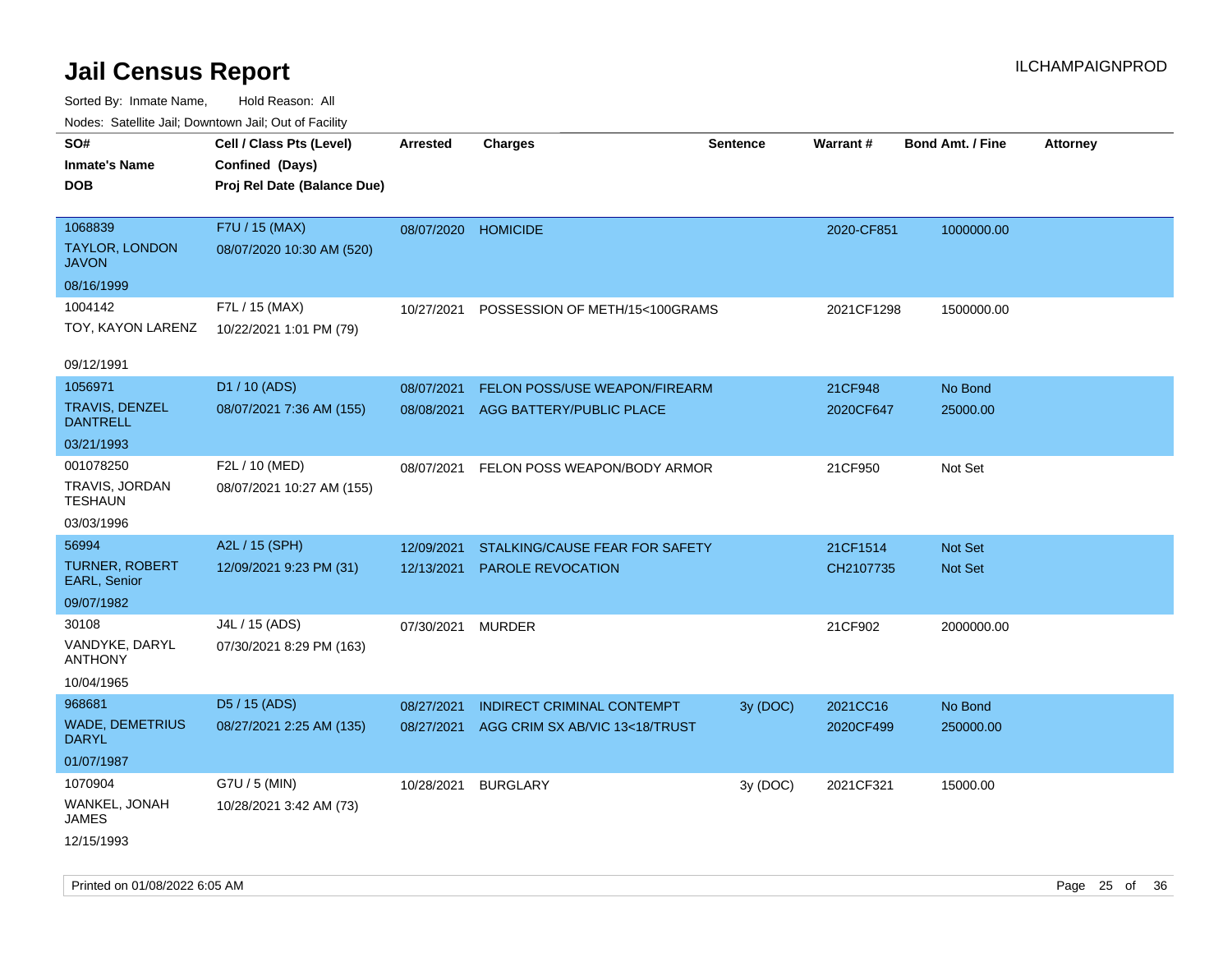| SO#                                        | Cell / Class Pts (Level)    | Arrested   | <b>Charges</b>                  | <b>Sentence</b> | Warrant#    | <b>Bond Amt. / Fine</b> | <b>Attorney</b> |
|--------------------------------------------|-----------------------------|------------|---------------------------------|-----------------|-------------|-------------------------|-----------------|
| <b>Inmate's Name</b>                       | Confined (Days)             |            |                                 |                 |             |                         |                 |
| <b>DOB</b>                                 | Proj Rel Date (Balance Due) |            |                                 |                 |             |                         |                 |
|                                            |                             |            |                                 |                 |             |                         |                 |
| 1070971                                    | H3L / 5 (ADS)               | 12/07/2021 | <b>IDENTITY THEFT/&lt;\$300</b> |                 | 20CF922     | Not Set                 |                 |
| <b>WEIR, CLINTON</b><br><b>HOWARD</b>      | 12/08/2021 3:45 AM (32)     | 12/07/2021 | <b>RECKLESS DRIVING</b>         |                 | 19TR2348    | Not Set                 |                 |
| 03/15/1983                                 |                             |            |                                 |                 |             |                         |                 |
| 1058072                                    | A2U / 15 (SPH)              | 02/25/2021 | ARMED HABITUAL CRIMINAL         |                 |             | Not Set                 |                 |
| <b>WILLIAMS, KENNETH</b><br><b>BERNARD</b> | 02/25/2021 3:24 PM (318)    |            |                                 |                 |             |                         |                 |
| 10/04/1985                                 |                             |            |                                 |                 |             |                         |                 |
| 9326                                       | $12/5$ (ADS)                | 06/14/2021 | <b>BURGLARY</b>                 |                 | 2020-CF-625 | Not Set                 |                 |
| YOUNG, ANTHONY<br><b>PAUL</b>              | 06/14/2021 12:07 PM (209)   |            |                                 |                 |             |                         |                 |
| 03/13/1954                                 |                             |            |                                 |                 |             |                         |                 |
| <b>Total Downtown Jail: 66</b>             |                             | Males: 66  | Unknown: 0<br>Females: 0        |                 |             |                         |                 |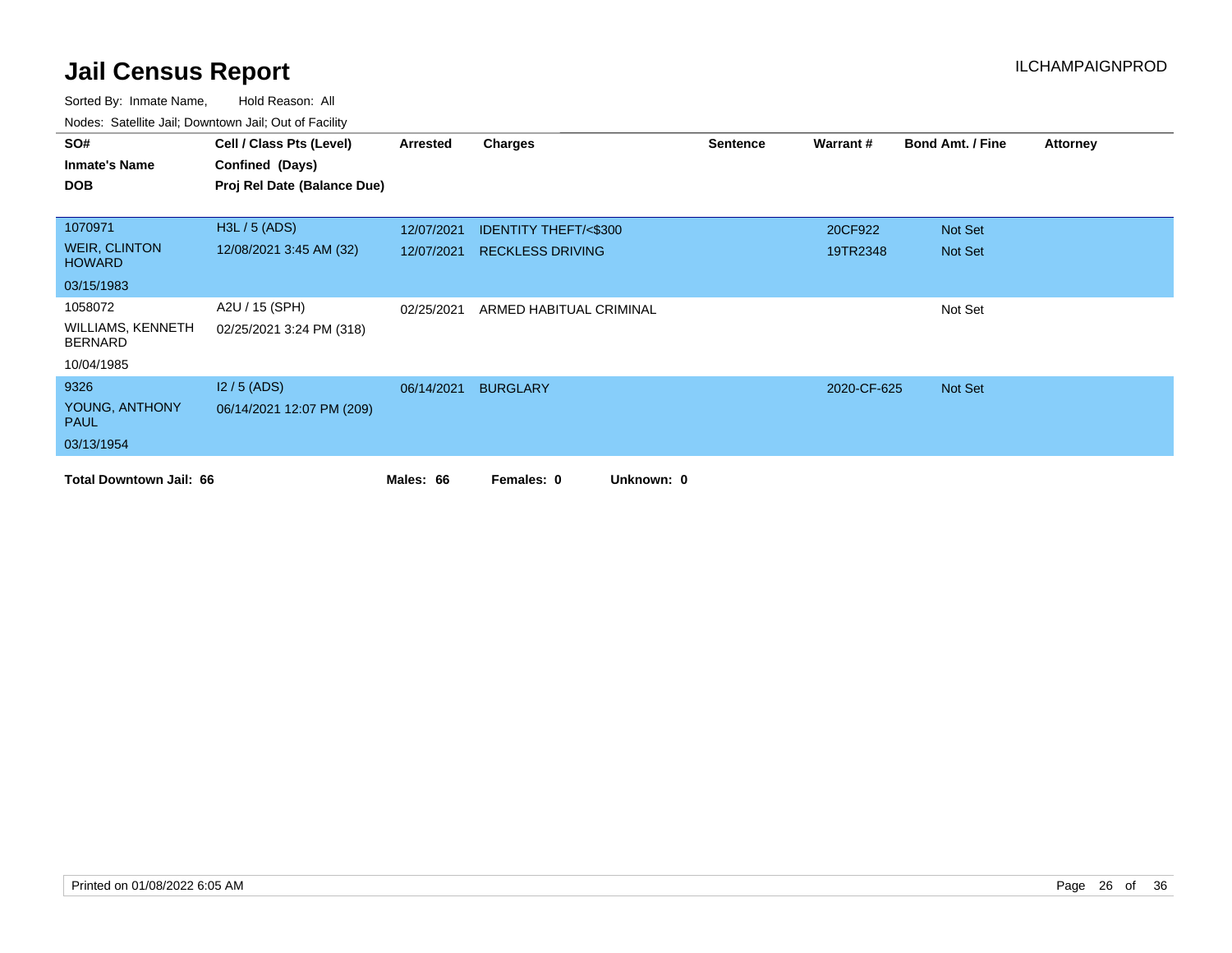|  | <b>Out of Facility</b> |  |
|--|------------------------|--|
|  |                        |  |

| SO#<br><b>Inmate's Name</b>              | Cell / Class Pts (Level)<br>Confined (Days) | <b>Arrested</b> | <b>Charges</b>                     | <b>Sentence</b> | Warrant#  | <b>Bond Amt. / Fine</b> | <b>Attorney</b> |
|------------------------------------------|---------------------------------------------|-----------------|------------------------------------|-----------------|-----------|-------------------------|-----------------|
| <b>DOB</b>                               | Proj Rel Date (Balance Due)                 |                 |                                    |                 |           |                         |                 |
|                                          |                                             |                 |                                    |                 |           |                         |                 |
| 61095                                    | <b>DEW / 10 (ADS)</b>                       | 05/02/2021      | HOME INVASION/CAUSE INJURY         |                 | 2021CF323 | 100000.00               |                 |
| <b>AMOS, DERRICK</b><br><b>JAMES</b>     | 05/02/2021 9:02 PM (252)                    |                 |                                    |                 |           |                         |                 |
| 06/12/1985                               |                                             |                 |                                    |                 |           |                         |                 |
| 19971                                    | <b>EHD</b>                                  | 11/09/2021      | DRIVING RVK/SUSP DUI/SSS 4-9       |                 | 2021CF968 | Not Set                 |                 |
| <b>LYNN</b>                              | BARNESKE, RAYMOND 11/09/2021 9:32 AM (61)   |                 |                                    |                 |           |                         |                 |
| 08/17/1961                               | 5/6/2022 (0.00)                             |                 |                                    |                 |           |                         |                 |
| 516062                                   | <b>DEW / 15 (MAX)</b>                       | 02/22/2021      | <b>PHONE HARASSMENT/2+</b>         |                 | 20CF194   | 5000.00                 |                 |
| <b>BENNETT, JOHN</b><br><b>MICHAEL</b>   | 02/22/2021 10:47 AM (321)                   | 02/22/2021      | AGG DISCH FIR/VEH/PC OFF/FRMAN     |                 | 21CF210   | No Bond                 |                 |
| 04/30/1986                               |                                             |                 |                                    |                 |           |                         |                 |
| 33993                                    | DEW / 10 (MED)                              | 06/14/2021      | AGGRAVATED DOMESTIC BATTERY        |                 | 21CF688   | Not Set                 |                 |
| <b>BOOKER, STEPHON</b>                   | 06/14/2021 7:42 PM (209)                    | 06/14/2021      | POSSESSING A CONTROLLED SUBSTANC   |                 | 21CF657   | Not Set                 |                 |
| <b>MONTELL</b><br>06/11/1971             |                                             | 06/14/2021      | <b>PAROLE REVOCATION</b>           |                 | CH2103612 | No Bond                 |                 |
|                                          |                                             |                 |                                    |                 |           |                         |                 |
| 1074315                                  | <b>DEW / 15 (MAX)</b>                       | 07/27/2021      | AGG DISCHARGE FIREARM/VEH/SCH      |                 | 21CF927   | Not Set                 |                 |
| <b>BRIGGS, PATRICK</b><br><b>MONTAY</b>  | 08/03/2021 4:56 PM (159)                    |                 |                                    |                 |           |                         |                 |
| 08/05/2001                               |                                             |                 |                                    |                 |           |                         |                 |
| 001078065                                | KAN / 10 (ADS)                              | 06/17/2021      | AGG BATTERY/DISCHARGE FIREARM      |                 | 21CF704   | 1000000.00              |                 |
| <b>BROWN, CHARMAN</b><br>LAKEEF          | 06/17/2021 12:32 PM (206)                   |                 |                                    |                 |           |                         |                 |
| 11/30/2002                               |                                             |                 |                                    |                 |           |                         |                 |
| 1038554                                  | <b>KAN / 15 (MAX)</b>                       | 08/18/2021      | <b>ARMED HABITUAL CRIMINAL</b>     |                 | 21CF1162  | <b>Not Set</b>          |                 |
| <b>BROWN, CORRION</b><br><b>DEVONTAE</b> | 08/18/2021 5:40 PM (144)                    | 08/18/2021      | DELIVERY OF OR POSSESSION OF W/INT |                 | 21CF1009  | No Bond                 |                 |
| 04/19/1995                               |                                             |                 |                                    |                 |           |                         |                 |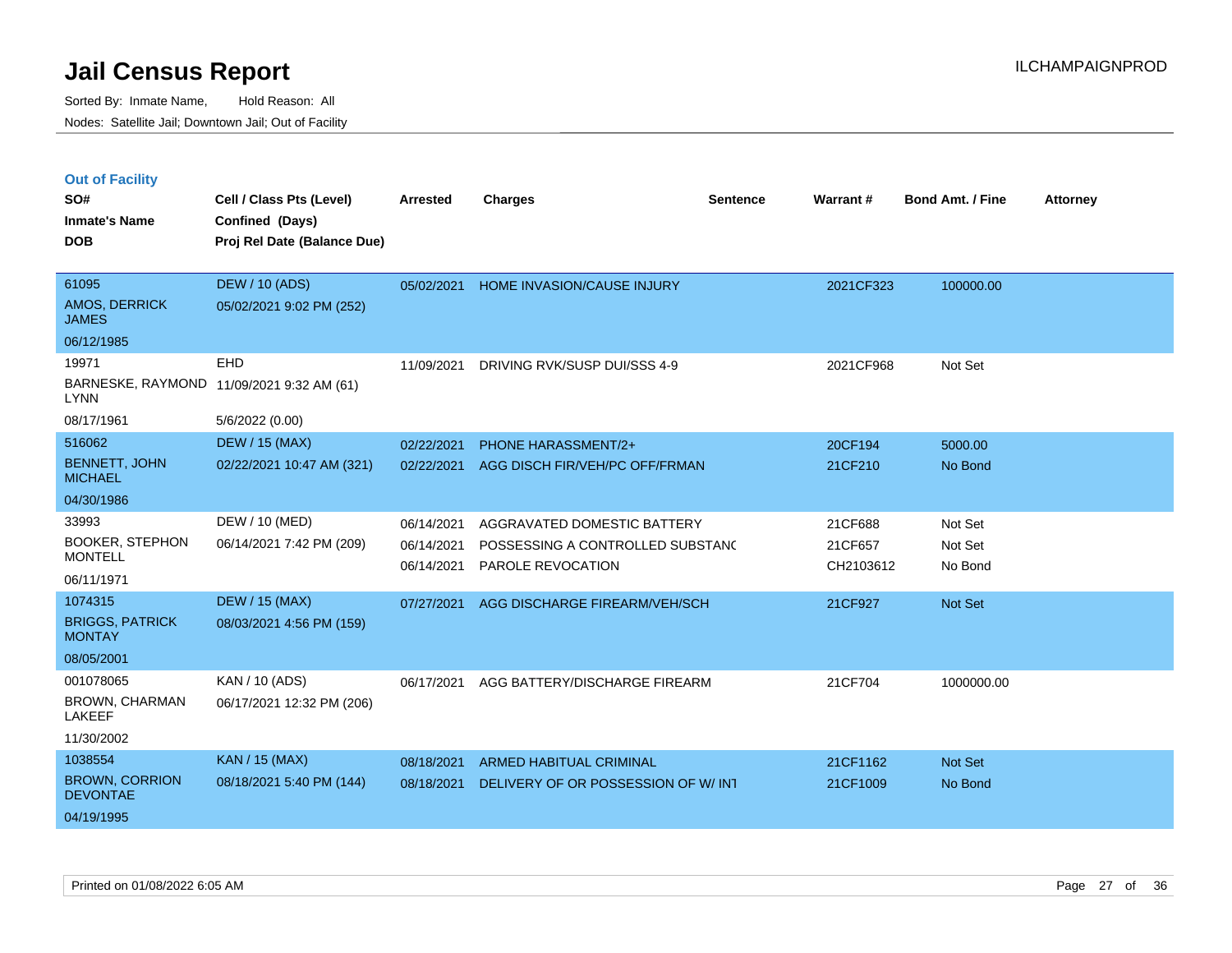| ivouss. Satellite Jali, Downtown Jali, Out of Facility |                             |                 |                                          |                 |            |                         |                 |
|--------------------------------------------------------|-----------------------------|-----------------|------------------------------------------|-----------------|------------|-------------------------|-----------------|
| SO#                                                    | Cell / Class Pts (Level)    | <b>Arrested</b> | <b>Charges</b>                           | <b>Sentence</b> | Warrant#   | <b>Bond Amt. / Fine</b> | <b>Attorney</b> |
| Inmate's Name                                          | Confined (Days)             |                 |                                          |                 |            |                         |                 |
| DOB                                                    | Proj Rel Date (Balance Due) |                 |                                          |                 |            |                         |                 |
|                                                        |                             |                 |                                          |                 |            |                         |                 |
| 1038579                                                | <b>KAN / 15 (MAX)</b>       | 08/18/2021      | FELON POSS/USE WEAPON/FIREARM            |                 | 21CF1010   | <b>Not Set</b>          |                 |
| BROWN, MARKEL<br>rikki                                 | 08/18/2021 2:05 PM (144)    |                 |                                          |                 |            |                         |                 |
| 01/06/1995                                             |                             |                 |                                          |                 |            |                         |                 |
| 1003006                                                | KAN / 15 (MAX)              | 08/19/2021      | FELON POSS/USE MACHINE GUN               |                 | 21CF1011   | No Bond                 |                 |
| BROWN, ROCKEITH<br><b>JAVONTE</b>                      | 08/19/2021 12:55 AM (143)   |                 |                                          |                 |            |                         |                 |
| 07/23/1991                                             |                             |                 |                                          |                 |            |                         |                 |
| 987334                                                 | <b>DEW / 15 (MAX)</b>       |                 | 03/10/2021 ATTEMPT (FIRST DEGREE MURDER) |                 | 19CF689    | <b>Not Set</b>          |                 |
| <b>CAIN, ISAIAH</b><br><b>DEPRIEST</b>                 | 03/10/2021 2:22 PM (305)    |                 |                                          |                 |            |                         |                 |
| 12/23/1990                                             |                             |                 |                                          |                 |            |                         |                 |
| 001078638                                              | <b>EHD</b>                  | 12/15/2021      | DRIVING ON SUSPENDED LICENSE             |                 | 2021TR1120 | Not Set                 |                 |
| CAMPBELL, CARLA<br>GISSELLE                            | 12/15/2021 11:03 AM (25)    |                 |                                          |                 |            |                         |                 |
| 08/12/1980                                             | 2/12/2022 (0.00)            |                 |                                          |                 |            |                         |                 |
| 992962                                                 | <b>DEW / 15 (ADS)</b>       | 05/25/2021      | MURDER/INTENT TO KILL/INJURE             |                 | 2018CF1045 | 1000000.00              |                 |
| CAMPBELL, KEITH<br>KNAQEEB                             | 05/25/2021 1:19 PM (229)    |                 |                                          |                 |            |                         |                 |
| 07/22/1991                                             |                             |                 |                                          |                 |            |                         |                 |
| 001078576                                              | KAN / 15 (MAX)              | 11/09/2021      | UNLAWFUL USE OF A WEAPON                 |                 | 21CF1383   | Not Set                 |                 |
| CARTER, DEMONDRE<br>DAVON                              | 11/09/2021 6:01 PM (61)     |                 |                                          |                 |            |                         |                 |
| 05/27/2001                                             |                             |                 |                                          |                 |            |                         |                 |
| 1064992                                                | <b>KAN / 15 (MAX)</b>       | 09/20/2021      | ARMED VIOLENCE/CATEGORY I                |                 | 21CF1137   | Not Set                 |                 |
| CARTER, KEJUAN<br>JAVONTE                              | 09/20/2021 11:42 PM (111)   |                 |                                          |                 |            |                         |                 |
| 06/27/1998                                             |                             |                 |                                          |                 |            |                         |                 |
| 001078461                                              | KAN / 10 (MED)              | 10/07/2021      | AGG UNLAWFUL USE WEAPON/PERSON           |                 | 2021CF1209 | No Bond                 |                 |
| COLE, ERIC JOSE                                        | 10/08/2021 12:25 AM (93)    | 10/07/2021      | AGG DOMESTIC BATTERY/STRANGLE            |                 | 2021CF1208 | Not Set                 |                 |
| 01/24/2002                                             |                             | 10/08/2021      | HARASS WITNESS/FAMILY MBR/REP            |                 | 21CF1218   | Not Set                 |                 |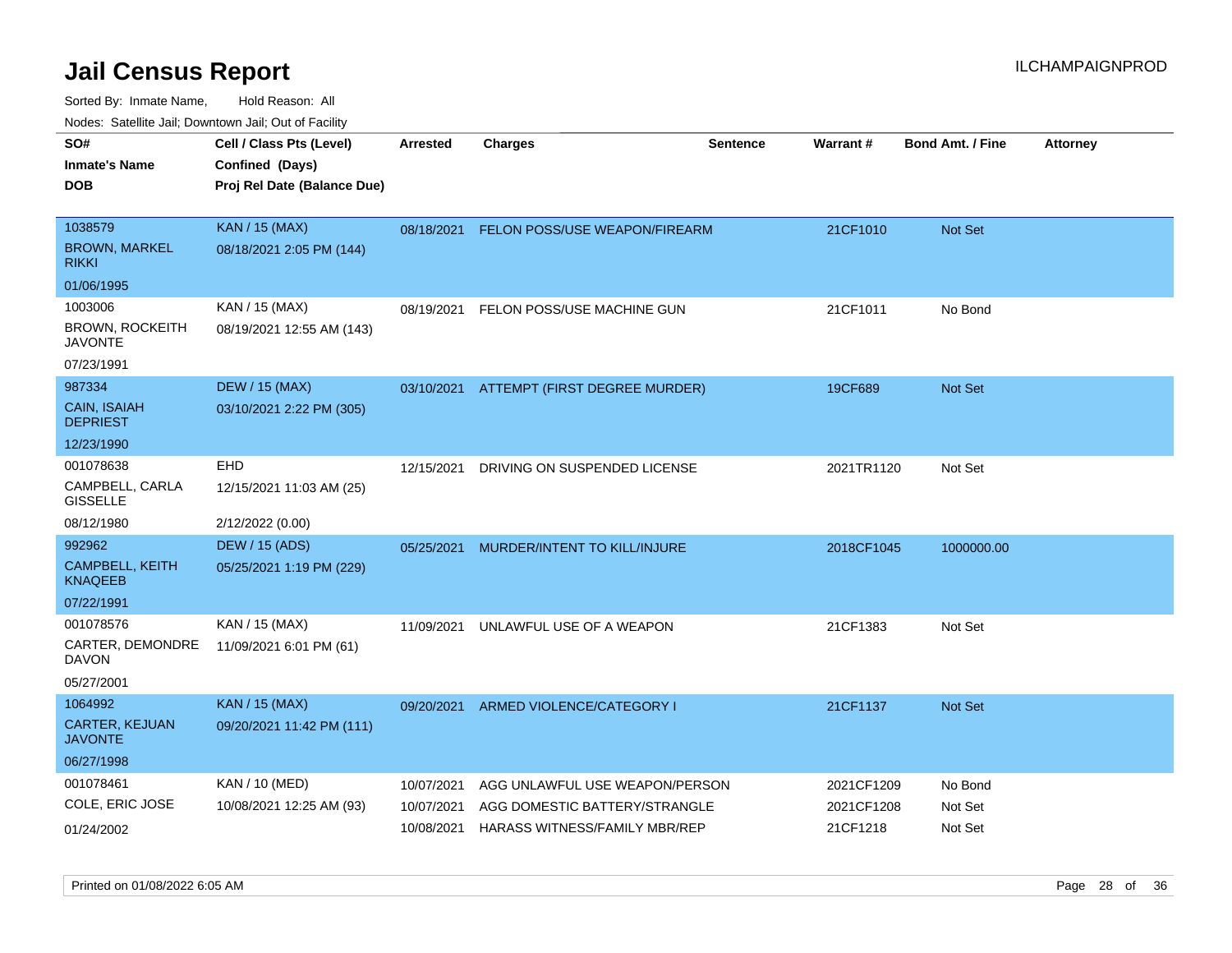| rouce. Calcinic Jan, Downtown Jan, Out or Facility |                                              |                 |                                         |                 |            |                         |                 |
|----------------------------------------------------|----------------------------------------------|-----------------|-----------------------------------------|-----------------|------------|-------------------------|-----------------|
| SO#                                                | Cell / Class Pts (Level)                     | <b>Arrested</b> | <b>Charges</b>                          | <b>Sentence</b> | Warrant#   | <b>Bond Amt. / Fine</b> | <b>Attorney</b> |
| <b>Inmate's Name</b>                               | Confined (Days)                              |                 |                                         |                 |            |                         |                 |
| <b>DOB</b>                                         | Proj Rel Date (Balance Due)                  |                 |                                         |                 |            |                         |                 |
|                                                    |                                              |                 |                                         |                 |            |                         |                 |
| 57733                                              | <b>KAN / 15 (SPH)</b>                        | 02/25/2020      | <b>HOMICIDE</b>                         |                 | 2020-CF250 | 2000000.00              |                 |
| <b>CRAIG, ANTOINE</b><br><b>DARRELL</b>            | 02/25/2020 4:08 PM (684)                     | 02/25/2020      | <b>FELON POSS/USE WEAPON/FIREARM</b>    |                 | 19CF-1827  | 80000.00                |                 |
| 10/09/1982                                         |                                              |                 |                                         |                 |            |                         |                 |
| 001077939                                          | DEW / 10 (MED)                               | 05/10/2021      | FIREARM/FOID INVALID/NOT ELIG           |                 | 21CF526    | No Bond                 |                 |
| <b>CROSS, PATRICK</b><br><b>DONTRELLE</b>          | 05/10/2021 7:31 PM (244)                     | 06/02/2021      | POSS STOLEN VEHICLE > \$25,000          |                 | 21CF612    | Not Set                 |                 |
| 11/07/2001                                         |                                              |                 |                                         |                 |            |                         |                 |
| 001077558                                          | <b>EHD</b>                                   |                 | 01/04/2022 DRIVING RVK/SUSP DUI/SSS 2ND |                 | 2021CF301  | Not Set                 |                 |
| DAVIS, RICHARD LEE                                 | 01/04/2022 9:17 AM (5)                       |                 |                                         |                 |            |                         |                 |
| 08/20/1984                                         | 2/2/2022 (0.00)                              |                 |                                         |                 |            |                         |                 |
| 1061304                                            | DEW / 15 (MAX)                               | 10/11/2021      | ARMED HABITUAL CRIMINAL                 |                 | 21CF1226   | No Bond                 |                 |
| DORRIS, KEMION                                     | 10/11/2021 7:30 PM (90)                      | 10/11/2021      | ARMED HABITUAL CRIMINAL                 |                 | 21CF1227   | No Bond                 |                 |
| <b>DAETOCE</b>                                     |                                              | 10/11/2021      | HOME INVASION/FIREARM                   |                 | 21CF1228   | No Bond                 |                 |
| 11/19/1997                                         |                                              |                 |                                         |                 |            |                         |                 |
| 60154                                              | <b>EHD</b>                                   |                 | 10/20/2021 AGG DUI/LIC SUSP OR REVOKED  |                 | 2021cf261  | Not Set                 |                 |
| GARCIA-MEZA,<br><b>CARLOS</b>                      | 10/20/2021 9:23 AM (81)                      |                 |                                         |                 |            |                         |                 |
| 03/06/1983                                         | 1/16/2022 (0.00)                             |                 |                                         |                 |            |                         |                 |
| 986642                                             | EHD                                          | 12/14/2021      | DRIVING ON SUSPENDED LICENSE            |                 | 2020TR8374 | Not Set                 |                 |
| GARELLI, SAMMY<br><b>JOSEPH</b>                    | 12/14/2021 9:32 AM (26)                      |                 |                                         |                 |            |                         |                 |
| 06/24/1982                                         | 1/12/2022 (0.00)                             |                 |                                         |                 |            |                         |                 |
| 001077363                                          | <b>KAN / 25 (SPH)</b>                        | 10/30/2020      | <b>HOME INVASION/FIREARM</b>            |                 | 20CF1202   | 500000.00               |                 |
| <b>GARY, DAKOTA</b><br><b>TREVON</b>               | 10/30/2020 10:41 AM (436)                    |                 |                                         |                 |            |                         |                 |
| 12/31/2001                                         |                                              |                 |                                         |                 |            |                         |                 |
| 1013012                                            | KAN / 15 (MAX)                               | 07/08/2021      | ATTEMPT (FIRST DEGREE MURDER)           |                 | 2021CF790  | 1000000.00              |                 |
|                                                    | GARY, XAVIER LAMAR  07/08/2021 9:24 AM (185) | 07/08/2021      | FELON POSS/USE FIREARM PRIOR            |                 | 2020CF650  | 25000.00                |                 |
|                                                    |                                              | 07/08/2021      | FELON POSS/USE FIREARM PRIOR            |                 | 21CF798    | Not Set                 |                 |
| 12/14/1991                                         |                                              |                 |                                         |                 |            |                         |                 |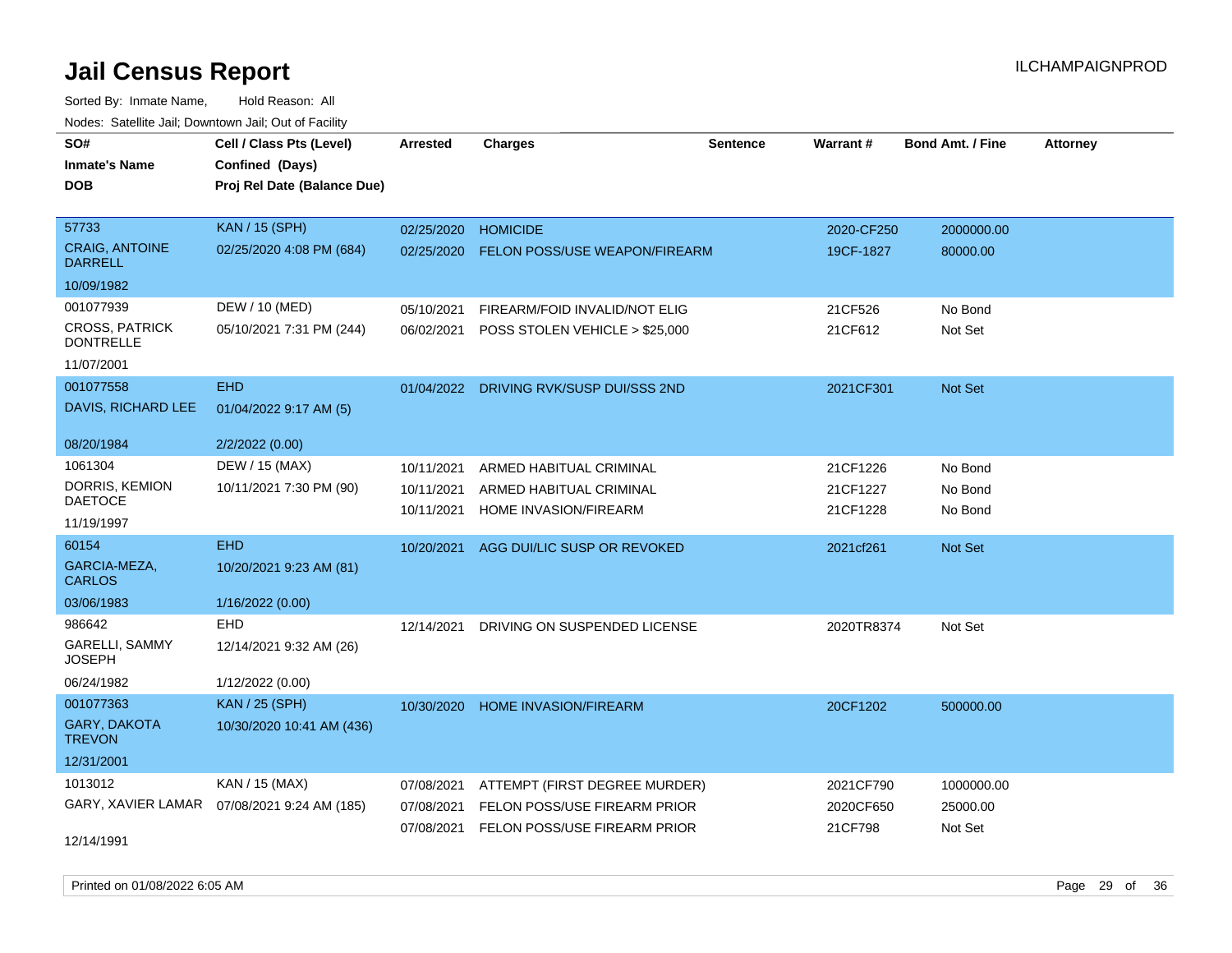Sorted By: Inmate Name, Hold Reason: All Nodes: Satellite Jail; Downtown Jail; Out of Facility

| wacs. Calcinic Jan, Downtown Jan, Out of Facility |                                              |                 |                                           |                 |            |                  |                 |
|---------------------------------------------------|----------------------------------------------|-----------------|-------------------------------------------|-----------------|------------|------------------|-----------------|
| SO#                                               | Cell / Class Pts (Level)                     | <b>Arrested</b> | <b>Charges</b>                            | <b>Sentence</b> | Warrant#   | Bond Amt. / Fine | <b>Attorney</b> |
| Inmate's Name                                     | Confined (Days)                              |                 |                                           |                 |            |                  |                 |
| <b>DOB</b>                                        | Proj Rel Date (Balance Due)                  |                 |                                           |                 |            |                  |                 |
| 1065946                                           | <b>KAN / 10 (MED)</b>                        | 09/04/2021      | <b>RESIST/OBSTRUCTING A PEACE OFFICEF</b> |                 | 21CM407    | Not Set          |                 |
| <b>GODBOLT, DESMOND</b>                           | 09/04/2021 1:17 AM (127)                     |                 |                                           |                 |            |                  |                 |
| <b>DEVONTAE</b>                                   |                                              | 09/04/2021      | AGG BATTERY/DISCHARGE FIREARM             |                 | 21CF1057   | 750000.00        |                 |
| 11/15/1997                                        |                                              |                 |                                           |                 |            |                  |                 |
| 1070118                                           | KAN / 15 (MAX)                               | 08/31/2021      | AGGRAVATED DOMESTIC BATTERY               |                 | 21CF1049   | No Bond          |                 |
| GRAHAM, CORTEZ<br>LAMON                           | 08/31/2021 9:32 PM (131)                     | 09/02/2021      | PROBATION VIOLATION                       |                 | 21CF55     | Not Set          |                 |
| 03/31/1976                                        |                                              |                 |                                           |                 |            |                  |                 |
| 1000641                                           | <b>KAN / 10 (MED)</b>                        | 09/14/2021      | ARMED HABITUAL CRIMINAL                   |                 | 21CF1116   | No Bond          |                 |
| <b>GRANT, CEDRIC</b><br><b>DYSHAWN</b>            | 09/14/2021 6:32 PM (117)                     |                 |                                           |                 |            |                  |                 |
| 01/03/1991                                        |                                              |                 |                                           |                 |            |                  |                 |
| 1076506                                           | KAN / 15 (MAX)                               | 09/17/2021      | AGG UUW/PERSON/CM THREAT VIOL             |                 | 21CF1131   | Not Set          |                 |
|                                                   | GRAY, JAMARH EMERE 09/17/2021 10:41 AM (114) | 09/20/2021      | DOMESTIC BATTERY                          |                 | 21CM430    | Not Set          |                 |
| 06/21/2003                                        |                                              |                 |                                           |                 |            |                  |                 |
| 973845                                            | <b>EHD</b>                                   | 12/21/2021      | DRIVING ON SUSPENDED LICENSE              |                 | 2021TR647  | Not Set          |                 |
| <b>GRIFFITH, PRESTON</b><br><b>JOEL</b>           | 12/21/2021 10:42 AM (19)                     |                 |                                           |                 |            |                  |                 |
| 08/16/1982                                        | 1/19/2022 (0.00)                             |                 |                                           |                 |            |                  |                 |
| 986315                                            | EHD                                          | 01/04/2022      | DRIVING ON SUSPENDED LICENSE              |                 | 2020TR4725 | Not Set          |                 |
| HARPER, DEMARKO<br>DEVAIL                         | 01/04/2022 10:13 AM (5)                      |                 |                                           |                 |            |                  |                 |
| 09/04/1989                                        | 2/2/2022 (0.00)                              |                 |                                           |                 |            |                  |                 |
| 1041176                                           | <b>DEW / 15 (MAX)</b>                        | 10/05/2021      | <b>PAROLE REVOCATION</b>                  |                 |            | <b>Not Set</b>   |                 |
| HART, DAVEON<br><b>LATTEEF</b>                    | 10/05/2021 10:35 AM (96)                     |                 |                                           |                 |            |                  |                 |
| 03/15/1996                                        |                                              |                 |                                           |                 |            |                  |                 |
| 1045186                                           | DEW / 15 (MAX)                               | 08/16/2021      | FELON POSS/USE WEAPON/FIREARM             |                 | 19CF968    | Not Set          |                 |
| HOLBROOK, JOHNNIE                                 | 08/16/2021 11:07 AM (146)                    | 08/16/2021      | AGG FLEEING POLICE/21 MPH OVER            |                 | 21CF988    | Not Set          |                 |
| <b>MATHIS</b>                                     |                                              | 08/16/2021      | ARMED VIOLENCE/CATEGORY I                 |                 | 21CF934    | 1000000.00       |                 |
| 07/19/1996                                        |                                              | 08/16/2021      | FELON POSS/USE WEAPON/FIREARM             |                 | 21CF989    | Not Set          |                 |

Printed on 01/08/2022 6:05 AM **Page 30** of 36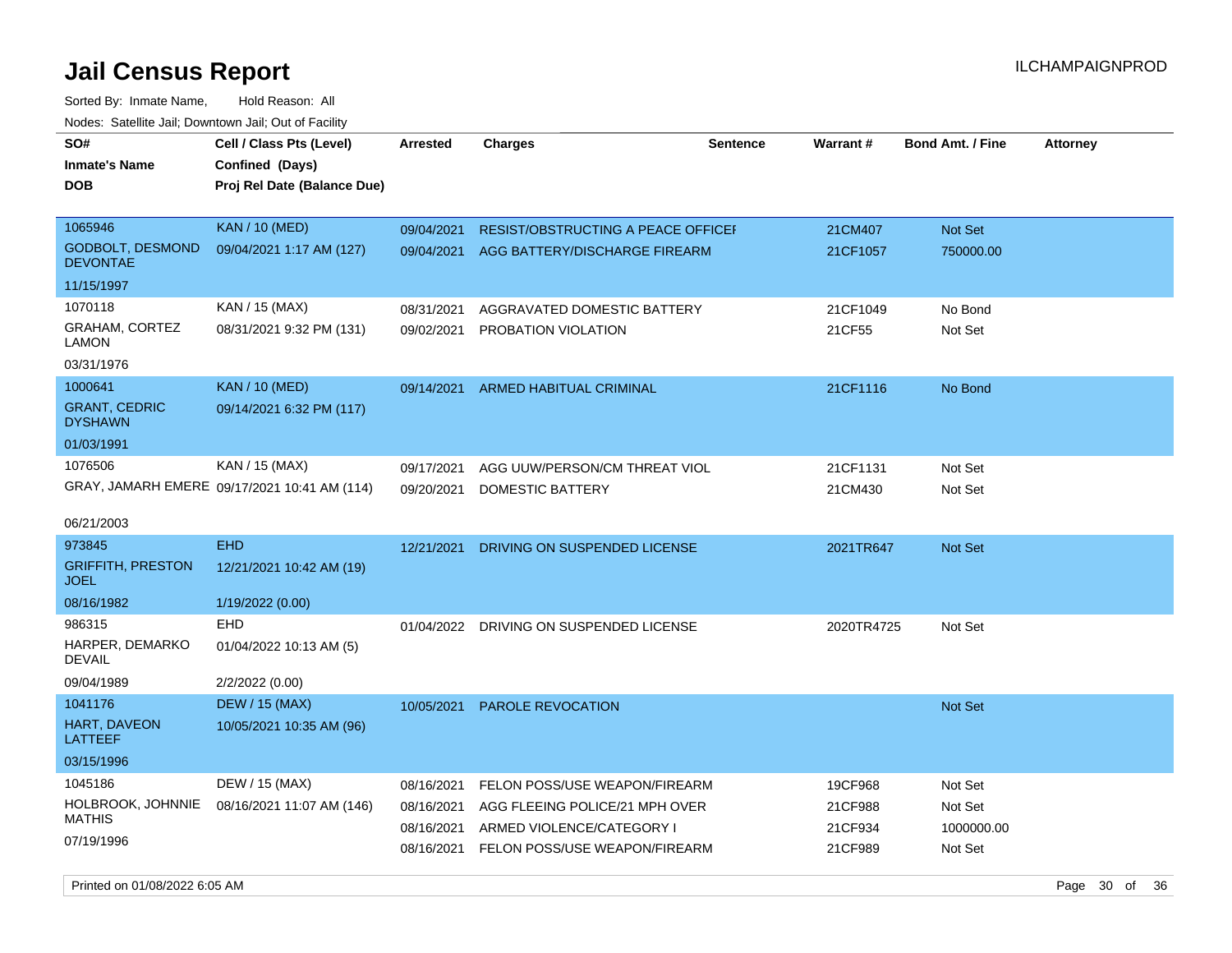Sorted By: Inmate Name, Hold Reason: All Nodes: Satellite Jail; Downtown Jail; Out of Facility

| SO#                                     | Cell / Class Pts (Level)    | <b>Arrested</b> | <b>Charges</b>                 | <b>Sentence</b> | Warrant#                | <b>Bond Amt. / Fine</b> | <b>Attorney</b> |
|-----------------------------------------|-----------------------------|-----------------|--------------------------------|-----------------|-------------------------|-------------------------|-----------------|
| <b>Inmate's Name</b>                    | Confined (Days)             |                 |                                |                 |                         |                         |                 |
| <b>DOB</b>                              | Proj Rel Date (Balance Due) |                 |                                |                 |                         |                         |                 |
|                                         |                             |                 |                                |                 |                         |                         |                 |
| 001078146                               | <b>DEW / 15 (MAX)</b>       | 07/09/2021      | ARMED ROBBERY/ARMED W/FIREARM  |                 | 21CF806                 | Not Set                 |                 |
| <b>HUNT. TEIGAN</b><br><b>JAZAIREO</b>  | 07/09/2021 12:41 PM (184)   | 07/09/2021      | AGG BATTERY/DISCHARGE FIREARM  |                 | 21CF795                 | 1000000.00              |                 |
| 05/14/2003                              |                             |                 |                                |                 |                         |                         |                 |
| 989743                                  | DEW / 15 (ADS)              | 04/13/2021      | AGG DISCHARGE FIREARM/VEH/SCH  |                 | 21CF400                 | Not Set                 |                 |
| JACKSON, STEVE<br><b>ALLEN</b>          | 04/13/2021 2:45 AM (271)    | 04/13/2021      | AGGRAVATED DOMESTIC BATTERY    |                 | 21CF399                 | Not Set                 |                 |
| 06/04/1991                              |                             |                 |                                |                 |                         |                         |                 |
| 50495                                   | <b>EHD</b>                  | 08/10/2021      | DRIVING RVK/SUSP DUI/SSS 10-14 |                 | 2020CF997               | Not Set                 |                 |
| <b>JENKINS, ARNOLD</b><br><b>FARRIS</b> | 08/10/2021 9:08 AM (152)    | 08/10/2021      | DRIVING RVK/SUSP DUI/SSS 10-14 |                 | 2019CF1363              | Not Set                 |                 |
| 04/19/1962                              | 2/4/2022 (0.00)             |                 |                                |                 |                         |                         |                 |
| 1076450                                 | DEW / 15 (MAX)              | 06/25/2020      | AGG DISCHARGE OF A FIREARM     |                 | 6y/0m/0d (DOI 2020CF703 | Not Set                 |                 |
| JONES, CARLOS<br><b>ANTONIO</b>         | 06/25/2020 2:13 PM (563)    | 11/02/2020      | <b>HOME INVASION/FIREARM</b>   | 11y (DOC)       | 20CF1204                | No Bond                 |                 |
| 11/18/2001                              |                             |                 |                                |                 |                         |                         |                 |
| 998873                                  | <b>EHD</b>                  | 10/12/2021      | DRIVING RVK/SUSP DUI/SSS 3RD   |                 | 2021CF235               | Not Set                 |                 |
| KINCAID, AMANDA<br><b>MICHELLE</b>      | 10/12/2021 11:31 AM (89)    |                 |                                |                 |                         |                         |                 |
| 01/07/1990                              | 1/9/2022 (0.00)             |                 |                                |                 |                         |                         |                 |
| 001078401                               | DEW / 10 (ADS)              | 09/19/2021      | UNLAWFUL VEHICULAR INVASION    |                 | 21CF1134                | Not Set                 |                 |
| <b>KNIGHT, ERIC</b>                     | 09/19/2021 7:32 PM (112)    | 09/19/2021      | HRSMT/THREATEN PERSON/KILL     |                 | 2021CF561               | 50000.00                |                 |
| 07/11/1991                              |                             | 09/21/2021      | <b>BURGLARY</b>                |                 | 21CF1139                | Not Set                 |                 |
| 1064445                                 | <b>DEW / 15 (MAX)</b>       | 04/23/2021      | AGG DISCHARGE FIREARM/OCC VEH  |                 | 2021CF295               | 500000.00               |                 |
| <b>LARUE, TERENCE</b>                   | 04/23/2021 11:18 AM (261)   | 04/23/2021      | POSSESS 15<100 GRAMS COCAINE   |                 | 19CF1052                | 10000.00                |                 |
| <b>TRAMEL</b>                           |                             | 04/23/2021      | FELON POSS/USE FIREARM/PAROLE  |                 | 21CF899                 | <b>Not Set</b>          |                 |
| 12/23/1998                              |                             |                 |                                |                 |                         |                         |                 |
| 001078237                               | KAN / 15 (ADS)              | 08/03/2021      | AGG DISCHARGE FIREARM/OCC VEH  |                 | 21CF928                 | No Bond                 |                 |
| LAWS, TERON<br><b>RAMONTE</b>           | 08/03/2021 6:29 PM (159)    |                 |                                |                 |                         |                         |                 |

04/03/2001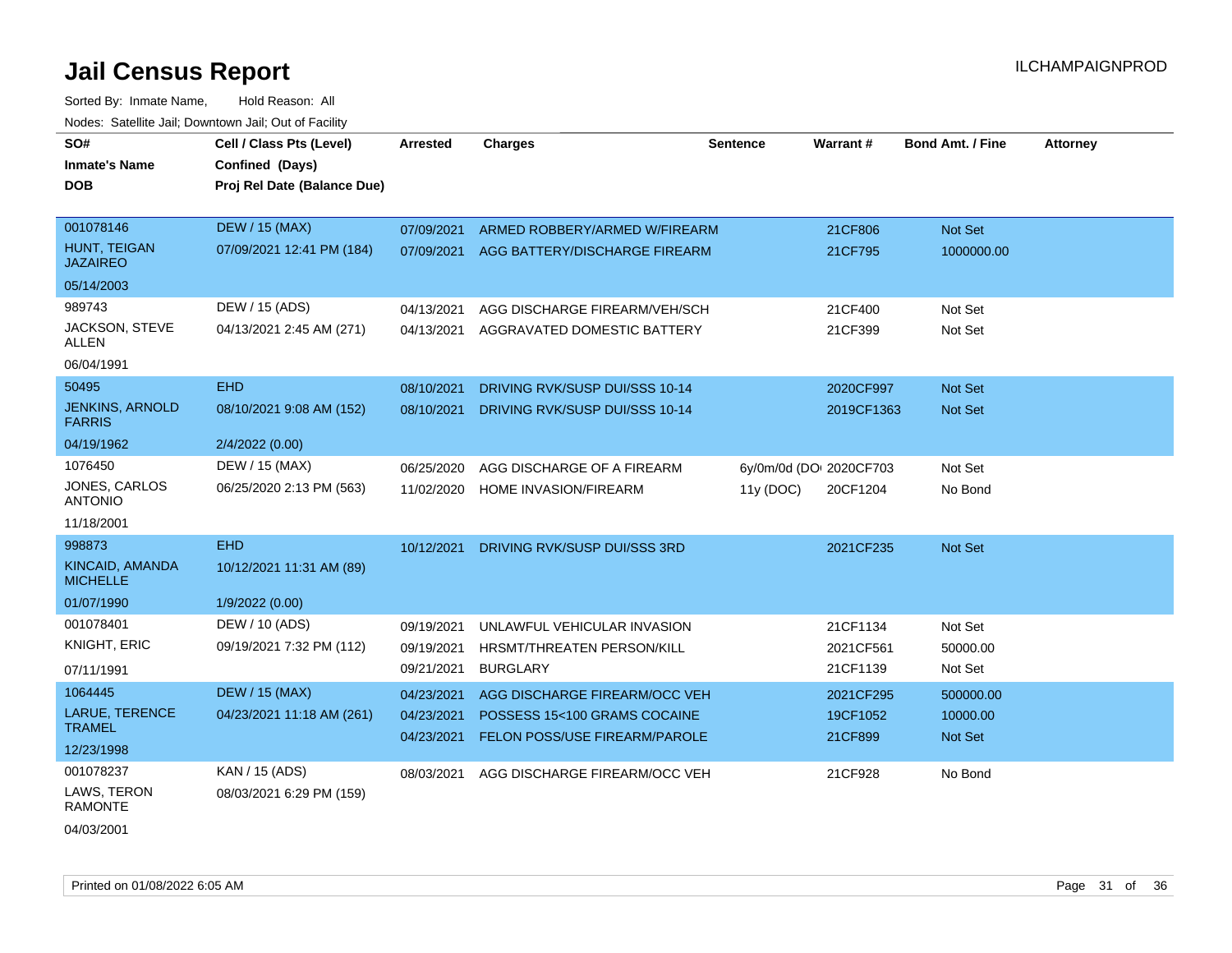| <b>NOULD:</b> Catoline can, Downtown can, Out of Fability |                                                                            |                 |                                          |                 |             |                         |                 |
|-----------------------------------------------------------|----------------------------------------------------------------------------|-----------------|------------------------------------------|-----------------|-------------|-------------------------|-----------------|
| SO#<br><b>Inmate's Name</b><br><b>DOB</b>                 | Cell / Class Pts (Level)<br>Confined (Days)<br>Proj Rel Date (Balance Due) | <b>Arrested</b> | <b>Charges</b>                           | <b>Sentence</b> | Warrant#    | <b>Bond Amt. / Fine</b> | <b>Attorney</b> |
| 001078470<br>LEE, AMAHRION<br><b>JA'MERE</b>              | <b>DEW / 15 (MAX)</b><br>10/10/2021 1:23 PM (91)                           | 10/10/2021      | MURDER/INTENT TO KILL/INJURE             |                 | 21CF1221    | Not Set                 |                 |
| 11/05/2002                                                |                                                                            |                 |                                          |                 |             |                         |                 |
| 56792                                                     | DEW / 10 (MED)                                                             | 02/02/2021      | ARMED HABITUAL CRIMINAL                  |                 | 2021CF141   | 500000.00               |                 |
| LILLARD, LAWRENCE<br><b>TYRONE</b>                        | 02/02/2021 2:11 PM (341)                                                   | 02/22/2021      | DRIVING ON REVOKED LICENSE               |                 | 21TR426     | 5000.00                 |                 |
| 10/20/1982                                                |                                                                            |                 |                                          |                 |             |                         |                 |
| 001078575                                                 | <b>KAN / 10 (MED)</b>                                                      | 11/09/2021      | <b>GUNRUNNING</b>                        |                 | 21CF1330    | 750000.00               |                 |
| MCLAURIN, KEYON A                                         | 11/09/2021 12:41 PM (61)                                                   |                 |                                          |                 |             |                         |                 |
| 11/19/2002                                                |                                                                            |                 |                                          |                 |             |                         |                 |
| 1011046                                                   | KAN / 15 (ADS)                                                             |                 | 04/10/2021 ATTEMPT (FIRST DEGREE MURDER) |                 | 21CF392     | Not Set                 |                 |
| <b>MILES, DARRION</b><br><b>ANTONIO KEVONTA</b>           | 04/11/2021 12:46 AM (273)                                                  |                 |                                          |                 |             |                         |                 |
| 03/18/1990                                                |                                                                            |                 |                                          |                 |             |                         |                 |
| 001077278                                                 | <b>DEW / 15 (MAX)</b>                                                      | 10/06/2020      | MURDER/INTENT TO KILL/INJURE             |                 | 2020CF146   | 2000000.00              |                 |
| MILLER, D'ANDRE                                           | 10/06/2020 12:49 PM (460)                                                  | 10/06/2020      | AGG FLEEING POLICE/21 MPH OVER           |                 | 2019CF1171  | 50000.00                |                 |
| 09/08/1986                                                |                                                                            |                 |                                          |                 |             |                         |                 |
| 1026477                                                   | KAN / 15 (ADS)                                                             | 09/21/2021      | AGG DISCHARGE FIREARM/OCC VEH            |                 | 21CF1138    | Not Set                 |                 |
| NEWBILL, DEVONTRE<br><b>LAMONT</b>                        | 09/21/2021 2:27 AM (110)                                                   | 09/22/2021      | PROBATION VIOLATION                      |                 | 20CF577     | Not Set                 |                 |
| 11/22/1993                                                |                                                                            |                 |                                          |                 |             |                         |                 |
| 1072907                                                   | <b>KAN</b>                                                                 | 07/14/2021      | CRIMINAL DAMAGE <\$500/SCHOOL            |                 | 2021CF840   | 5000.00                 |                 |
|                                                           | NIKOLAEV, YEVGENIY 07/14/2021 10:10 PM (179)                               | 07/14/2021      | ATTEMPT (FIRST DEGREE MURDER)            |                 | 2021-CF-832 | 2000000.00              |                 |
| 10/06/1983                                                |                                                                            |                 |                                          |                 |             |                         |                 |
| 001078558                                                 | DEW / 10 (MED)                                                             | 11/03/2021      | UNLAWFUL USE OF A WEAPON                 |                 | 21CF1352    | Not Set                 |                 |
| PARRISH, DOMINIC<br>WALTER                                | 11/03/2021 1:25 PM (67)                                                    |                 |                                          |                 |             |                         |                 |
| 08/23/2001                                                |                                                                            |                 |                                          |                 |             |                         |                 |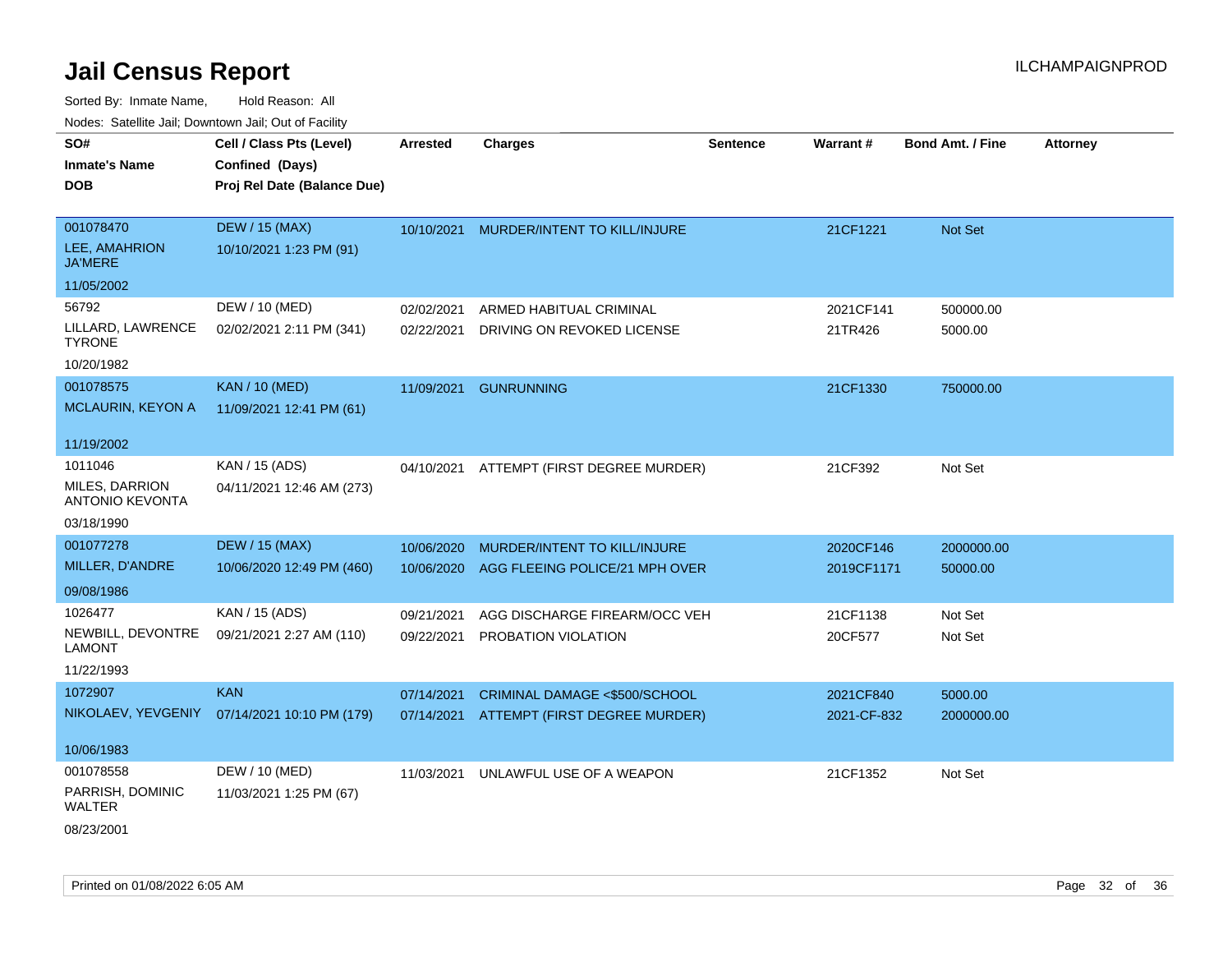| SO#<br><b>Inmate's Name</b><br><b>DOB</b> | Cell / Class Pts (Level)<br>Confined (Days)<br>Proj Rel Date (Balance Due) | <b>Arrested</b> | <b>Charges</b>                | Sentence | <b>Warrant#</b> | <b>Bond Amt. / Fine</b> | <b>Attorney</b> |
|-------------------------------------------|----------------------------------------------------------------------------|-----------------|-------------------------------|----------|-----------------|-------------------------|-----------------|
| 001078063                                 | <b>DEW / 15 (MAX)</b>                                                      | 06/15/2021      | AGG CRIM SEX ASSAULT/WEAPON   |          | 2021CF678       | 1000000.00              |                 |
|                                           | PERRY, ROBERT Junior 06/15/2021 4:37 PM (208)                              | 06/15/2021      | <b>ROBBERY</b>                |          | 2021CF159       | 25000.00                |                 |
| 12/21/1990                                |                                                                            |                 |                               |          |                 |                         |                 |
| 001077614                                 | KAN / 15 (MAX)                                                             | 01/17/2021      | ATTEMPT (FIRST DEGREE MURDER) |          | 21CF66          | Not Set                 |                 |
| <b>DEVON</b>                              | ROBINSON, DONTRELL 01/17/2021 3:08 PM (357)                                |                 |                               |          |                 |                         |                 |
| 09/22/2002                                |                                                                            |                 |                               |          |                 |                         |                 |
| 1061216                                   | <b>KAN / 10 (MED)</b>                                                      | 06/22/2021      | <b>HOME INVASION/FIREARM</b>  |          | 21CF727         | Not Set                 |                 |
| <b>RUNGE, ANDRE</b><br><b>MARSEAN</b>     | 06/22/2021 4:42 PM (201)                                                   |                 |                               |          |                 |                         |                 |
| 12/05/1997                                |                                                                            |                 |                               |          |                 |                         |                 |
| 650295                                    | <b>PIA / 50 (MAX)</b>                                                      | 04/22/2020      | CRIMINAL SEXUAL ASSAULT       |          | 2020-CF407      | 750000.00               |                 |
| SANDAGE, JERALD                           | 04/22/2020 6:30 AM (627)                                                   | 04/22/2020      | CRIMINAL SEXUAL ASSAULT       |          | 2020-CF408      | 750000.00               |                 |
| <b>EUGENE</b>                             |                                                                            | 04/22/2020      | <b>CRIMINAL SEXUAL ABUSE</b>  |          | 2020-CF409      | 750000.00               |                 |
| 06/07/1971                                |                                                                            | 04/22/2020      | CRIMINAL SEXUAL ASSAULT       |          | 2020-CF410      | 750000.00               |                 |
|                                           |                                                                            | 04/22/2020      | OFFICIAL MISCONDUCT           |          | 2019-CF1811     | 25000.00                |                 |
| 50614                                     | <b>EHD</b>                                                                 | 12/15/2021      | DRIVING RVK/SUSP DUI/SSS 3RD  |          | 2021CF677       | <b>Not Set</b>          |                 |
| <b>SANFORD, AMBER</b><br><b>NICOLE</b>    | 12/15/2021 10:18 AM (25)                                                   |                 |                               |          |                 |                         |                 |
| 12/07/1979                                | 1/12/2022 (0.00)                                                           |                 |                               |          |                 |                         |                 |
| 1062194                                   | DEW / 15 (MAX)                                                             | 02/27/2020      | MURDER/OTHER FORCIBLE FELONY  |          | 20CF-247        | 1000000.00              |                 |
| SIMMONS, MICHAEL<br><b>JAMAL</b>          | 02/27/2020 1:11 PM (682)                                                   | 09/23/2020      | AGG BATTERY/DISCHARGE FIREARM |          | 20CF1061        | Not Set                 |                 |
| 11/03/1997                                |                                                                            |                 |                               |          |                 |                         |                 |
| 001078115                                 | KAN / 15 (MAX)                                                             | 07/01/2021      | ARMED VIOLENCE/CATEGORY I     |          | 21CF772         | Not Set                 |                 |
| <b>SMITH, JAMES</b><br>NASHAUN, Junior    | 07/01/2021 2:44 PM (192)                                                   | 07/30/2021      | DRIVING ON SUSPENDED LICENSE  |          | 21TR5804        | 1500.00                 |                 |
| 09/18/2000                                |                                                                            |                 |                               |          |                 |                         |                 |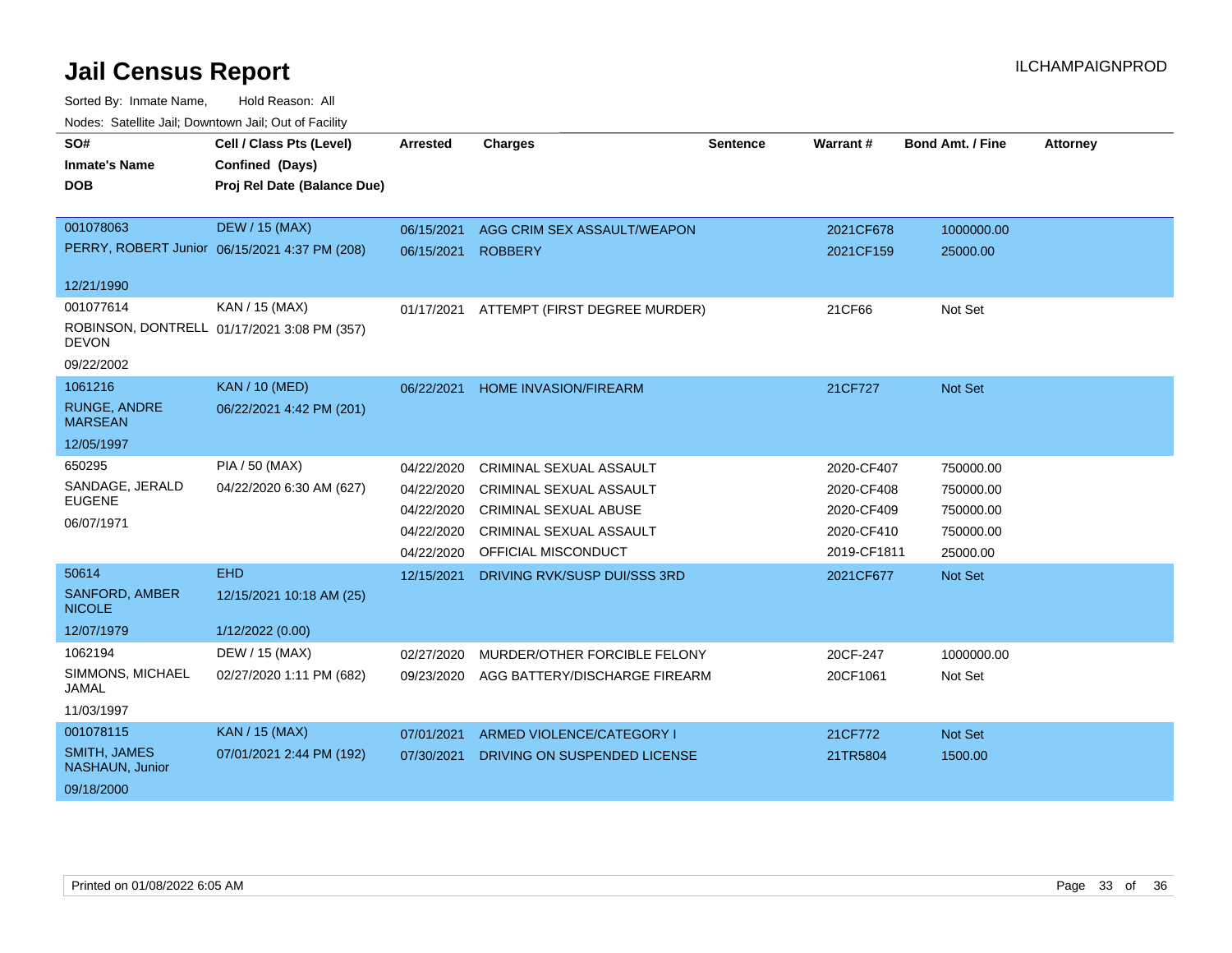| SO#                                     | Cell / Class Pts (Level)                      | Arrested   | <b>Charges</b>                 | Sentence               | Warrant#   | <b>Bond Amt. / Fine</b> | <b>Attorney</b> |
|-----------------------------------------|-----------------------------------------------|------------|--------------------------------|------------------------|------------|-------------------------|-----------------|
| <b>Inmate's Name</b>                    | Confined (Days)                               |            |                                |                        |            |                         |                 |
| <b>DOB</b>                              | Proj Rel Date (Balance Due)                   |            |                                |                        |            |                         |                 |
|                                         |                                               |            |                                |                        |            |                         |                 |
| 001077868                               | <b>DEW / 15 (MAX)</b>                         | 04/21/2021 | ARMED ROBBERY/ARMED W/FIREARM  |                        | 21CF445    | Not Set                 |                 |
| SPEARMENT,<br><b>KENTRELL</b>           | 04/21/2021 9:48 PM (263)                      | 08/19/2021 | FLEEING/ATTEMPT ELUDE OFFICER  |                        | 2021TR1053 | 1000.00                 |                 |
| 01/21/2002                              |                                               |            |                                |                        |            |                         |                 |
| 001077854                               | <b>EHD</b>                                    | 09/15/2021 | DRIVING RVK/SUSP DUI/SSS 4-9   |                        | 2021CF306  | Not Set                 |                 |
| STUKINS, DANNY RAY                      | 09/15/2021 10:17 AM (116)                     |            |                                |                        |            |                         |                 |
| 07/05/1985                              | 3/13/2022 (0.00)                              |            |                                |                        |            |                         |                 |
| 1046632                                 | <b>KAN / 15 (MAX)</b>                         | 09/14/2021 | ARMED VIOLENCE/CATEGORY II     |                        | 21CF912    | 750000.00               |                 |
|                                         | TATE, JAVON MARQUIS 09/14/2021 12:10 PM (117) |            |                                |                        |            |                         |                 |
| 08/10/1996                              |                                               |            |                                |                        |            |                         |                 |
| 1033031                                 | KAN / 15 (MAX)                                | 08/19/2020 | *AGG BATTERY W/FIREARM/PERSON  |                        | 2020-CF923 | 500000.00               |                 |
| TOMS, ANDREW<br><b>CHUCKY</b>           | 08/19/2020 5:59 PM (508)                      |            |                                |                        |            |                         |                 |
| 09/28/1978                              |                                               |            |                                |                        |            |                         |                 |
| 27007                                   | <b>KAN / 15 (MAX)</b>                         | 09/19/2021 | DOMESTIC BATTERY/OTHER PRIOR   | 2y/0m/0d (DOI 21CF1133 |            | No Bond                 |                 |
| <b>TUELL, ROBERT</b><br><b>STEPHEN</b>  | 09/19/2021 9:51 AM (112)                      |            |                                |                        |            |                         |                 |
| 09/25/1967                              |                                               |            |                                |                        |            |                         |                 |
| 001078263                               | KAN / 10 (ADS)                                | 08/11/2021 | AGG FLEEING POLICE/21 MPH OVER | 15m (DOC)              |            | 200000.00               |                 |
| TURK, BRANDON<br>LARSHAWN               | 08/11/2021 6:23 PM (151)                      |            |                                |                        |            |                         |                 |
| 10/18/1995                              |                                               |            |                                |                        |            |                         |                 |
| 001078386                               | <b>KAN / 10 (MED)</b>                         | 09/14/2021 | POSSESSION OF STOLEN FIREARM   |                        | 2021CF1099 | 250000.00               |                 |
| <b>TURNER, AMARIO</b>                   | 09/14/2021 11:42 PM (117)                     |            |                                |                        |            |                         |                 |
| 09/23/2002                              |                                               |            |                                |                        |            |                         |                 |
| 1040925                                 | KAN / 10 (MED)                                | 10/05/2021 | AGG BATTERY/DISCHARGE FIREARM  |                        | 2021CF1105 | 1000000.00              |                 |
| <b>WEATHERALL,</b><br>JOHNNY EARL JAMES | 10/05/2021 4:17 PM (96)                       |            |                                |                        |            |                         |                 |
| 04/29/1994                              |                                               |            |                                |                        |            |                         |                 |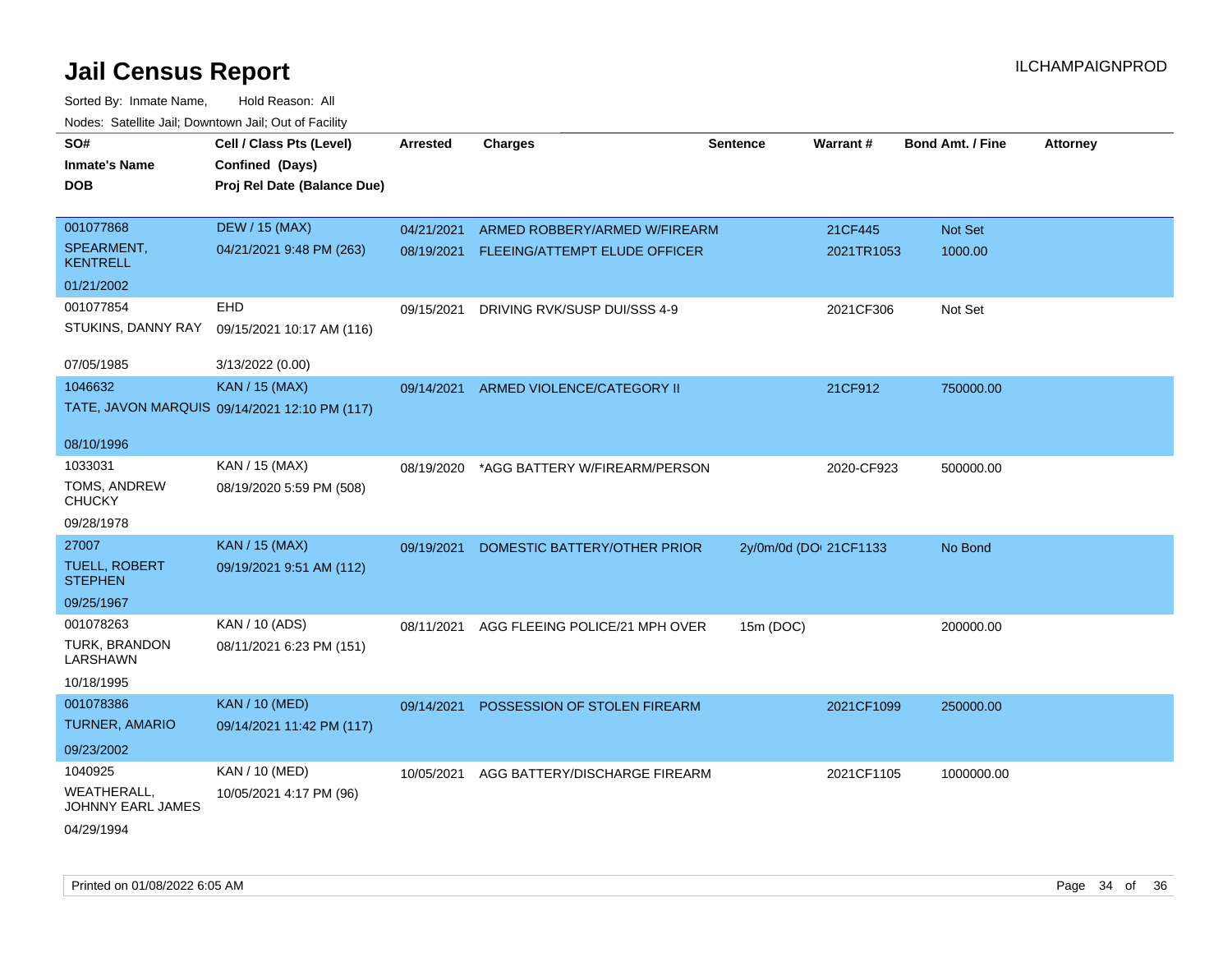| SO#<br><b>Inmate's Name</b><br><b>DOB</b>                           | Cell / Class Pts (Level)<br>Confined (Days)<br>Proj Rel Date (Balance Due) | <b>Arrested</b>                                                    | <b>Charges</b>                                                                                                                                              | <b>Sentence</b> | <b>Warrant#</b>                                                               | <b>Bond Amt. / Fine</b>                               | <b>Attorney</b> |
|---------------------------------------------------------------------|----------------------------------------------------------------------------|--------------------------------------------------------------------|-------------------------------------------------------------------------------------------------------------------------------------------------------------|-----------------|-------------------------------------------------------------------------------|-------------------------------------------------------|-----------------|
| 1062558<br><b>WELLS, JIAMANTE</b><br><b>AMORE</b>                   | <b>DEW / 10 (MED)</b><br>10/02/2021 8:29 PM (99)                           | 10/02/2021                                                         | FELON POSS/USE WEAPON/FIREARM                                                                                                                               |                 | 21CF1185                                                                      | Not Set                                               |                 |
| 09/02/1995                                                          |                                                                            |                                                                    |                                                                                                                                                             |                 |                                                                               |                                                       |                 |
| 1002033<br><b>WEST, ANTONIO</b><br><b>DEONTA</b><br>04/15/1992      | KAN / 15 (MAX)<br>09/08/2021 11:01 PM (123)                                | 09/08/2021<br>09/08/2021<br>09/08/2021<br>09/08/2021<br>09/08/2021 | DRIVING ON SUSPENDED LICENSE<br>ARMED ROBBERY/ARMED W/FIREARM<br>AGG UNLAWFUL USE OF WEAPON/VEH<br>OBSTRCT JUSTICE/LEAVE STATE<br>ARMED VIOLENCE/CATEGORY I |                 | 2019-TR-11944<br>2020-CF-1406<br>2021-CF-AWOW<br>2021-CF-AWOW<br>2021-CF-AWOW | 5000.00<br>500000.00<br>Not Set<br>Not Set<br>Not Set |                 |
| 1022068                                                             | DEW / 15 (ADS)                                                             | 10/10/2021                                                         | <b>FELON POSS/USE WEAPON/FIREARM</b>                                                                                                                        |                 | 21CF1212                                                                      | Not Set                                               |                 |
| <b>WILKINS, MICHAEL</b><br><b>CARL</b>                              | 10/10/2021 5:07 AM (91)                                                    |                                                                    |                                                                                                                                                             |                 |                                                                               |                                                       |                 |
| 07/10/1992                                                          |                                                                            |                                                                    |                                                                                                                                                             |                 |                                                                               |                                                       |                 |
| 001077508<br>WILLIAMS, CALVIN<br><b>TIMOTHY</b><br>10/23/2002       | DEW / 15 (ADS)<br>12/10/2020 8:55 PM (395)                                 | 12/10/2020                                                         | MURDER/STRONG PROB KILL/INJURE                                                                                                                              | 55y (DOC)       | 2020CF1293                                                                    | No Bond                                               |                 |
| 539662                                                              | <b>KAN / 10 (MED)</b>                                                      | 08/14/2021                                                         | <b>AGGRAVATED BATTERY</b>                                                                                                                                   |                 | 21CF979                                                                       | No Bond                                               |                 |
| <b>WILLIAMS, JAVONTAE</b><br><b>DEMAR</b><br>07/28/1991             | 08/14/2021 1:28 AM (148)                                                   | 08/14/2021<br>08/14/2021<br>08/14/2021                             | <b>AGGRAVATED DOMESTIC BATTERY</b><br>DOM BTRY/CONTACT/1-2 PRECONV<br><b>CITY OV ARREST</b>                                                                 |                 | 2020CF1098<br>2021CF770<br>2017OV893                                          | 25000.00<br>250000.00<br>1000.00                      |                 |
| 1037579<br><b>WILLIAMS, STEVEN</b><br>PATRICK, Second<br>11/25/1994 | KAN / 10 (MED)<br>08/17/2021 8:16 PM (145)                                 | 08/17/2021                                                         | FELON POSS/USE WEAPON/FIREARM                                                                                                                               |                 | 2019CF73                                                                      | No Bond                                               |                 |
| 001078632                                                           | <b>EHD</b>                                                                 | 12/01/2021                                                         | DRIVING ON SUSPENDED LICENSE                                                                                                                                |                 | 2021TR1420                                                                    | Not Set                                               |                 |
| <b>WILSON, CIERRA</b><br><b>LYNAI</b>                               | 12/01/2021 10:27 AM (39)                                                   |                                                                    |                                                                                                                                                             |                 |                                                                               |                                                       |                 |
| 03/24/1992                                                          | 1/14/2022 (0.00)                                                           |                                                                    |                                                                                                                                                             |                 |                                                                               |                                                       |                 |